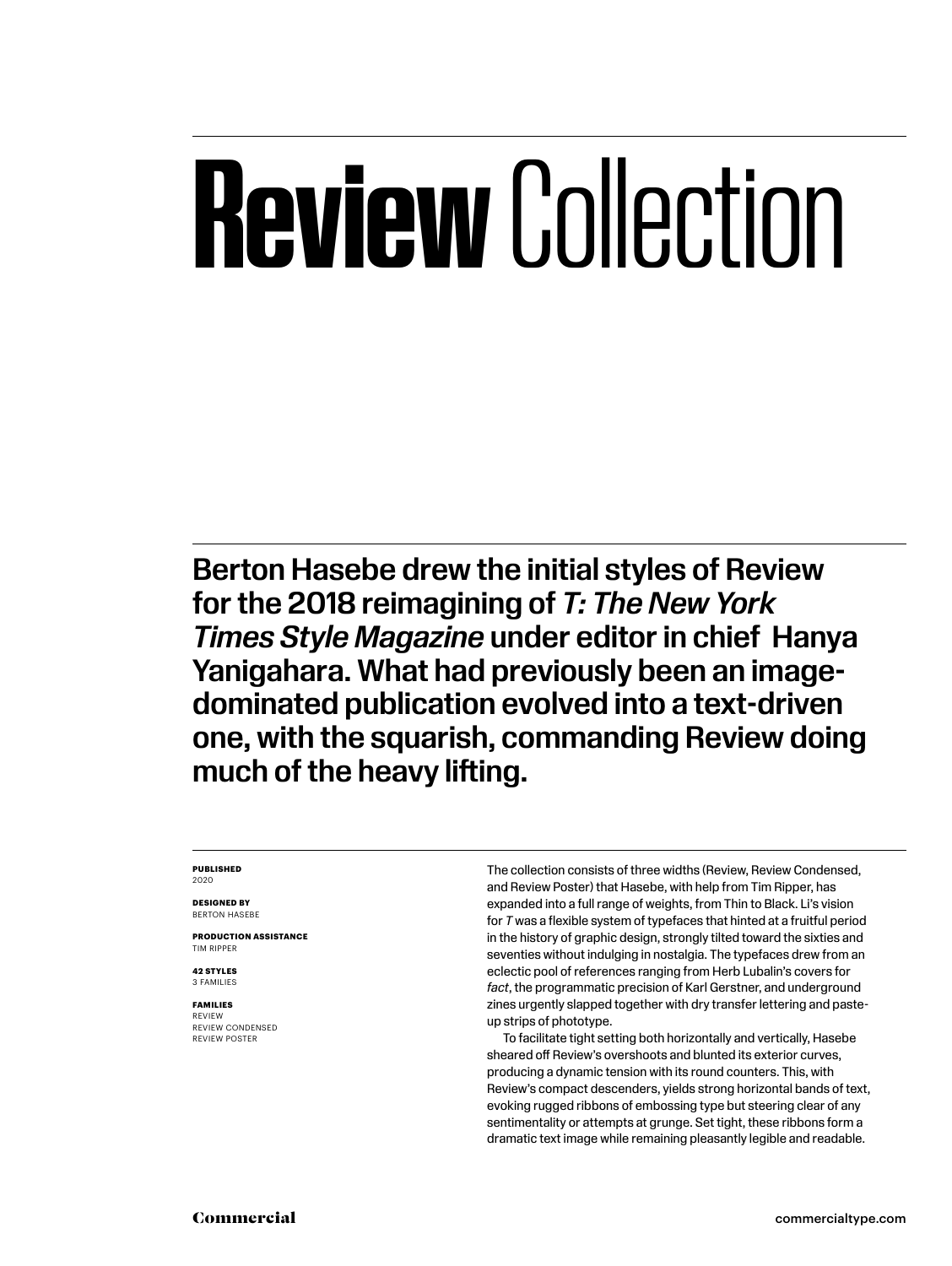## **Review**

Berton Hasebe originally drew Review for Patrick Li and his team at *T: The New York Times Style Magazine*. In 2018, new editor in chief Hanya Yanigahara pushed for a complete reimagining of the magazine. What had primarily been an imagedriven publication evolved into a text-focused one, with the squarish, commanding Review doing much of the heavy lifting at all sizes.

#### **PUBLISHED** 2020

**DESIGNED BY** BERTON HASEBE

**PRODUCTION ASSISTANCE** TIM RIPPER

**14 STYLES** 7 WEIGHTS W/ ITALICS

#### **FEATURES**

SMALL CAPS (ROMAN) PROPORTIONAL/TABULAR LINING FIGURES FRACTIONS (PREBUILT AND ARBITRARY) SUPERSCRIPT/SUBSCRIPT

Previously known as Kippenberger, Review draws from an eclectic pool of references ranging from the programmatic precision of Karl Gerstner to underground zines urgently slapped together with dry transfer lettering and paste-up strips of phototype. Hasebe also tapped precursors like Phil Martin's Helvetica-Eurostile hybrid Heldustry from 1978; Fred Lambert's 1963 Compacta; and Folio Extra Bold (a squared-off, oddball style bearing a loose relationship to the rest of the Folio family, released by Bauer in the late 1950s).

The versatile normal width of Review can be used both small and large. Open counters and a strong horizontal rhythm foster readability, even at small sizes. All three widths of Review come with an array of useful alternates like round dots, which temper the typeface's overarching squareness with a softer element. Upright styles in the normal width also include small caps.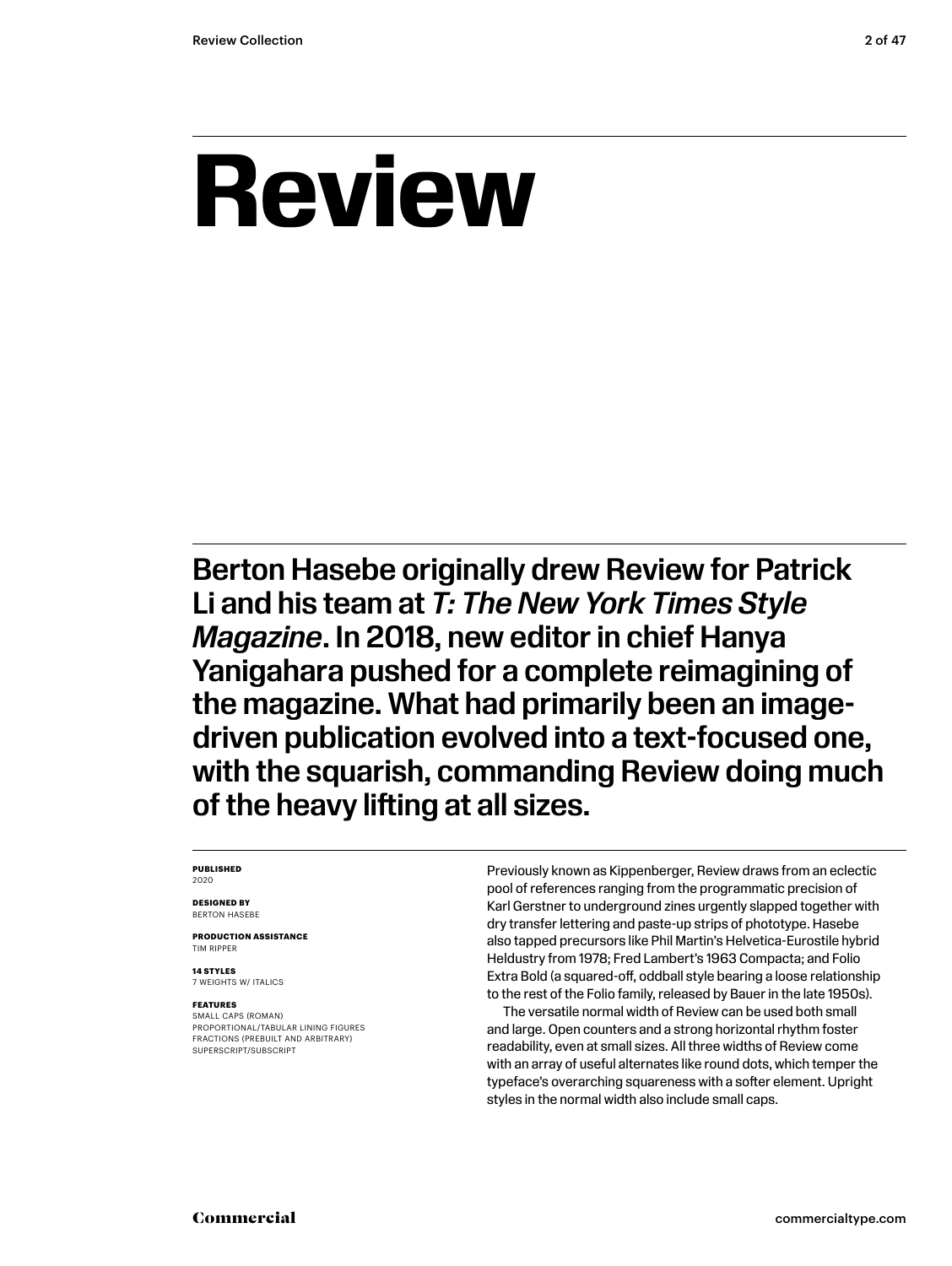## HOUSEHOLD vershadows

REVIEW THIN, 70 PT



REVIEW THIN ITALIC, 70 PT

## GEOGRAPHY Remarquable REVIEW LIGHT, 70 PT

*DESEMPEÑA Effectiveness*

REVIEW LIGHT ITALIC, 70 PT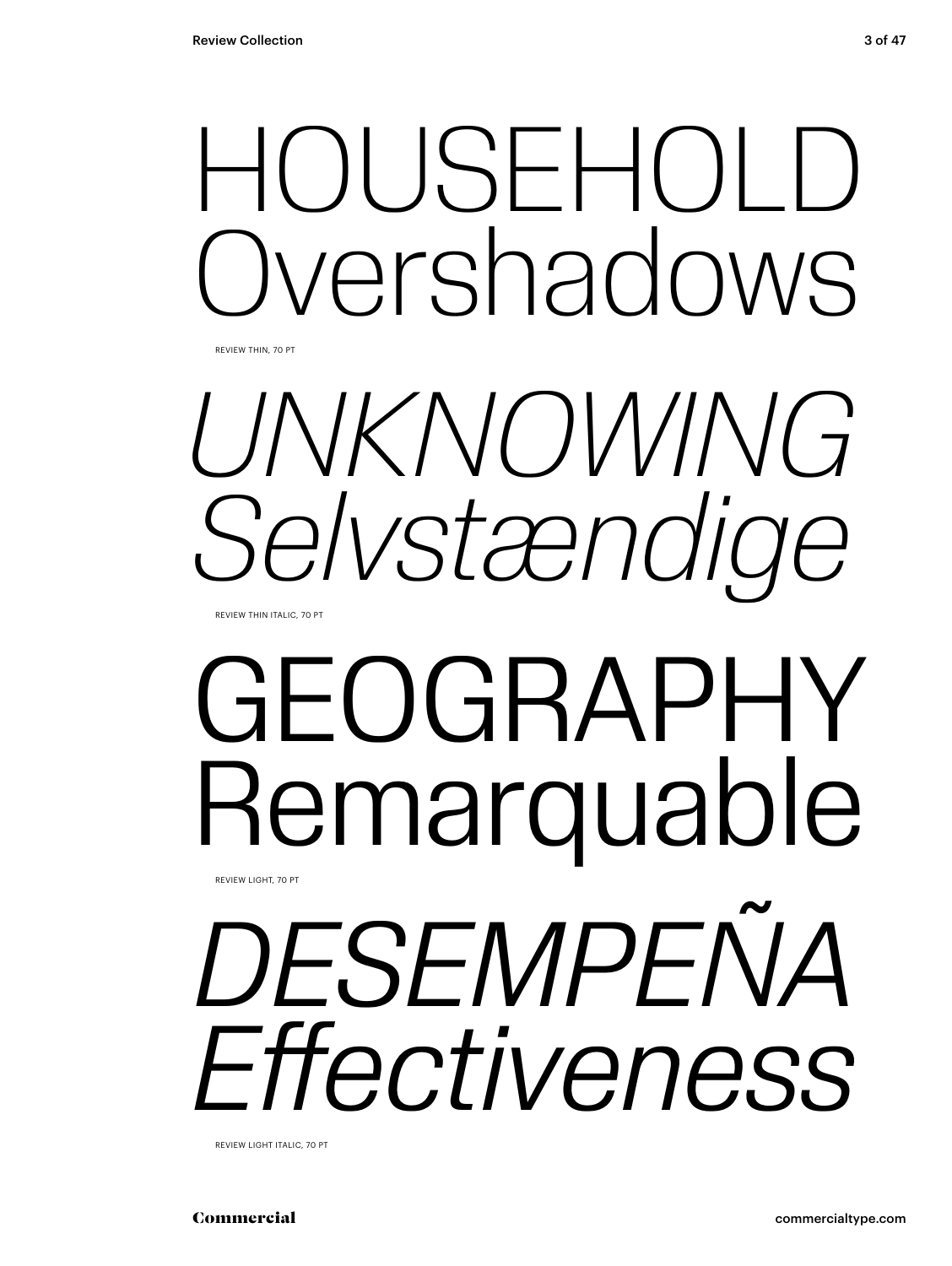## **CENTRALIZE** Reorganizing *MOMENTUM International*  REVIEW REGULAR, 70 PT

REVIEW REGULAR ITALIC, 70 PT [ROUND DOTS, ALTERNATE a]

## DISAVOWED Außenpolitik REVIEW MEDIUM, 70 PT

*ATMOSFĒRA Costituzione*

REVIEW MEDIUM ITALIC, 70 PT [ALTERNATE M R]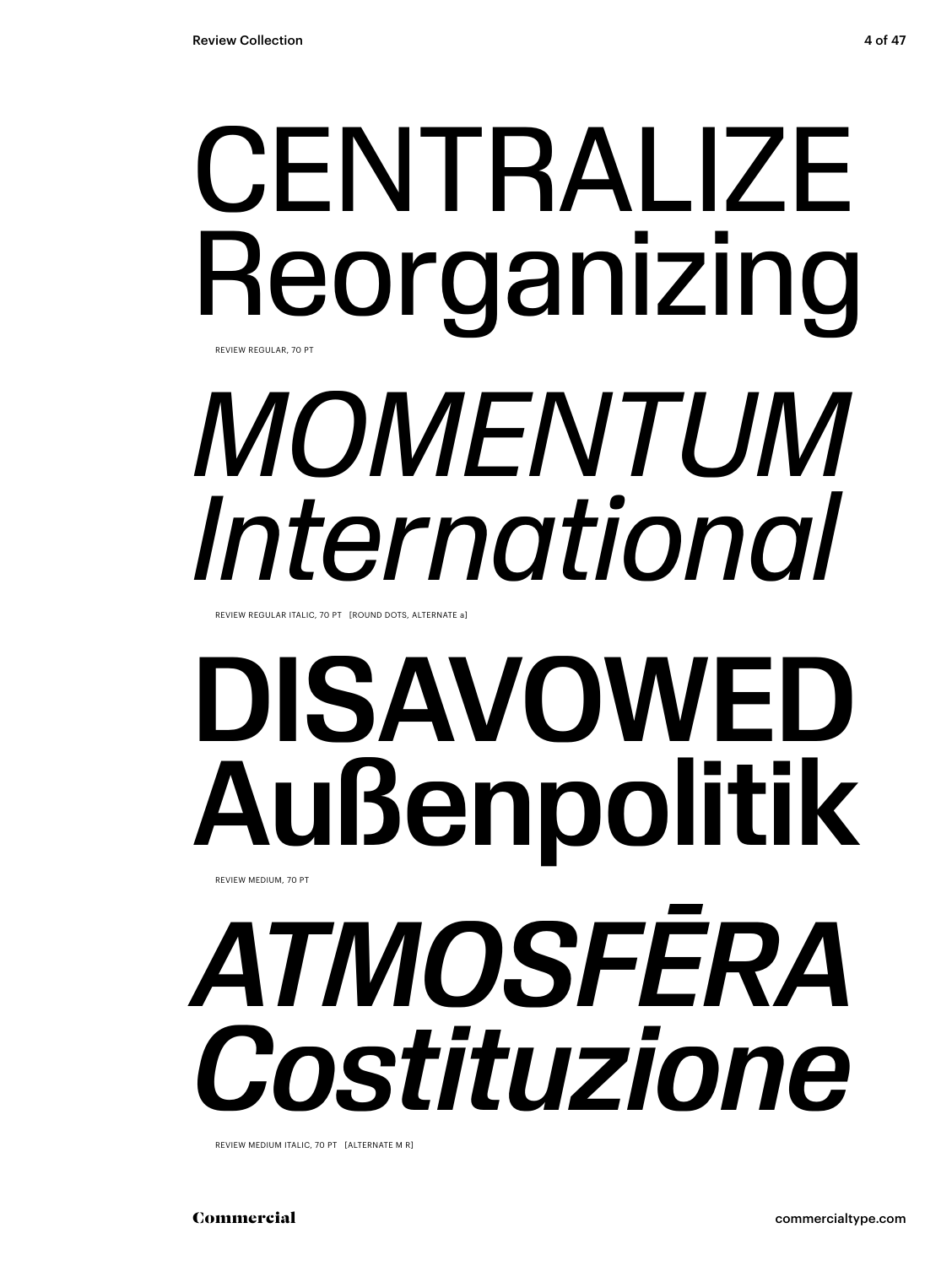

REVIEW BOLD, 70 PT [ALTERNATE g k]

## *EKONOMIYA Gyártásával* REVIEW BOLD ITALIC, 70 PT

# GUTHEIßEN<br>Conference Confere

REVIEW HEAVY, 70 PT

## *WORKLOAD Jaċċettawx*

REVIEW HEAVY ITALIC, 70 PT [ALTERNATE K a]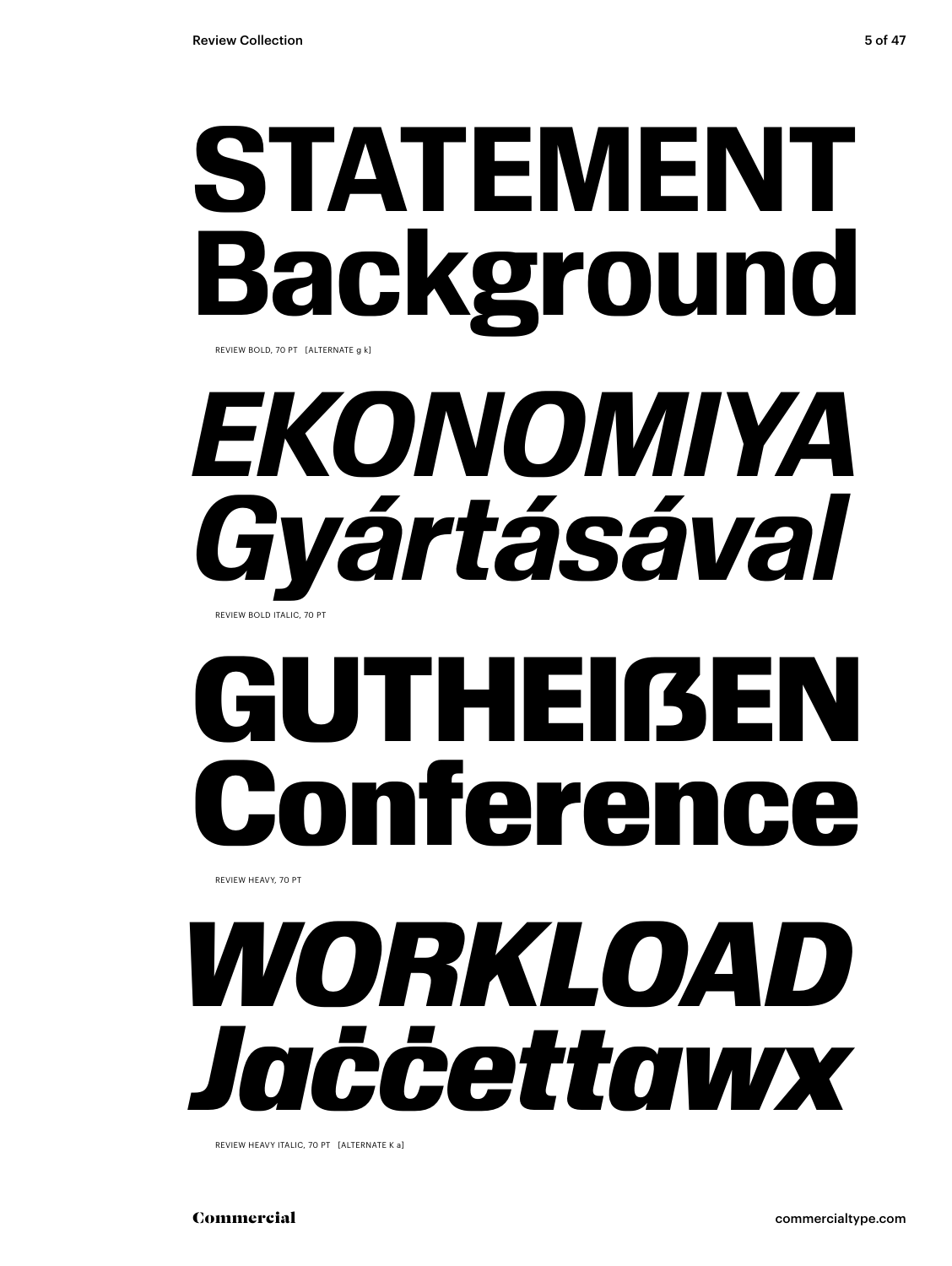

REVIEW BLACK, 70 PT



REVIEW BLACK ITALIC, 70 PT [ROUND DOTS]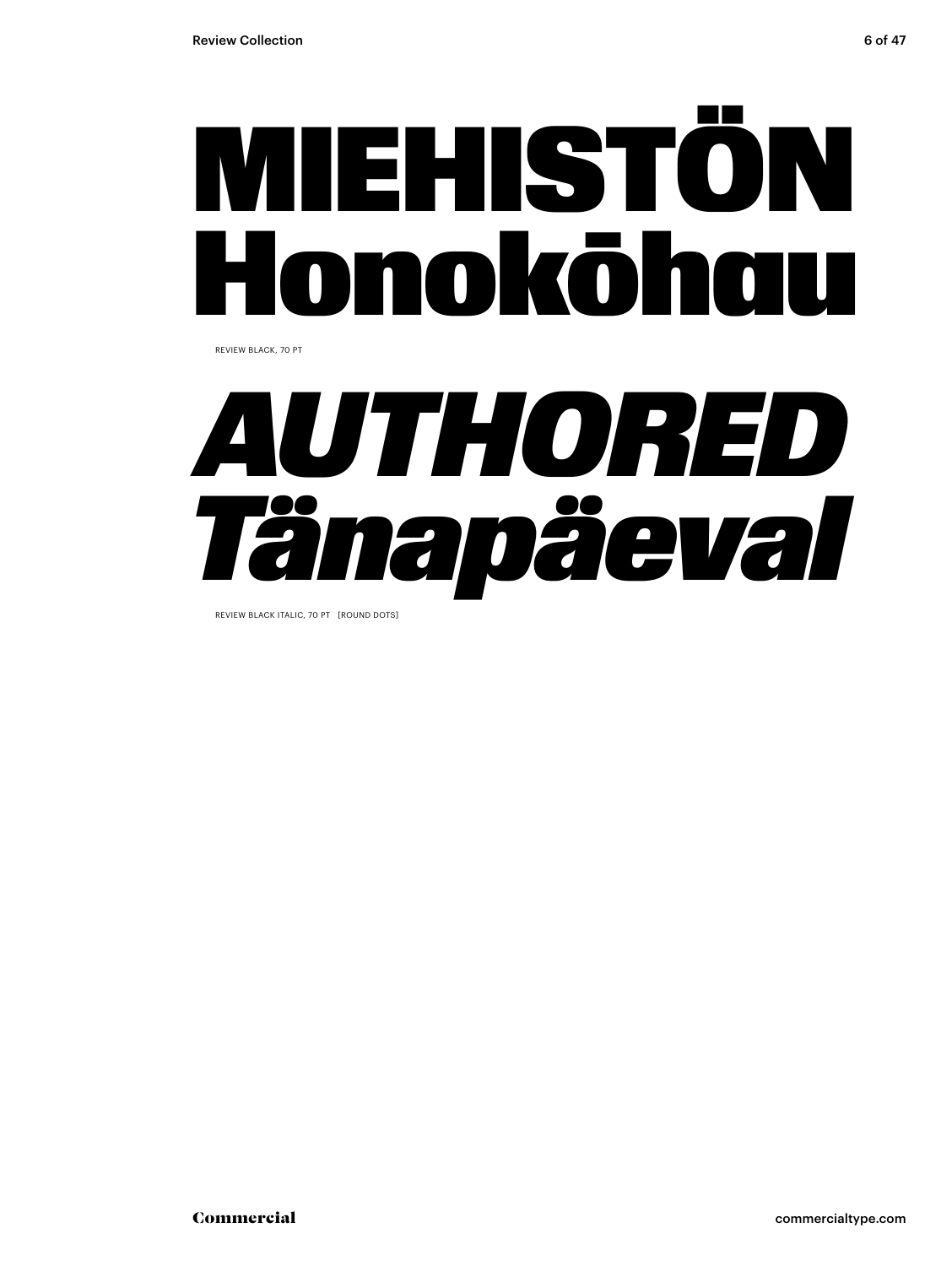Fringes of political talent FINAL INVESTIGATIONS *Med ovärderliga insikter*

REVIEW THIN, THIN ITALIC, 40 PT

Phát sóng trực tiếp trên 427.518 METER LANGE *Early 20th century films* REVIEW LIGHT, LIGHT ITALIC, 40 PT

### An extensive presence INDIGENOUS DIALECT *Yhä monikansallisempi*

REVIEW REGULAR, REGULAR ITALIC, 40 PT

## Après près de 170 ans LOCAL MAGISTRATES *Glazed terracotta roof*

REVIEW MEDIUM, MEDIUM ITALIC, 40 PT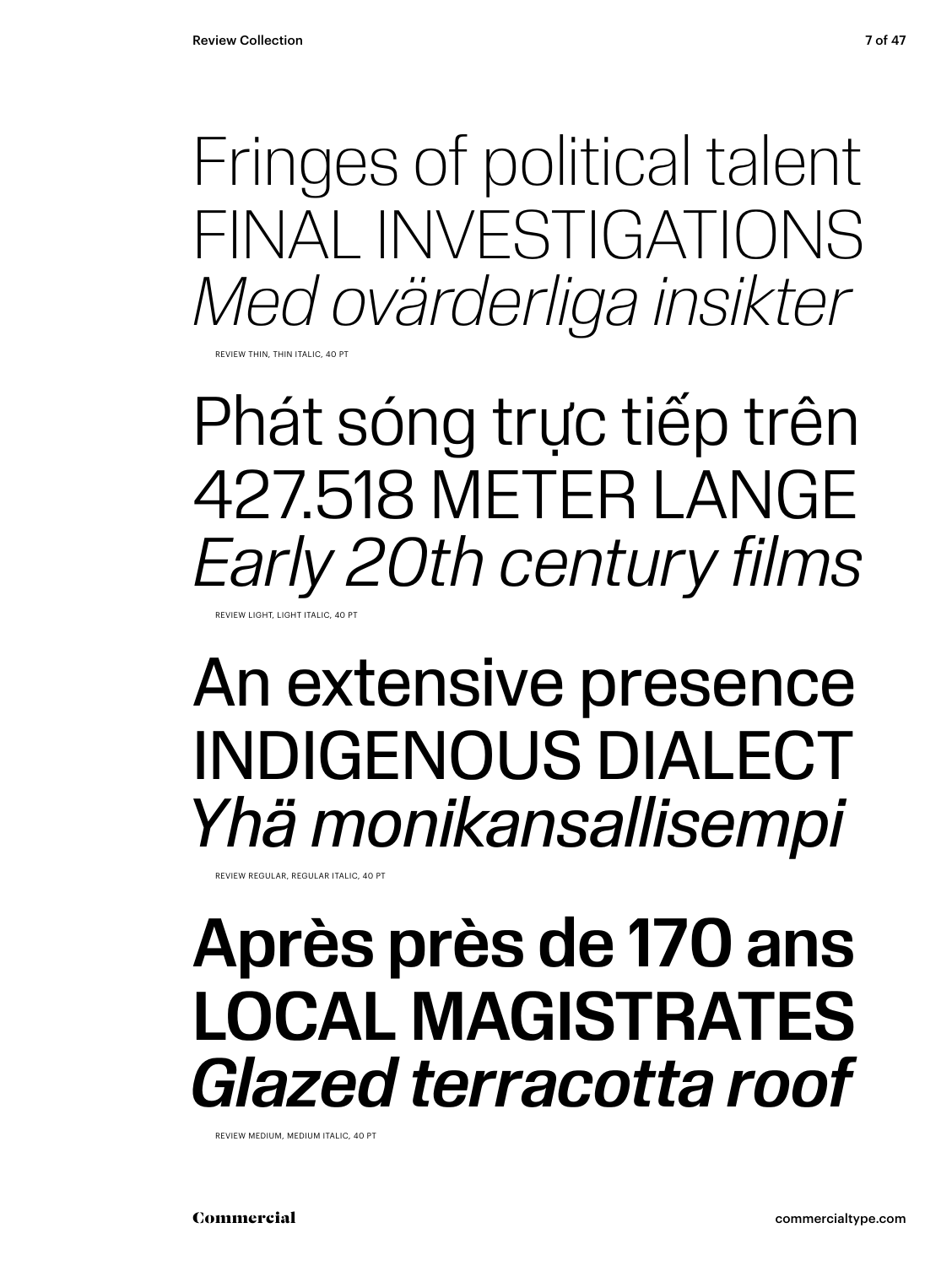### **Większość gatunków CHEMICAL ANALYSIS** *1720 volunteer divers*

REVIEW BOLD, BOLD ITALIC, 40 PT

## 7 global market units AVANT GARDE FILMS *Věcmi členů posádky*

REVIEW HEAVY, HEAVY ITALIC, 40 PT

### Modern rediscovery FYRIR 37.000 ÁRUM *Lunar surface bases*

REVIEW BLACK, BLACK ITALIC, 40 PT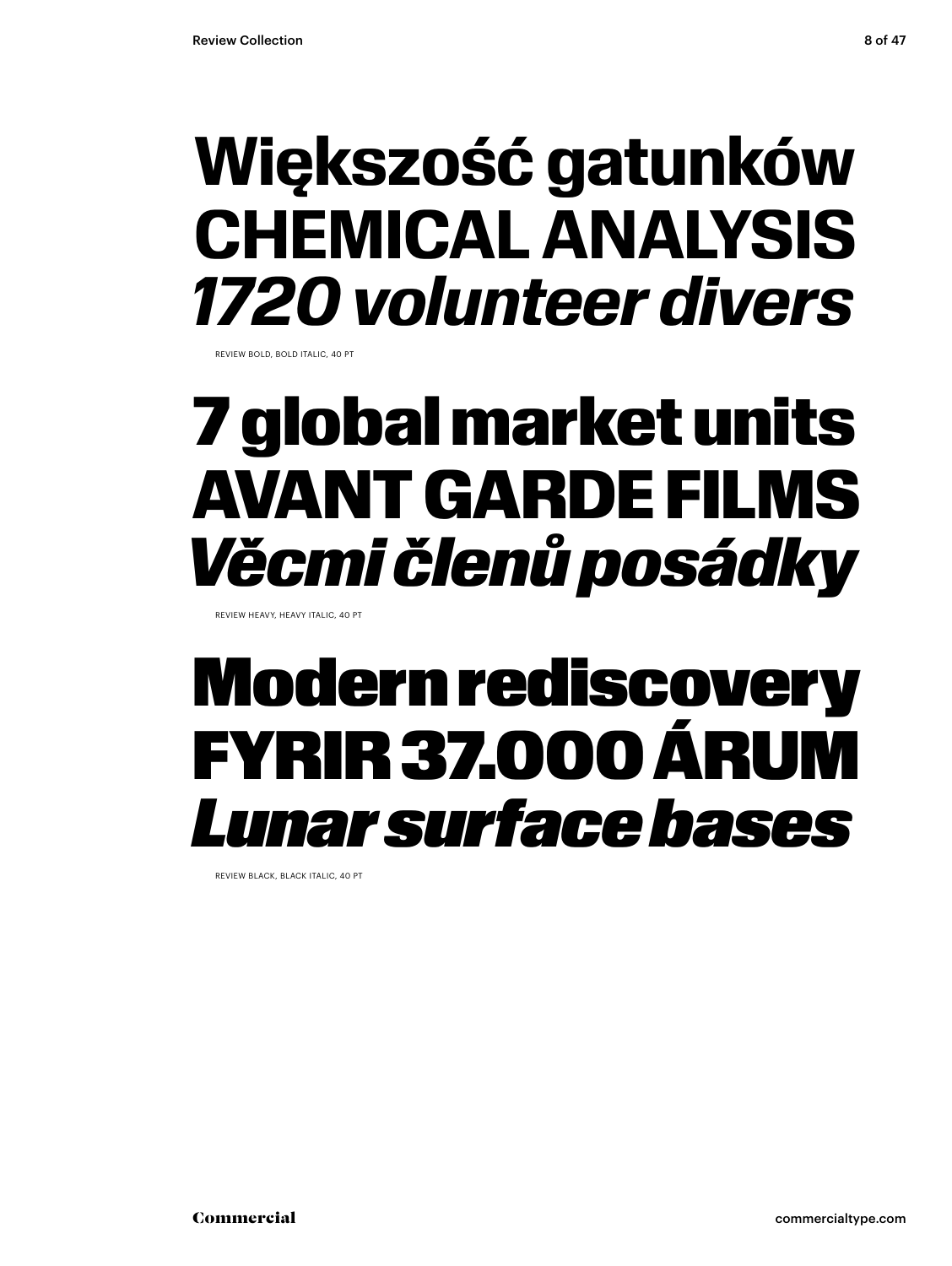Zij in latere eeuwen door hun gebieden A VAST, MONOLITHIC ORGANIZATION *The conclusion of the Napoleonic Wars*

REVIEW THIN THIN ITALIC, 25 PT

Cities in the league enjoyed autonomy LONG-PRIVILEGED CIVIC POSITIONS *Gallischer Kopfschutz abgebildet wird*

REVIEW LIGHT, LIGHT ITALIC, 25 PT [ALTERNATE g]

A population of 58,493 consisting of SDRUŽUJÍCÍ ÚZEMÍ TŘÍ DOTČENÝCH *A 15th century public health calamity*

REVIEW REGULAR, REGULAR ITALIC, 25 PT [ALTERNATE M a]

Al segle XIII, de remarcar el caràcter 174 POTENTIAL IMPLEMENTATIONS *Makes up 23.8% of Chile's total area*

REVIEW MEDIUM, MEDIUM ITALIC, 25 PT

### **Government reactions to COVID-19 KEISARI OTTO I OLI ENSIMMÄINEN** *Revolutionary machine technology*

REVIEW BOLD, BOLD ITALIC, 25 PT [ALTERNATE K R]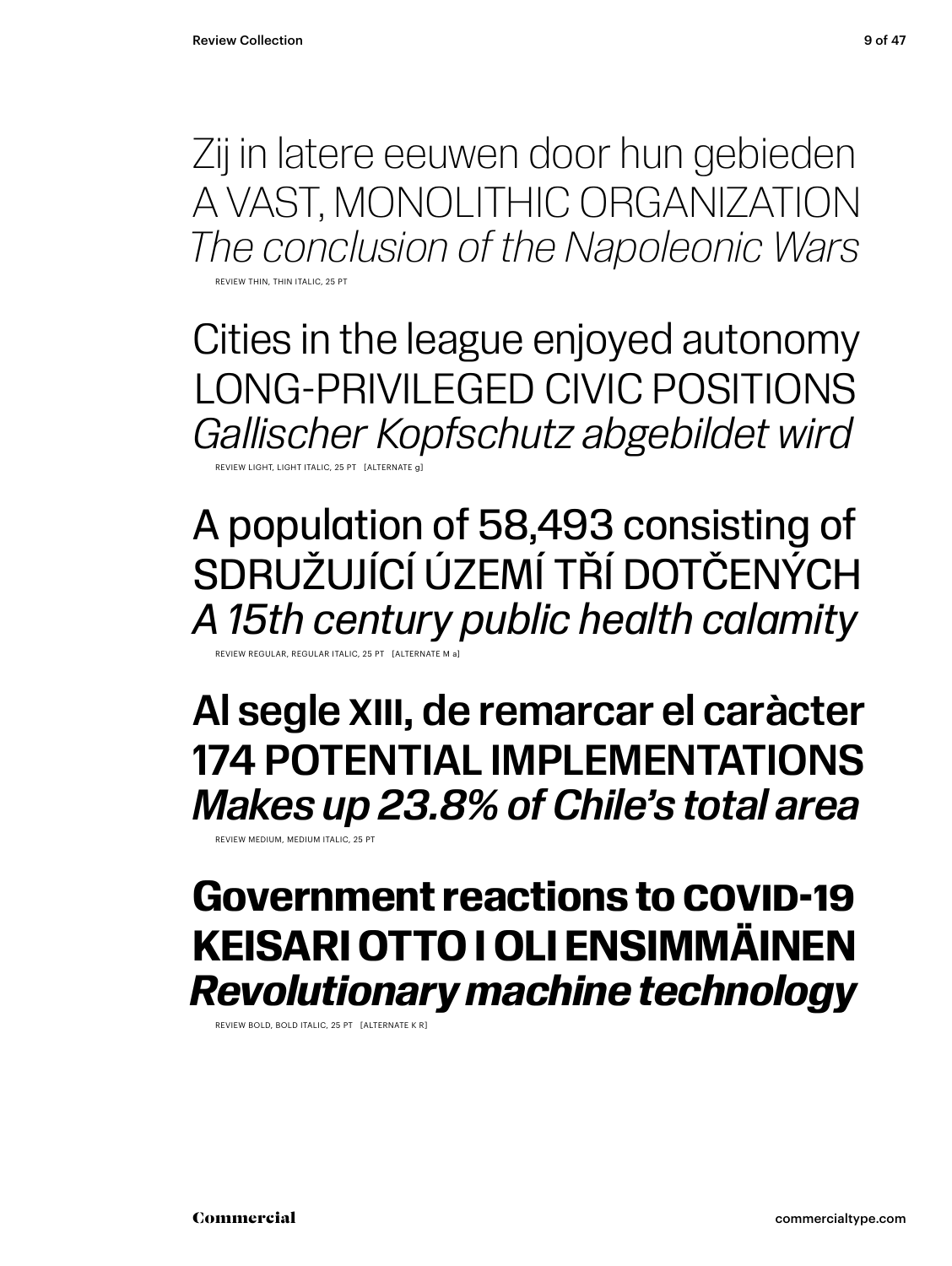### The more reactive hydroxyl group 17 NEWLY APPOINTED MINISTERS *Tal-Kunsill f'kull qasam ta' politika*

REVIEW HEAVY, HEAVY ITALIC, 25 PT [ALTERNATE W]

### Bheith ina mbaill de Dháil Éireann CONSENSUS-DRIVEN ASSEMBLY *An annual expense of €1,285,471*

REVIEW BLACK, BLACK ITALIC, 25 PT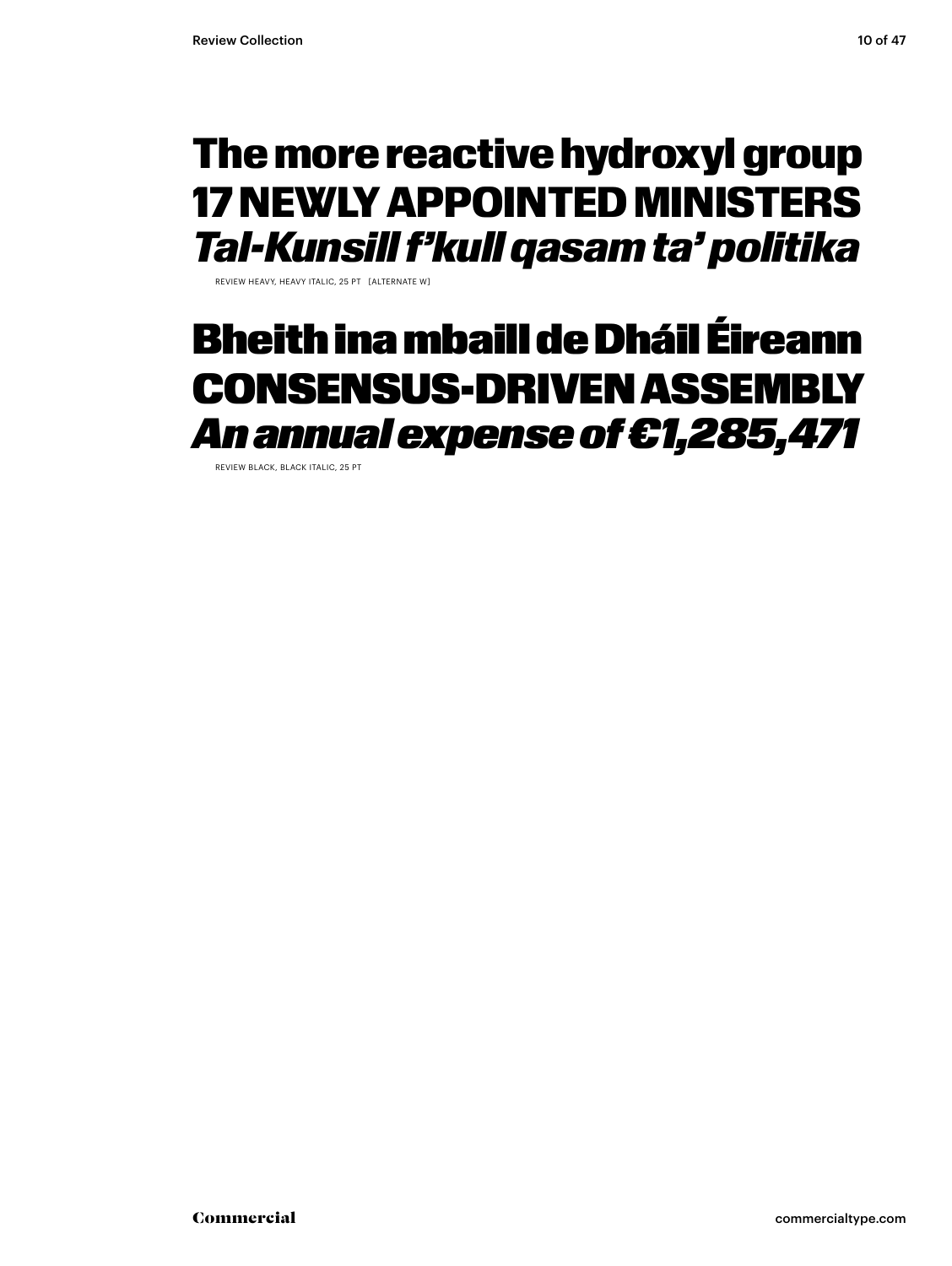A POTENTIAL TO MEET 3 – 5% OF GLOBAL DEMAND Dangosir yr esbonydd, fel arfer, ar ffurf is-sgript i'r dde *MYRIAD FACTORS CONTRIBUTED TO ITS SEVERITY The movement starts with "an aggressive call to arms"*

REVIEW THIN, THIN ITALIC, 18 PT [TRACKING +4]

NOONG HULYO 2011 NAPAKALIWANAG NITO PARA Globular cluster M70 within constellation Sagittarius *HIS LEGITIMATE EXPRESSIONS OF EXASPERATION Hij was gedurende het voorjaar van 1971 gemakkelijk*

REVIEW LIGHT, LIGHT ITALIC, 18 PT [TRACKING +4]

VOM REST DES KONTINENTS ABGESPALTEN SEIN 10 breezy chicken dishes from a high-brow kitchen *INFORMATION & COMMUNICATION TECHNOLOGY The Cenozoic is also known as the Age of Mammals*

REVIEW REGULAR, REGULAR ITALIC, 18 PT [TRACKING +4]

A ROYAL CHARTER WAS SIGNED ON 11 JULY 1664 Limnológia vizsgálati tárgyai az álló- és folyóvizek *THỜI KỲ ĐÓ CÒN GỌI LÀ "THỜI KỲ ĐEN TỐI" THEO Ohio voter turnout 7% lower than national average*

REVIEW MEDIUM, MEDIUM ITALIC, 18 PT [TRACKING +4]

### **L'ISTMO DI SUEZ UNISCE L'EURASIA ALL'AFRICA 5 standout seasonal looks filled with substance** *THE COUNTRY'S LARGEST GEOTHERMAL FIELDS Hän ei ilmeisesti kuitenkaan missään vaiheessa*

REVIEW BOLD, BOLD ITALIC, 18 PT [TRACKING +4, ALTERNATE R a k]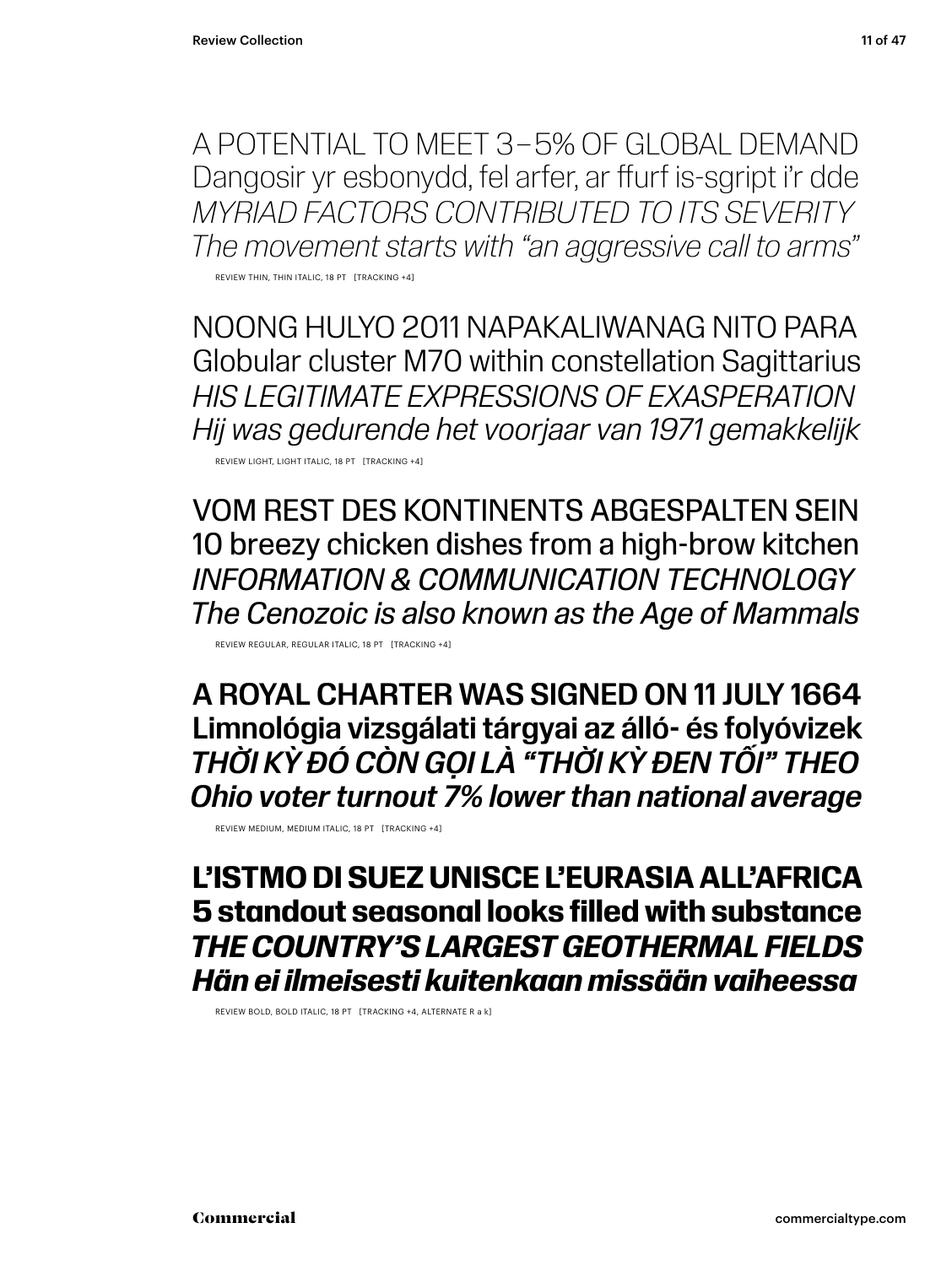### THE FIRST TEXT ON WAPPO GRAMMAR IN 1921 Praktiskt val av logaritmbas vid användning av *A MORE USEFUL METRIC OF TESTS PER CAPITA Unique & rigorous process of testing the casks*

REVIEW HEAVY, HEAVY ITALIC, 18 PT [TRACKING +4]

### A OD ROKU 2020 JEST MIASTEM LITERATURY The "lackadaisical" strategy in many regions *FEATURING SEVERAL OFF-CAMBER CORNERS Les étapes et objectifs de la critique textuelle*

REVIEW BLACK, BLACK ITALIC, 18 PT [TRACKING +4, ROUND DOTS]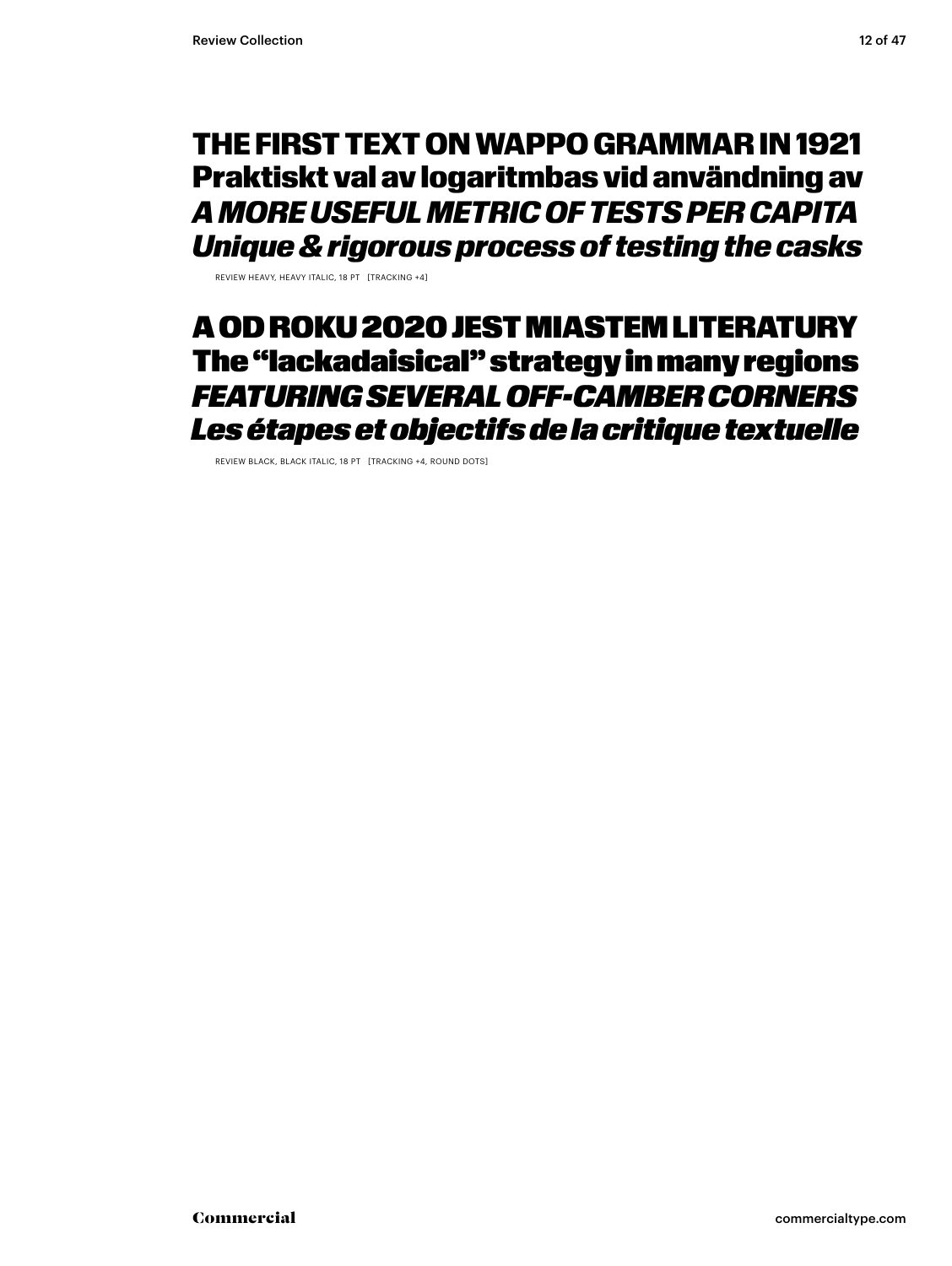### Wikingersiedlungen REVIEW THIN, 50 PT Bathythermograph Menestyksellisesti Katathermometer REVIEW LIGHT, 50 PT EVIEW REGULAR, 50 PT REVIEW MEDIUM, 50 PT **Dermatoglyphics** REVIEW BOLD, 50 PT Raggiungessero REVIEW HEAVY, 50 PT nterbala

REVIEW BLACK, 50 PT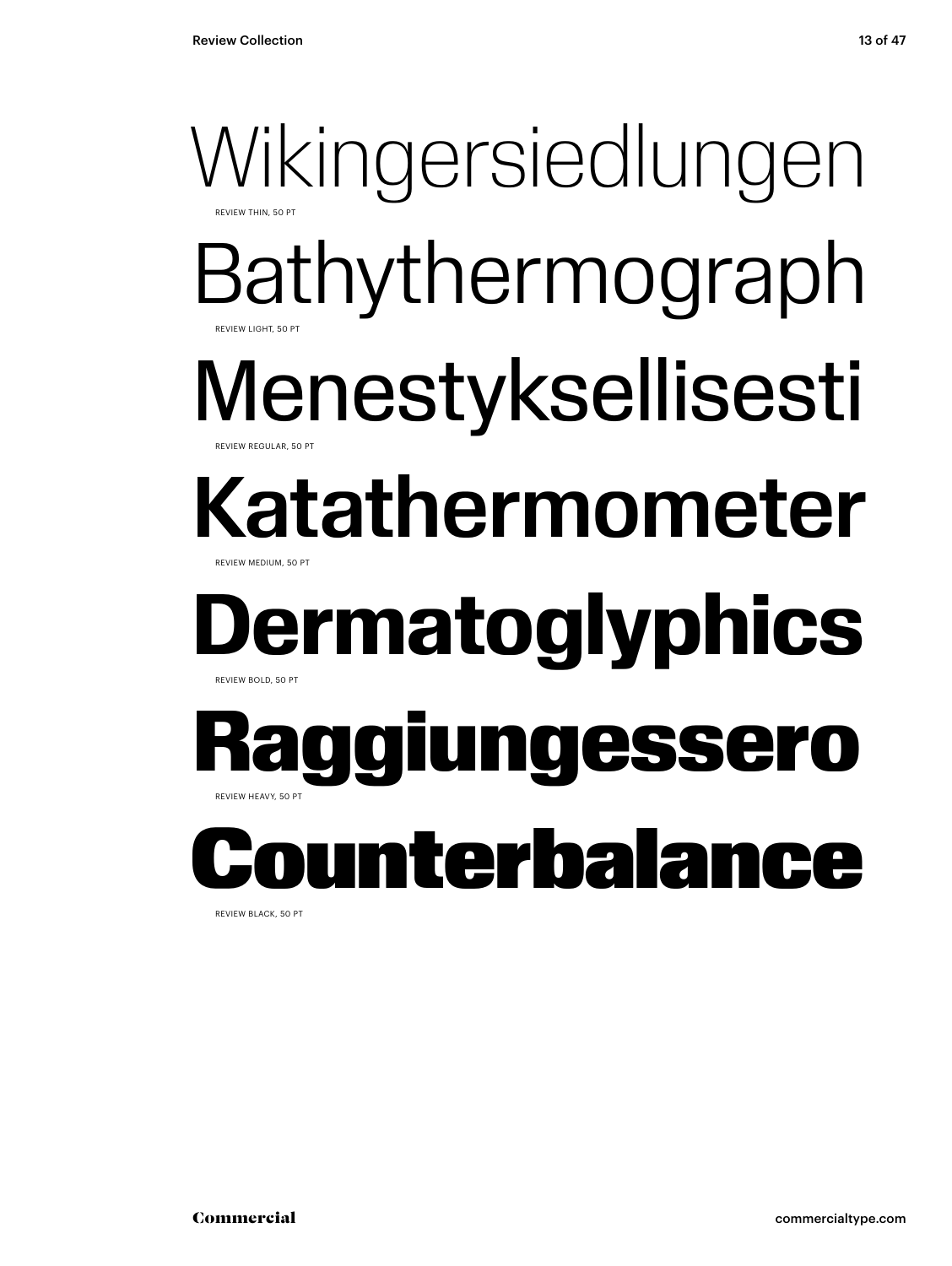

REVIEW BLACK ITALIC, 50 PT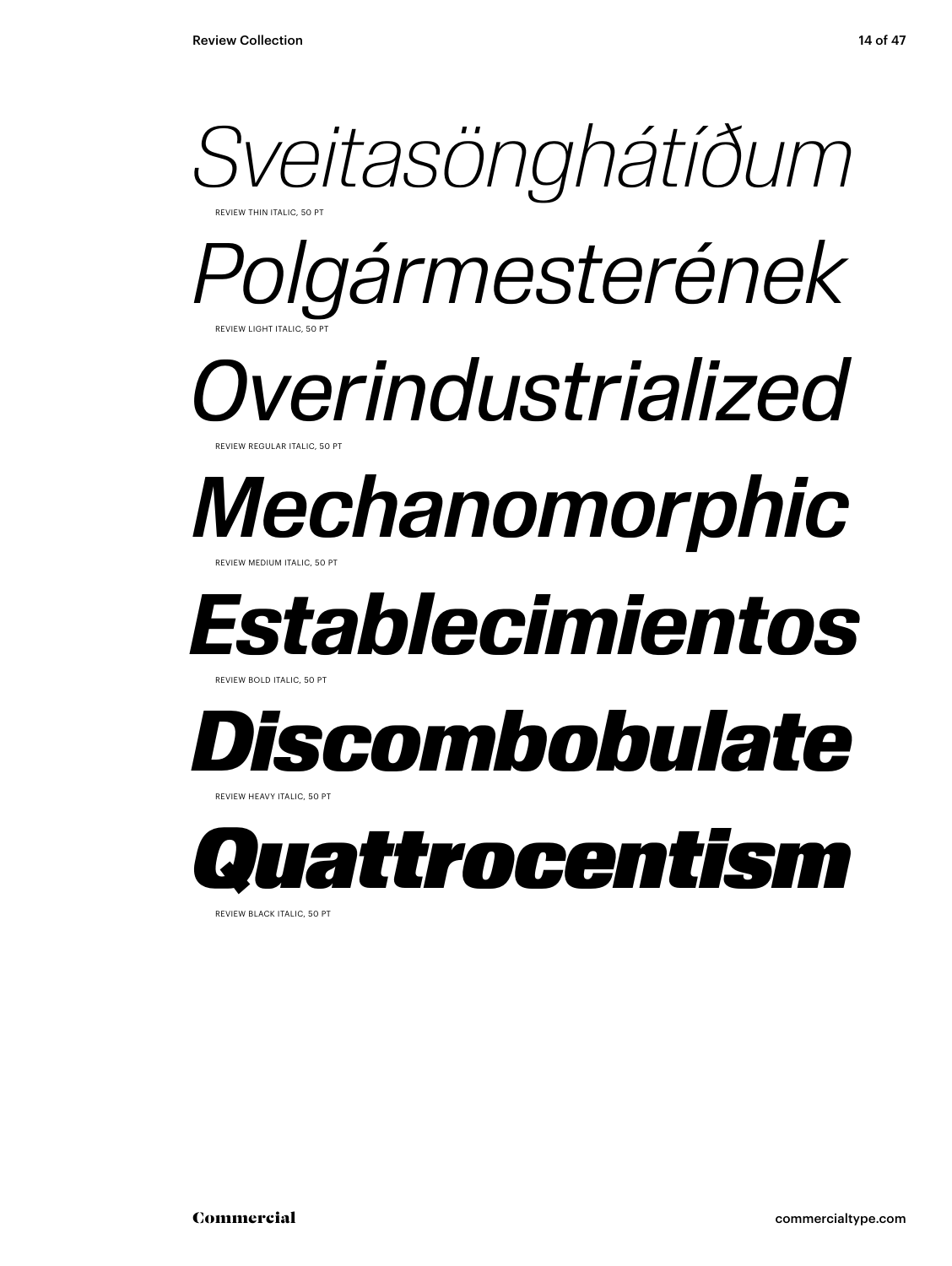REVIEW REGULAR, REGULAR ITALIC, BOLD, 16/20 PT [TRACKING +4]

REGULAR SMALL CAPS

REGULAR

BOLD

REGULAR ITALIC

BOLD

PROPORTIONAL LINING FIGURES

REGULAR ITALIC

THE SPANISH WAR, which began in 1739, and the French war which soon followed it occasioned further increase of the debt, which, on the 31st of December 1748, after it had been concluded by the **Treaty of Aix-la-Chapelle,** amounted to £78,293,313. The most profound peace of the seventeen years of continuance had taken no more than £8,328,354 from it. A war of less than nine years' continuance added £31,338,689 to it (Refer to James Postlethwaite's *History of the Public Revenue*). During the administration of Mr. Pelham, the interest of the public debt was reduced from 4% to 3%; or at least measures were taken for reducing it, from four to three per cent; the sinking fund was increased, and some part of **the public debt** was paid off. In 1755, before the breaking out of the late war, the funded debt of Great Britain amounted to £72,289,673. On the 5th of January 1763, at the conclusion of the peace, the funded debt amounted to £122,603,336. The unfunded debt has been stated at £13,927,589. But the expense occasioned by the war did not end with the conclusion of the peace, so that though, on the 5th of January 1764, the funded debt was increased (partly by a new loan, and partly by funding a part of the unfunded debt) to £129,586,782, there still remained (according to the very well informed author of *Considerations on the Trade and Finances of Great Britain*) an unfunded debt which was brought to account in that and the fol-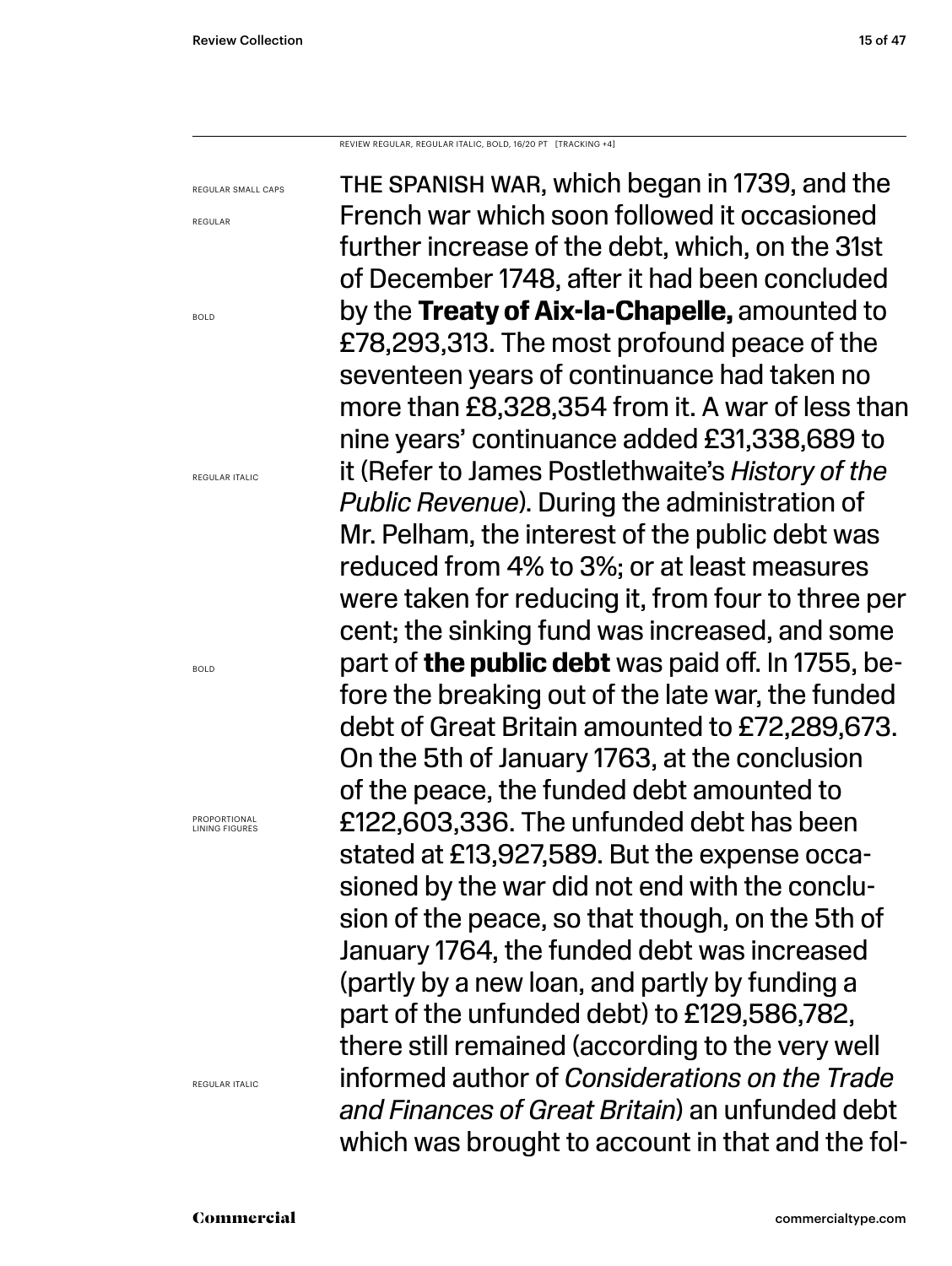Every introduction to the problems of aesthetics begins by acknowledging the existence and claims of two methods of attack—the *general, philosophical, deductive*, which starts from a complete metaphysics and installs beauty in its place among the other great concepts; and the *empirical*, or *inductive*, which seeks to disengage a general principle of beauty from the objects of aesthetic experience and the facts of aesthetic enjoyment: an example of Fechner's "aesthetics from above & from below."

### Methodologies of Aesthetics

The first was the method of aesthetics par excellence. It was indeed only through the desire of an eighteenth-century philosopher, Baumgarten, to round out his "architectonic" of metaphysics that the science received its name, as designating the theory of knowledge in the form of feeling, parallel to that of "clear," logical thought. Kant, Schelling, and Hegel, again, made use of the concept of *the Beautiful* as a kind of keystone or cornice for their respective philosophical edifices. Aesthetics, then, came into being as the philosophy of the Beautiful, and it may be asked why this philosophical aesthetics does not suffice; why beauty should need for its understanding also an aesthetics "von unten."

### The State of Criticism

The answer is not that no system of philosophy is universally accepted, but that *the general aesthetic theories* have not, as yet at least, succeeded in answering the plain questions of "the plain man" in regard to concrete beauty. Kant, indeed, frankly denied that the explanation of concrete beauty, or "Doctrine of Taste," as he called it, was possible, while the various definers of beauty as "the union of the Real and the Ideal" "the expression of the Ideal to Sense," have done no more than he. No one of *these* aesthetic systems, in spite of volumes of so-called application of their principles to works of art,

REVIEW LIGHT, LIGHT ITALIC, MEDIUM, 10/13 PT [TRACKING +6] REVIEW REGULAR, REGULAR ITALIC, BOLD, 10/13 PT [TRACKING +6]

Every introduction to the problems of aesthetics begins by acknowledging the existence and claims of two methods of attack—the *general, philosophical, deductive*, which starts from a complete metaphysics and installs beauty in its place among the other great concepts; and the *empirical*, or *inductive*, which seeks to disengage a general principle of beauty from the objects of aesthetic experience and the facts of aesthetic enjoyment: an example of Fechner's "aesthetics from above & from below."

### **Methodologies of Aesthetics**

The first was the method of aesthetics par excellence. It was indeed only through the desire of an eighteenth-century philosopher, Baumgarten, to round out his "architectonic" of metaphysics that the science received its name, as designating the theory of knowledge in the form of feeling, parallel to that of "clear," logical thought. Kant, Schelling, and Hegel, again, made use of the concept of *the Beautiful* as a kind of keystone or cornice for their respective philosophical edifices. Aesthetics, then, came into being as the philosophy of the Beautiful, and it may be asked why this philosophical aesthetics does not suffice; why beauty should need for its understanding also an aesthetics "von unten."

### **The State of Criticism**

The answer is not that no system of philosophy is universally accepted, but that *the general aesthetic theories* have not, as yet at least, succeeded in answering the plain questions of "the plain man" in regard to concrete beauty. Kant, indeed, frankly denied that the explanation of concrete beauty, or "Doctrine of Taste," as he called it, was possible, while the various definers of beauty as "the union of the Real and the Ideal" "the expression of the Ideal to Sense," have done no more than he. No one of *these* aesthetic systems, in spite of volumes of socalled application of their principles to works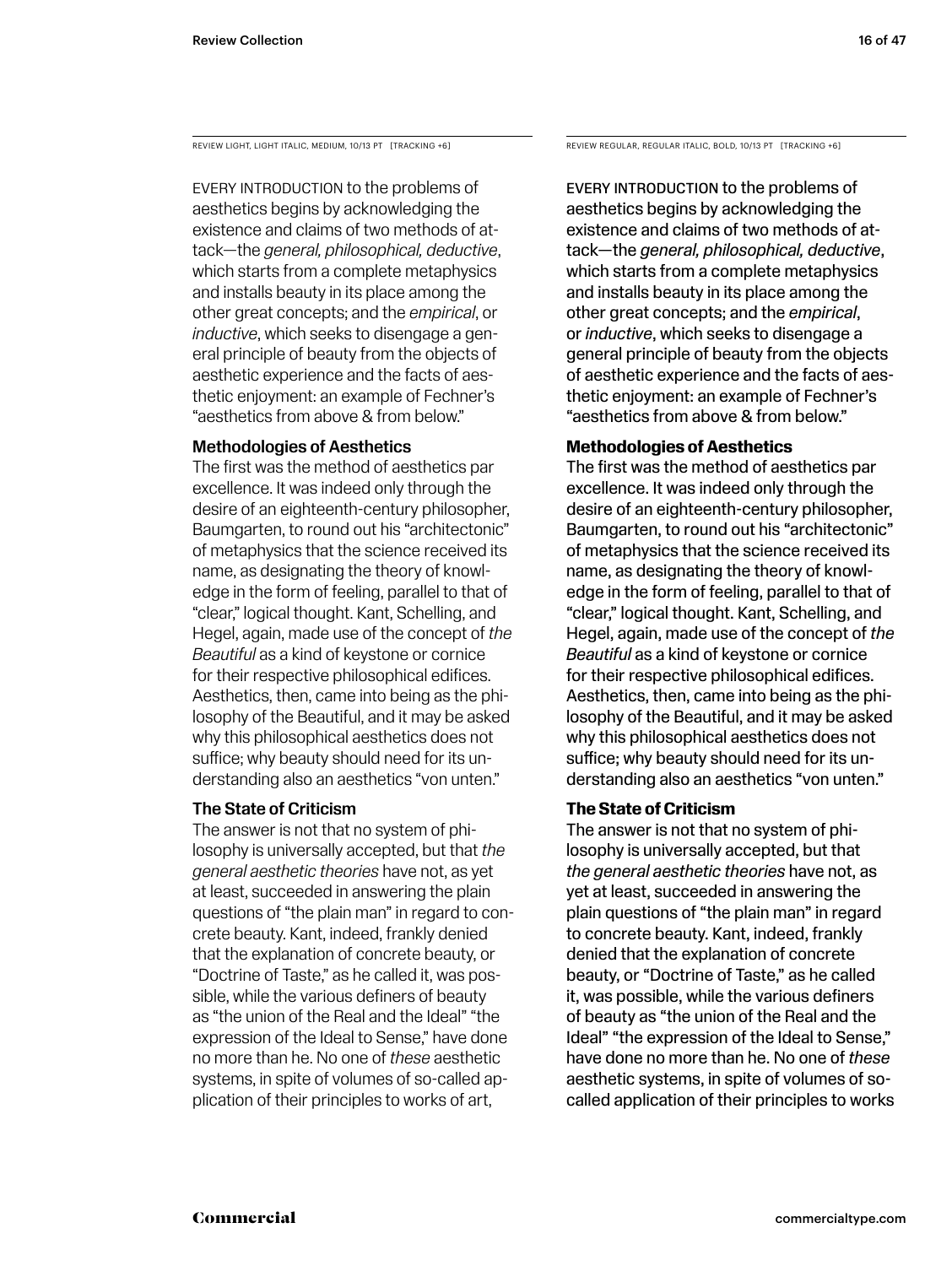REVIEW MEDIUM, MEDIUM ITALIC, HEAVY, 10/13 PT [TRACKING +6]

Every introduction to the problems of aesthetics begins by acknowledging the existence and claims of two methods of attack—the *general, philosophical, deductive*, which starts from a complete metaphysics and installs beauty in its place among the other great concepts; and the *empirical*, or *inductive*, which seeks to disengage a general principle of beauty from the objects of aesthetic experience and the facts of aesthetic enjoyment: an example of Fechner's "aesthetics from above & from below."

### Methodologies of Aesthetics

The first was the method of aesthetics par excellence. It was indeed only through the desire of an eighteenth-century philosopher, Baumgarten, to round out his "architectonic" of metaphysics that the science received its name, as designating the theory of knowledge in the form of feeling, parallel to that of "clear," logical thought. Kant, Schelling, and Hegel, again, made use of the concept of *the Beautiful* as a kind of keystone or cornice for their respective philosophical edifices. Aesthetics, then, came into being as the philosophy of the Beautiful, and it may be asked why this philosophical aesthetics does not suffice; why beauty should need for its understanding also an aesthetics "von unten."

### The State of Criticism

The answer is not that no system of philosophy is universally accepted, but that *the general aesthetic theories* have not, as yet at least, succeeded in answering the plain questions of "the plain man" in regard to concrete beauty. Kant, indeed, frankly denied that the explanation of concrete beauty, or "Doctrine of Taste," as he called it, was possible, while the various definers of beauty as "the union of the Real and the Ideal" "the expression of the Ideal to Sense," have done no more than he. No one of *these* aesthetic systems, in spite of volumes of

REVIEW BOLD, BOLD ITALIC, 10/13 PT [TRACKING +6]

**Every introduction to the problems of aesthetics begins by acknowledging the existence and claims of two methods of attack—the** *general, philosophical, deductive***, which starts from a complete metaphysics and installs beauty in its place among the other great concepts; and the** *empirical***, or**  *inductive***, which seeks to disengage a general principle of beauty from the objects of aesthetic experience and the facts of aesthetic enjoyment: an example of Fechner's "aesthetics from above & from below."** 

### *Methodologies of Aesthetics*

**The first was the method of aesthetics par excellence. It was indeed only through the desire of an eighteenth-century philosopher, Baumgarten, to round out his "architectonic" of metaphysics that the science received its name, as designating the theory of knowledge in the form of feeling, parallel to that of "clear," logical thought. Kant, Schelling, and Hegel, again, made use of the concept of** *the Beautiful* **as a kind of keystone or cornice for their respective philosophical edifices. Aesthetics, then, came into being as the philosophy of the Beautiful, and it may be asked why this philosophical aesthetics does not suffice; why beauty should need for its understanding also an aesthetics "von unten."** 

### *The State of Criticism*

**The answer is not that no system of philosophy is universally accepted, but that**  *the general aesthetic theories* **have not, as yet at least, succeeded in answering the plain questions of "the plain man" in regard to concrete beauty. Kant, indeed, frankly denied that the explanation of concrete beauty, or "Doctrine of Taste," as he called it, was possible, while the various definers of beauty as "the union of the Real and the Ideal" "the expression of the Ideal to Sense," have done no more than he. No one of** *these* **aesthetic systems, in spite of**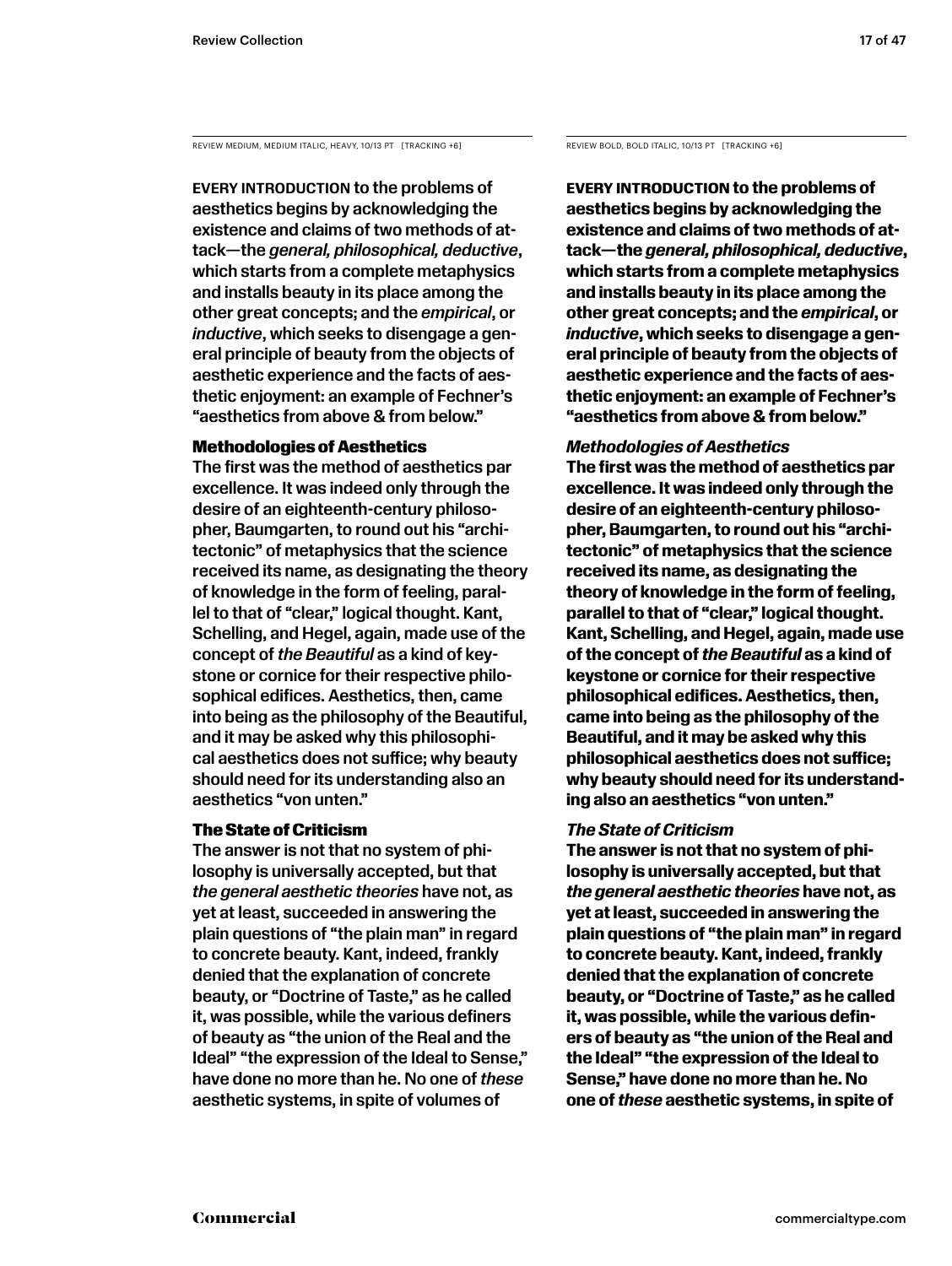EVERY INTRODUCTION to the problems of aesthetics begins by acknowledging the existence and claims of two methods of attack—the *general, philosophical, deductive*, which starts from a complete metaphysics and installs beauty in its place among the other great concepts; and the *empirical*, or *inductive*, which seeks to disengage a general principle of beauty from the objects of aesthetic experience and the facts of aesthetic enjoyment: an example of Fechner's "aesthetics from above & from below."

#### **Methodologies of Aesthetics**

The first was the method of aesthetics par excellence. It was indeed only through the desire of an eighteenth-century philosopher, Baumgarten, to round out his "architectonic" of metaphysics that the science received its name, as designating the theory of knowledge in the form of feeling, parallel to that of "clear," logical thought. Kant, Schelling, and Hegel, again, made use of the concept of *the Beautiful* as a kind of keystone or cornice for their respective philosophical edifices. Aesthetics, then, came into being as the philosophy of the Beautiful, and it may be asked why this philosophical aesthetics does not suffice; why beauty should need for its understanding also an aesthetics "von unten."

#### **The State of Criticism**

The answer is not that no system of philosophy is universally accepted, but that *the general aesthetic theories* have not, as yet at least, succeeded in answering the plain questions of "the plain man" in regard to concrete beauty. Kant, indeed, frankly denied that the explanation of concrete beauty, or "Doctrine of Taste," as he called it, was possible, while the various definers of beauty as "the union of the Real and the Ideal" "the expression of the Ideal to Sense," have done no more than he. No one of *these* aesthetic systems, in spite of volumes of so-called application of their principles to works of art, has been able to furnish a criterion of beauty. The criticism of the generations is summed up in the mild remark of Fechner, in his "Vorschule der Aesthetik," to the effect that the philosophical path leaves one in conceptions that, by reason of their generality, *do not well fit* the particular cases. And so it was that empirical aesthetics arose, which does not seek to answer those plain questions as to the enjoyment of concrete beauty down to its simplest forms, to which philosophical aesthetics had been inadequate. But it is clear that neither has empirical aesthetics said the

REVIEW REGULAR, REGULAR ITALIC, BOLD, 8/11 PT [TRACKING +10] REVIEW MEDIUM, MEDIUM ITALIC, HEAVY, 8/11 PT [TRACKING +10]

Every introduction to the problems of aesthetics begins by acknowledging the existence and claims of two methods of attack—the *general, philosophical, deductive*, which starts from a complete metaphysics and installs beauty in its place among the other great concepts; and the *empirical*, or *inductive*, which seeks to disengage a general principle of beauty from the objects of aesthetic experience and the facts of aesthetic enjoyment: an example of Fechner's "aesthetics from above & from below."

#### Methodologies of Aesthetics

The first was the method of aesthetics par excellence. It was indeed only through the desire of an eighteenth-century philosopher, Baumgarten, to round out his "architectonic" of metaphysics that the science received its name, as designating the theory of knowledge in the form of feeling, parallel to that of "clear," logical thought. Kant, Schelling, and Hegel, again, made use of the concept of *the Beautiful* as a kind of keystone or cornice for their respective philosophical edifices. Aesthetics, then, came into being as the philosophy of the Beautiful, and it may be asked why this philosophical aesthetics does not suffice; why beauty should need for its understanding also an aesthetics "von unten."

#### The State of Criticism

The answer is not that no system of philosophy is universally accepted, but that *the general aesthetic theories* have not, as yet at least, succeeded in answering the plain questions of "the plain man" in regard to concrete beauty. Kant, indeed, frankly denied that the explanation of concrete beauty, or "Doctrine of Taste," as he called it, was possible, while the various definers of beauty as "the union of the Real and the Ideal" "the expression of the Ideal to Sense," have done no more than he. No one of *these* aesthetic systems, in spite of volumes of so-called application of their principles to works of art, has been able to furnish a criterion of beauty. The criticism of the generations is summed up in the mild remark of Fechner, in his "Vorschule der Aesthetik," to the effect that the philosophical path leaves one in conceptions that, by reason of their generality, *do not well fit* the particular cases. And so it was that empirical aesthetics arose, which does not seek to answer those plain questions as to the enjoyment of concrete beauty down to its simplest forms, to which philosophical aesthetics had been inadequate. But it is clear that neither has empirical aesthetics said the last word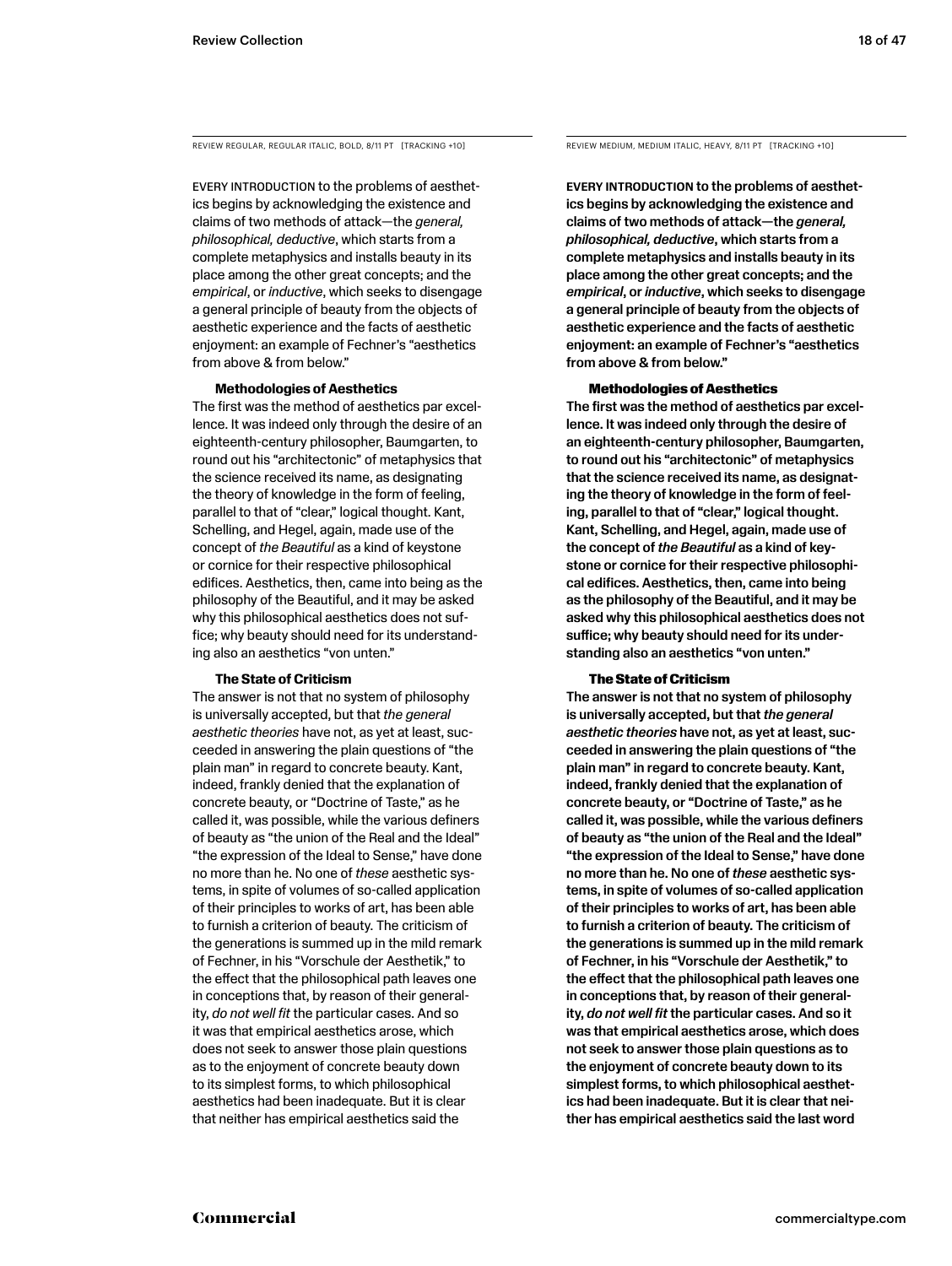REVIEW REGULAR, 7/9 PT [TRACKING +12]

SITUATIONIST INTERNATIONAL (SI) was a group of international revolutionaries founded in 1957. With their ideas rooted in Marxism and the 20th century European artistic avantgarde, they advocated experiences of life being alternative to those admitted by the capitalist order, for the fulfillment of human primitive desires and the pursuing of a superior passional quality. For this purpose they suggested and experimented with the construction of situations; the setting up of environments favorable for the fulfillment of such desires. Using methods drawn from the arts, they developed a series of experimental fields of study for the construction of such, like unitary urbanism.

The sense of constructing situations is to fulfill human primitive desires and pursue a superior passional quality. From *Internationale Situationiste #1*: "This alone can lead to the further clarification of these simple basic desires, and to the confused emergence of new desires whose material roots will be precisely the new reality engendered by situationist construc-

REVIEW REGULAR, 6/8 PT [TRACKING +16]

SITUATIONIST INTERNATIONAL (SI) was a group of international revolutionaries founded in 1957. With their ideas rooted in Marxism and the 20th century European artistic avantgarde, they advocated experiences of life being alternative to those admitted by the capitalist order, for the fulfillment of human primitive desires and the pursuing of a superior passional quality. For this purpose they suggested and experimented with the construction of situations; the setting up of environments favorable for the fulfillment of such desires. Using methods drawn from the arts, they developed a series of experimental fields of study for the construction of such, like unitary urbanism.

The sense of constructing situations is to fulfill human primitive desires and pursue a superior passional quality. From *Internationale Situationiste #1*: "This alone can lead to the further clarification of these simple basic desires, and to the confused emergence of new desires whose material roots will be precisely the new reality engendered by situationist constructions. We must thus envisage a sort of situationist-oriented psychoanalysis in which, in contrast to the goals pursued by the various currents stemming from Freudianism, each of the participants in this adventure would discover desires for

REVIEW MEDIUM, 7/9 PT [TRACKING +12]

SITUATIONIST INTERNATIONAL (SI) was a group of international revolutionaries founded in 1957. With their ideas rooted in Marxism and the 20th century European artistic avantgarde, they advocated experiences of life being alternative to those admitted by the capitalist order, for the fulfillment of human primitive desires and the pursuing of a superior passional quality. For this purpose they suggested and experimented with the construction of situations; the setting up of environments favorable for the fulfillment of such desires. Using methods drawn from the arts, they developed a series of experimental fields of study for the construction of such, like unitary urbanism.

The sense of constructing situations is to fulfill human primitive desires and pursue a superior passional quality. From *Internationale Situationiste #1*: "This alone can lead to the further clarification of these simple basic desires, and to the confused emergence of new desires whose material roots will be pre-

REVIEW MEDIUM, 6/8 PT [TRACKING +16]

SITUATIONIST INTERNATIONAL (SI) was a group of international revolutionaries founded in 1957. With their ideas rooted in Marxism and the 20th century European artistic avantgarde, they advocated experiences of life being alternative to those admitted by the capitalist order, for the fulfillment of human primitive desires and the pursuing of a superior passional quality. For this purpose they suggested and experimented with the construction of situations; the setting up of environments favorable for the fulfillment of such desires. Using methods drawn from the arts, they developed a series of experimental fields of study for the construction of such, like unitary urbanism.

The sense of constructing situations is to fulfill human primitive desires and pursue a superior passional quality. From *Internationale Situationiste #1*: "This alone can lead to the further clarification of these simple basic desires, and to the confused emergence of new desires whose material roots will be precisely the new reality engendered by situationist constructions. We must thus envisage a sort of situationist-oriented psychoanalysis in which, in contrast to the goals pursued by the various currents stemming from Freudianism, each of the participants in

REVIEW BOLD, 7/9 PT [TRACKING +12]

**SITUATIONIST INTERNATIONAL (SI) was a group of international revolutionaries founded in 1957. With their ideas rooted in Marxism and the 20th century European artistic avantgarde, they advocated experiences of life being alternative to those admitted by the capitalist order, for the fulfillment of human primitive desires and the pursuing of a superior passional quality. For this purpose they suggested and experimented with the construction of situations; the setting up of environments favorable for the fulfillment of such desires. Using methods drawn from the arts, they developed a series of experimental fields of study for the construction of such, like unitary urbanism.**

**The sense of constructing situations is to fulfill human primitive desires and pursue a superior passional quality. From** *Internationale Situationiste #1***: "This alone can lead to the further clarification of these simple basic desires, and to the confused emergence of new** 

REVIEW BOLD, 6/8 PT [TRACKING +16]

**SITUATIONIST INTERNATIONAL (SI) was a group of international revolutionaries founded in 1957. With their ideas rooted in Marxism and the 20th century European artistic avantgarde, they advocated experiences of life being alternative to those admitted by the capitalist order, for the fulfillment of human primitive desires and the pursuing of a superior passional quality. For this purpose they suggested and experimented with the construction of situations; the setting up of environments favorable for the fulfillment of such desires. Using methods drawn from the arts, they developed a series of experimental fields of study for the construction of such, like unitary urbanism.**

**The sense of constructing situations is to fulfill human primitive desires and pursue a superior passional quality. From**  *Internationale Situationiste #1***: "This alone can lead to the further clarification of these simple basic desires, and to the confused emergence of new desires whose material roots will be precisely the new reality engendered by situationist constructions. We must thus envisage a sort of situationist-oriented psychoanalysis in which, in contrast to the goals pursued by the various currents stemming from Freudianism, each of**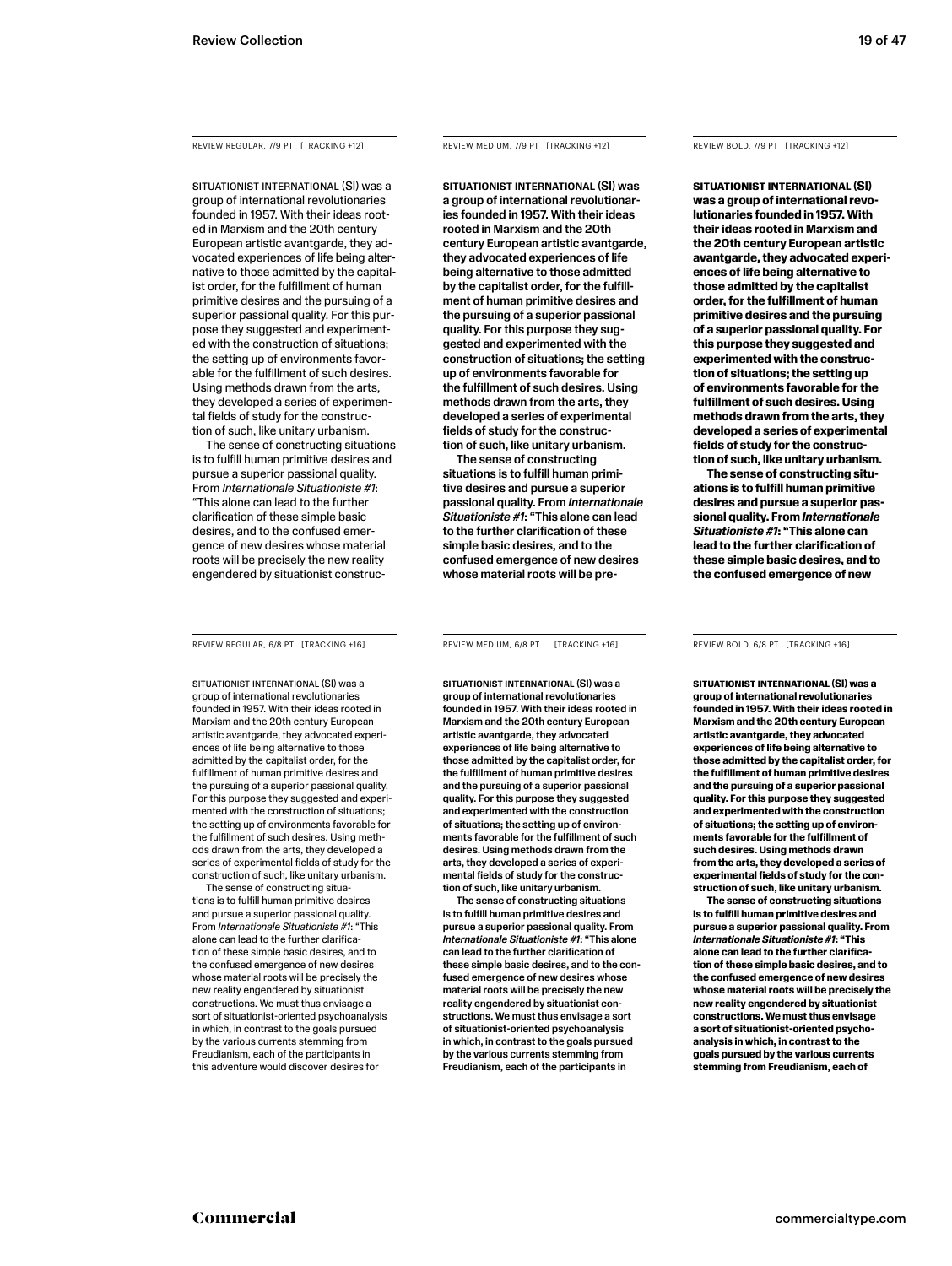## **Review Condensed**

Review Condensed can be used both large and small, especially where space is at a premium. *T: The New York Times Style Magazine* has put it to effective use for labels, credits, captions, and tables, in addition to dramatic headlines. Open counters and a strong horizontal rhythm foster readability, even at small sizes.

#### **PUBLISHED** 2020

**DESIGNED BY** BERTON HASEBE

**PRODUCTION ASSISTANCE** TIM RIPPER

**14 STYLES** 7 WEIGHTS W/ ITALICS

#### **FEATURES**

PROPORTIONAL/TABULAR LINING FIGURES FRACTIONS (PREBUILT AND ARBITRARY) SUPERSCRIPT/SUBSCRIPT

Review's sheared overshoots are more visible in the Condensed width, and its blunt exterior curves give way to flat sides, still in tension with more rounded counters. Amply tracked out and leaded, Review Condensed performs capably as running text; the tension between round and blunt shapes add enough visual pop to keep readers alert. As a whole, the collection serves up a flexible palette for demanding editorial contexts, but can also move beyond page or screen to the built environment: walls, building facades, signage, projections—anywhere a strong statement is required.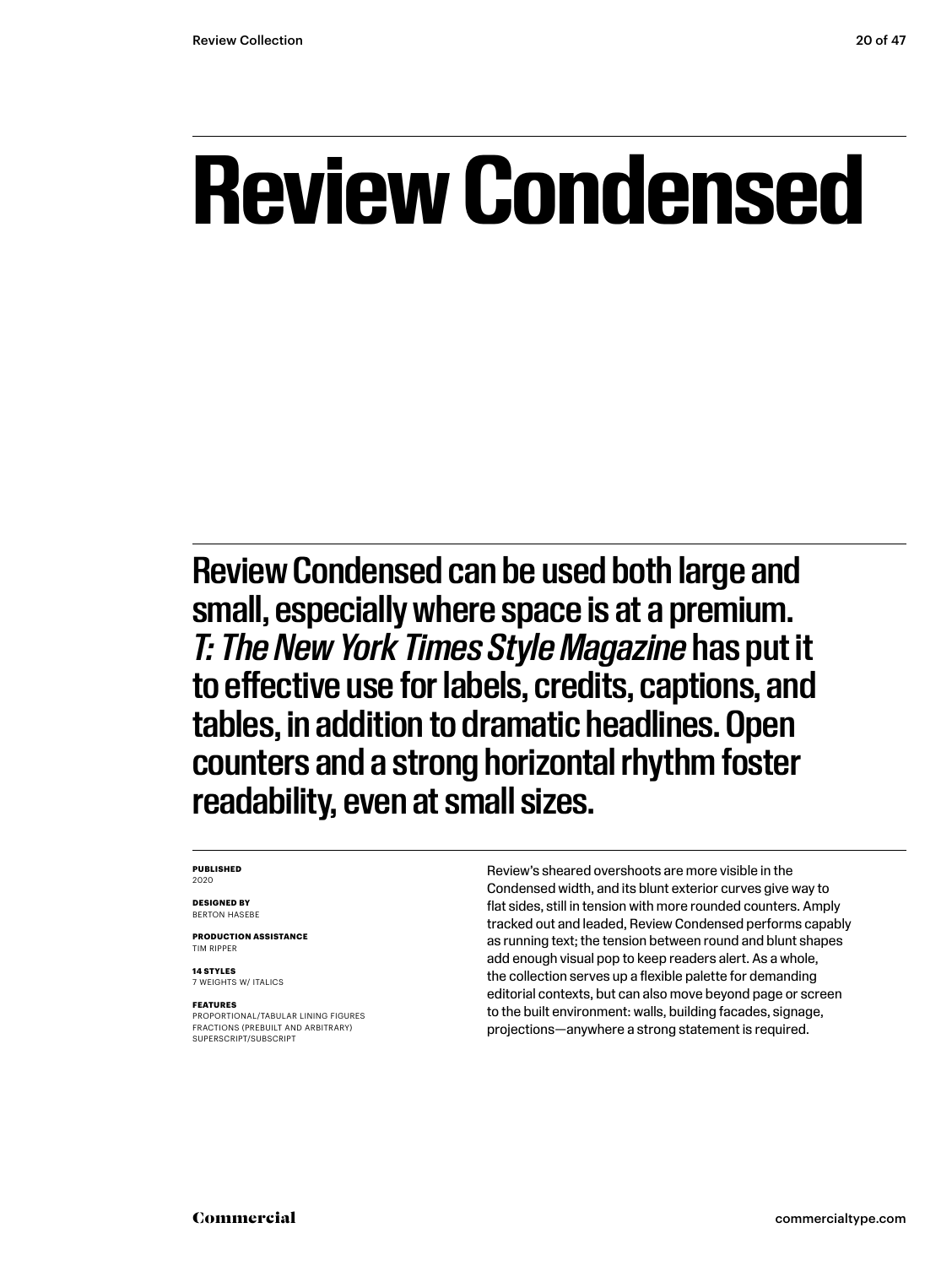## STARK CONTRAST Western Palearctic.

REVIEW CONDENSED THIN, 70 PT

## *PRAGMATIC IDEAL Di solito si designa*

REVIEW CONDENSED THIN ITALIC, 70 PT

REVIEW CONDENSED LIGHT, 70 PT

# UKSZTAŁTOWANY Test of leadership

*TEINE PÕLVKOND Lập thể phân tích*

REVIEW CONDENSED LIGHT ITALIC, 70 PT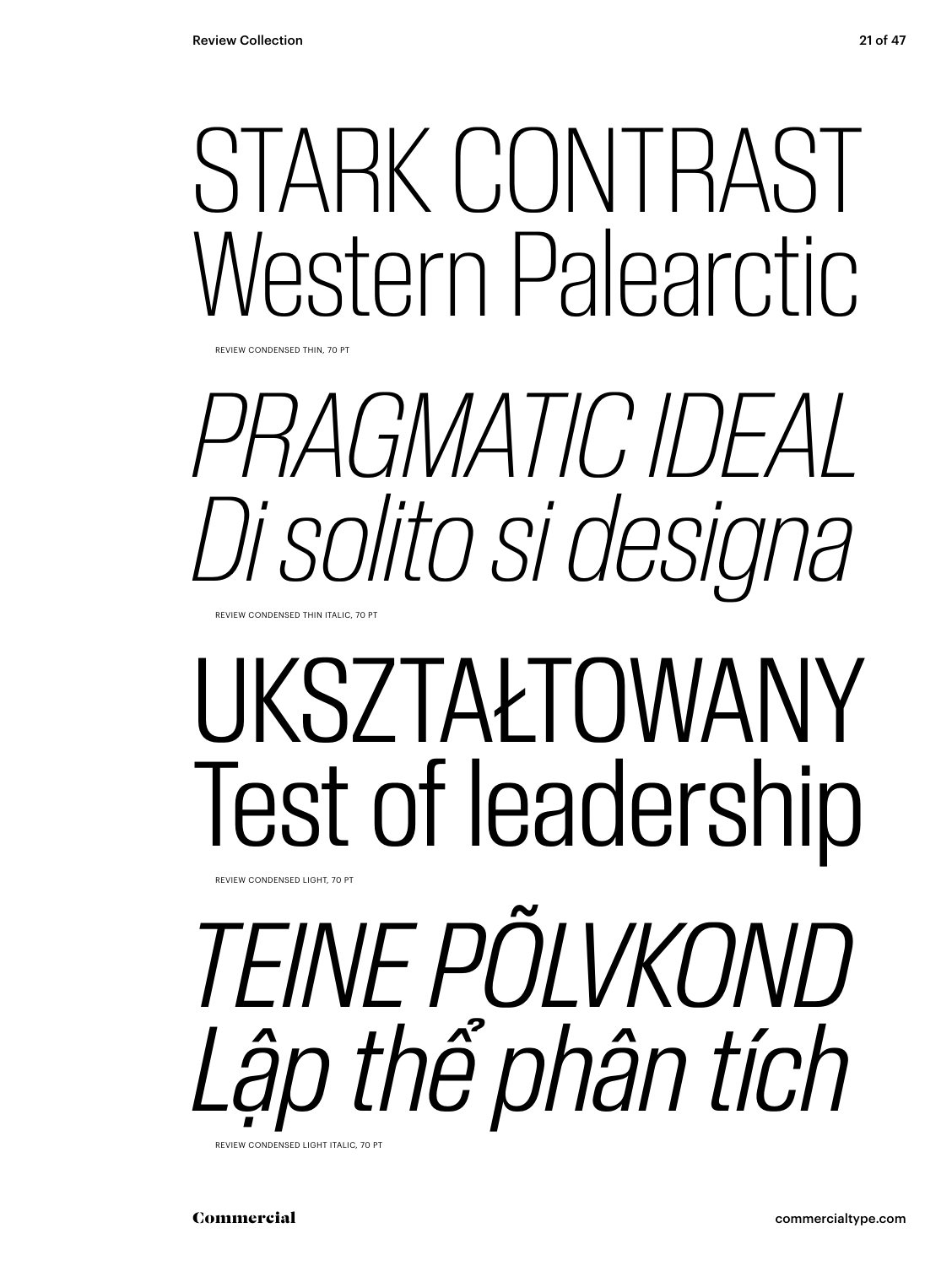## KOEPELVORMIGE Network contact

REVIEW CONDENSED REGULAR, 70 PT

## *ƏDƏBI MÜKAFAT El vanguardismo* REVIEW CONDENSED REGULAR ITALIC, 70 PT [ALTERNATE K M]

## SOLID ETIOLOGY Pedaço de terra REVIEW CONDENSED MEDIUM, 70 PT [ALTERNATE a]

*WIDELY PANNED Nearly 4.7 acres*

REVIEW CONDENSED MEDIUM ITALIC, 70 PT [ALTERNATE W]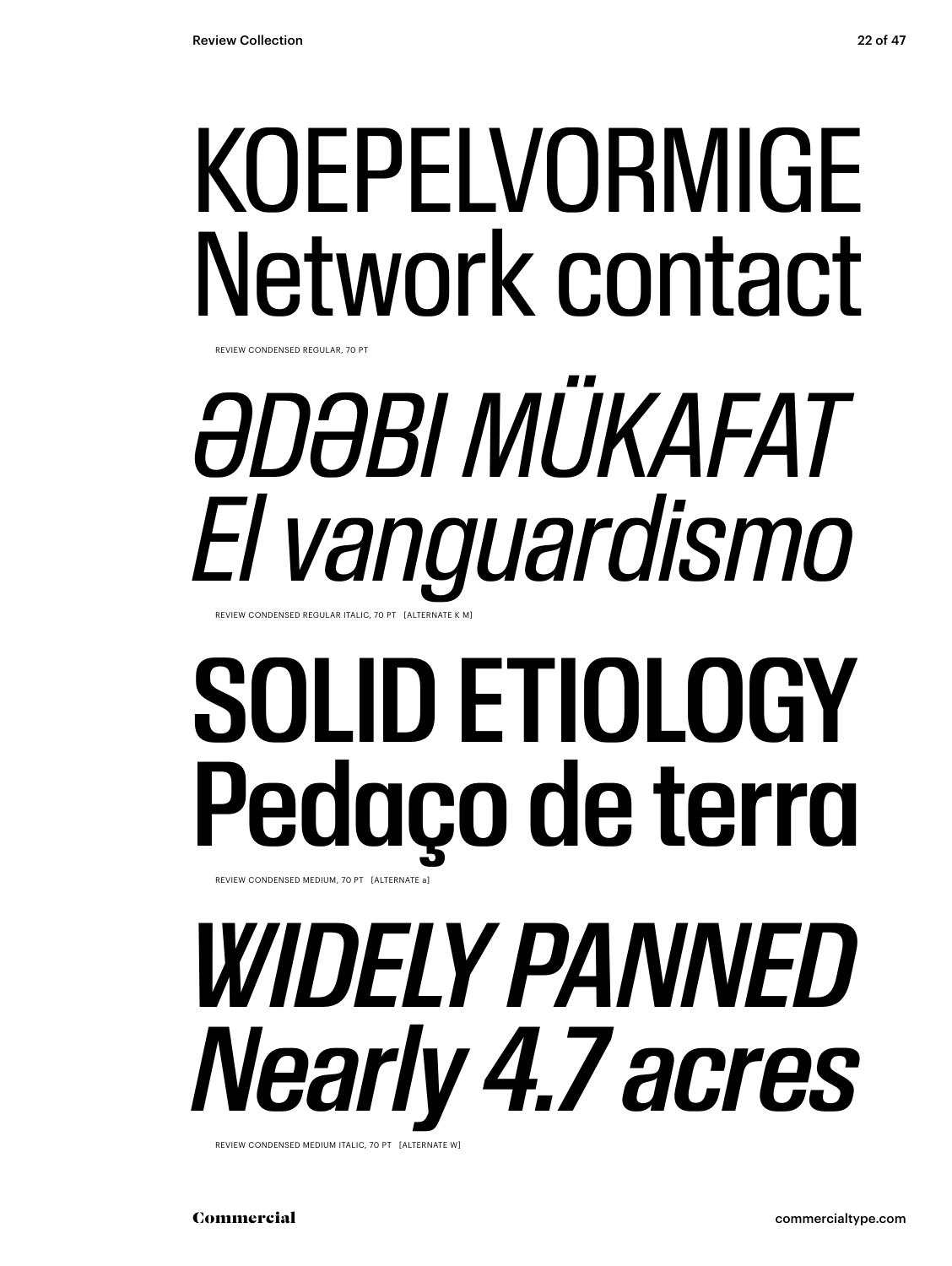## **RUNWAY SHOW 31 milyong taon** REVIEW CONDENSED BOLD, 70 PT

*GROẞGRUPPEN Official product*

REVIEW CONDENSED BOLD ITALIC, 70 PT [ALTERNATE R]

# **ASTUTE POLI** ital mediu

REVIEW CONDENSED HEAVY, 70 PT [ROUND DOTS, ALTERNATE g]

# *NEW RHETORIC Jen jedna jejich*

REVIEW CONDENSED HEAVY ITALIC, 70 PT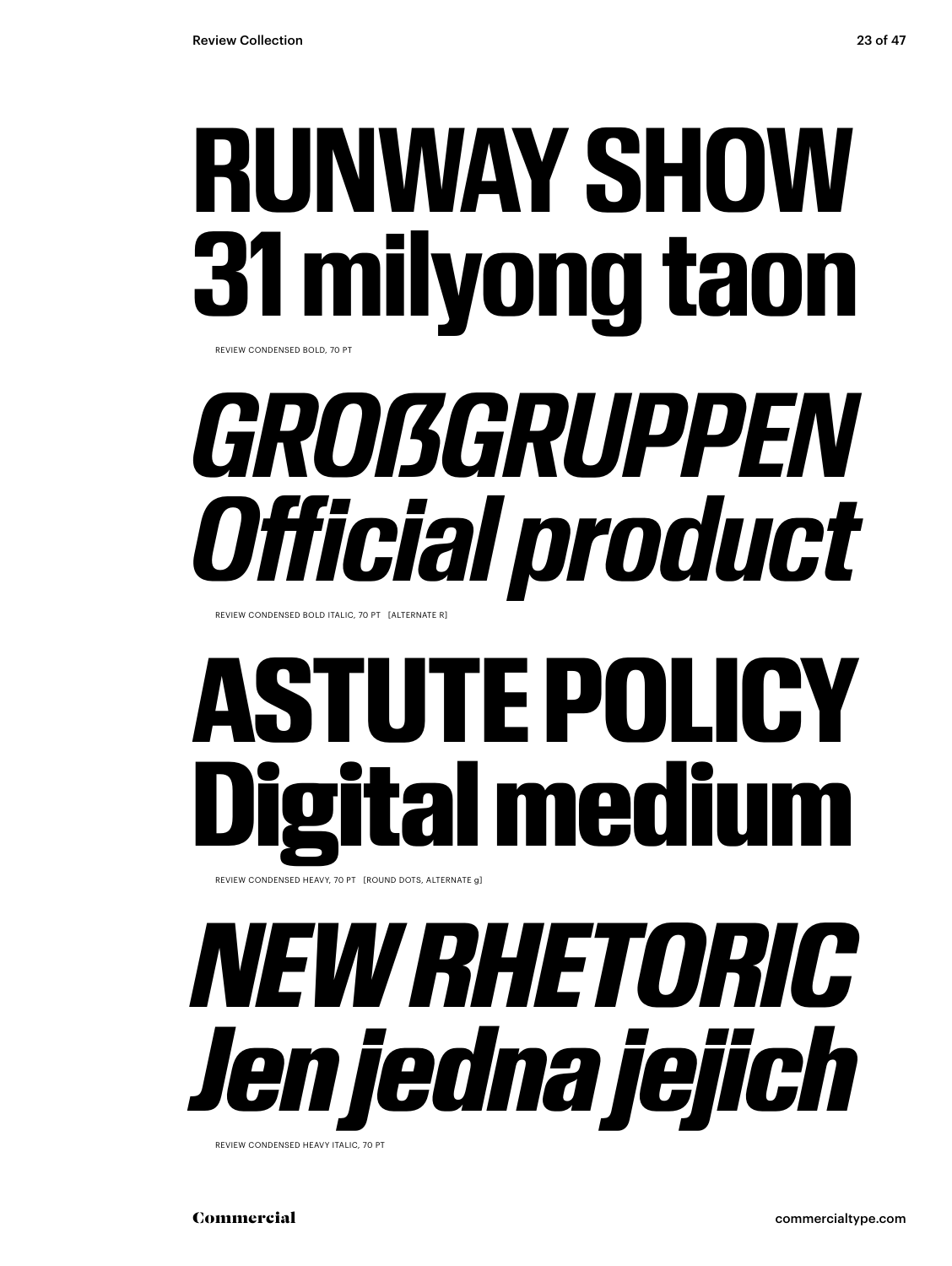

REVIEW CONDENSED BLACK, 70 PT [ALTERNATE a]

## *FASHION WEEK Autumn recipe*

REVIEW CONDENSED BLACK ITALIC, 70 PT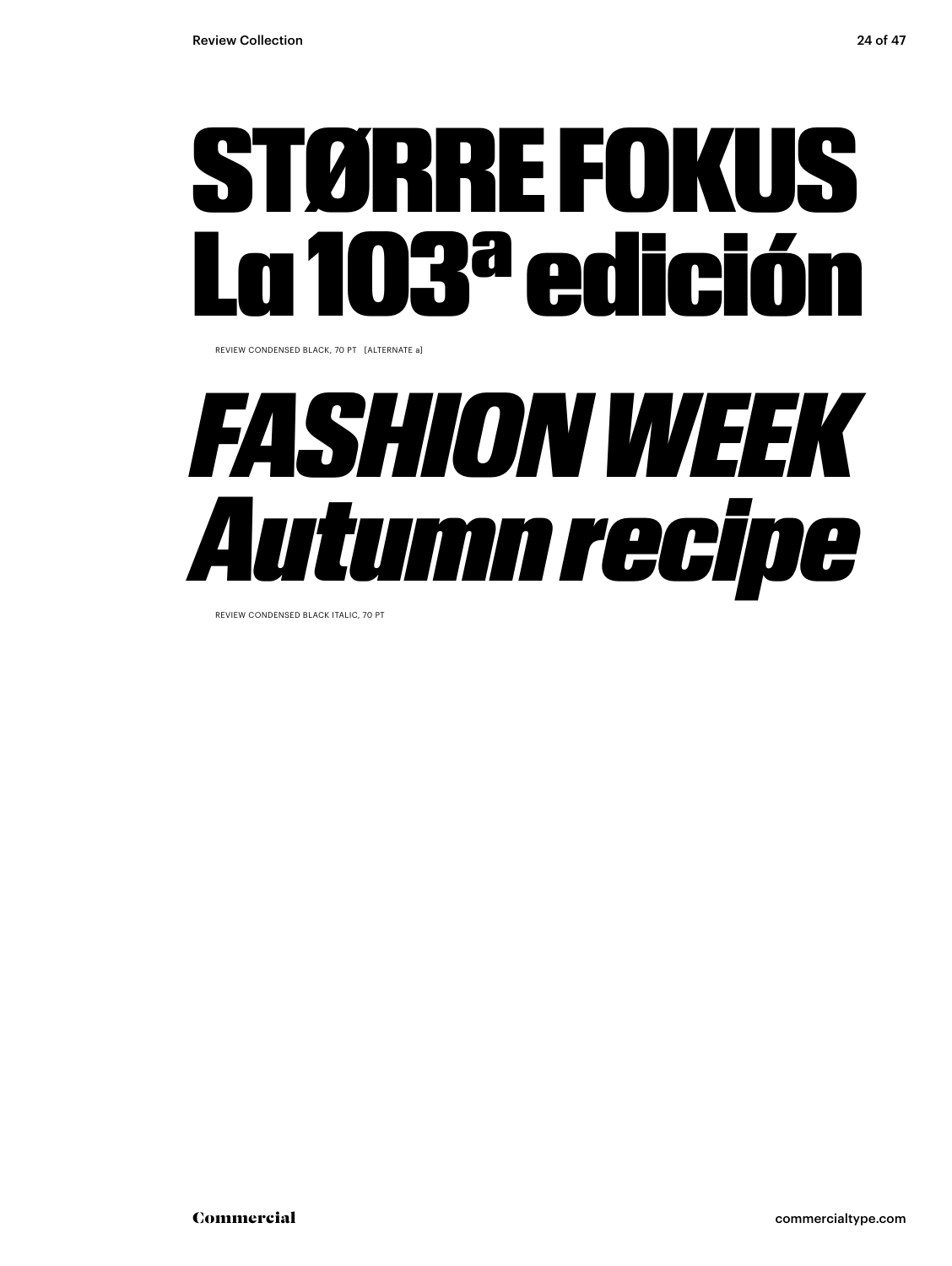The Wisconsin Historical Society NORTHEASTERN SACRAMENTO *Hopes were high in late October*

**EVIEW CONDENSED THIN** 

A final \$18.61 billion investment AKO OCHRAŇOVAŤ A ROZVÍJAŤ *Opening a new learning center*

EVIEW CONDENSED LIGHT, LIGHT ITALIC, 40 PT [ALTERNATE R

## Dispută teritorială cu Lituania WATER-TYPE DYNAMOMETER *Promoting historic languages*

REVIEW CONDENSED REGULAR, REGULAR ITALIC, 40 PT [ALTERNATE W M]

### The last minute substitution TERÜLET ROMANIZÁLÓDOTT *Tòa phúc thẩm Hình sự được*

REVIEW CONDENSED MEDIUM, MEDIUM ITALIC, 40 PT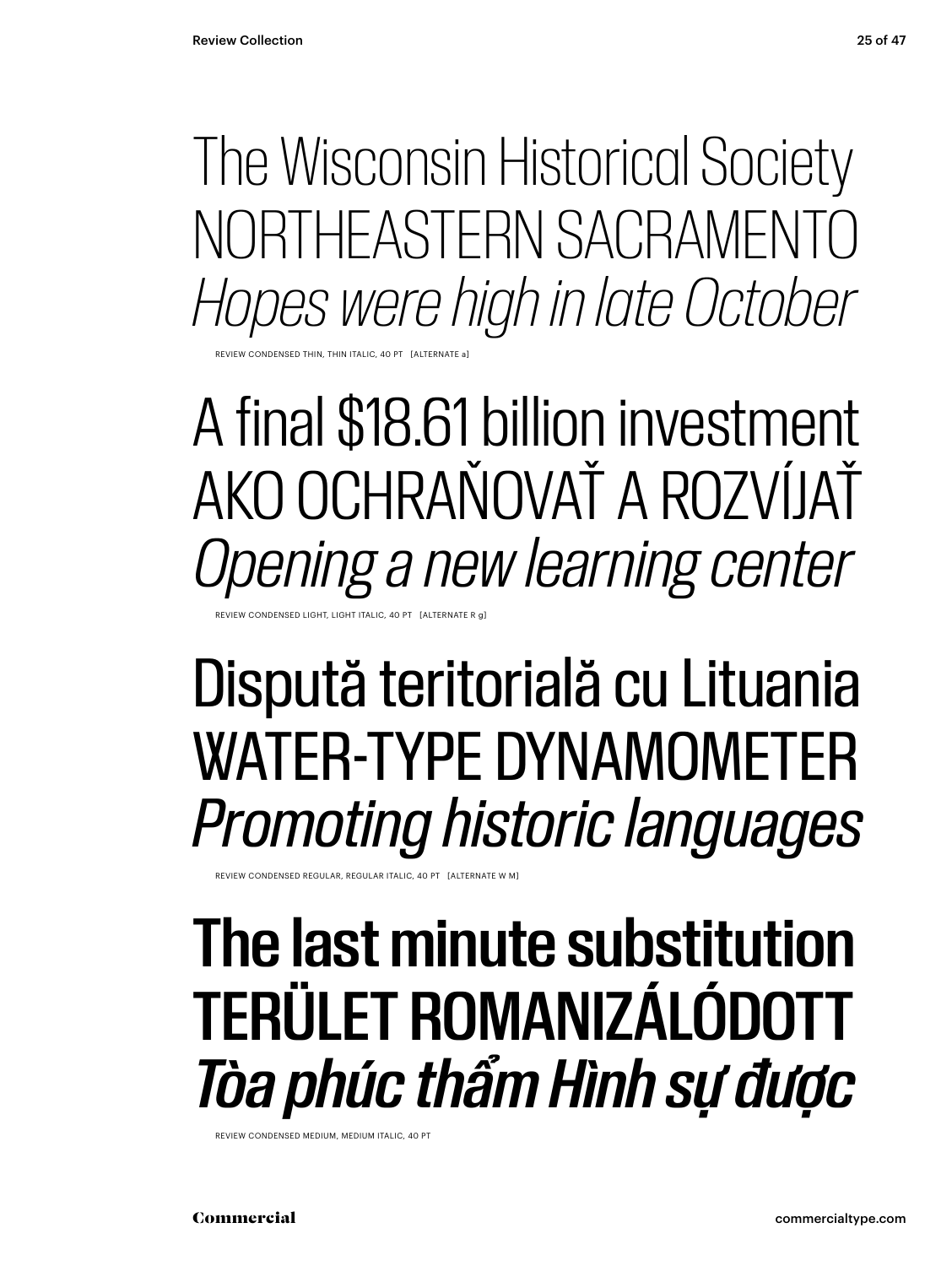### **Şimal ölkələrinin bir hissəsi VERY SINGULAR AESTHETIC** *200 Most Influential Works*

REVIEW CONDENSED BOLD, BOLD ITALIC, 40 PT

### Alternative content review KONSULTERENDE DETEKTIV *L'étude phytosociologique*

REVIEW CONDENSED HEAVY, HEAVY ITALIC, 40 PT

### Works on the ethics board LEGAL ADVOCACY GROUPS *Teilsouveränen Kantonen*

REVIEW CONDENSED BLACK, BLACK ITALIC, 40 PT [ROUND DOTS]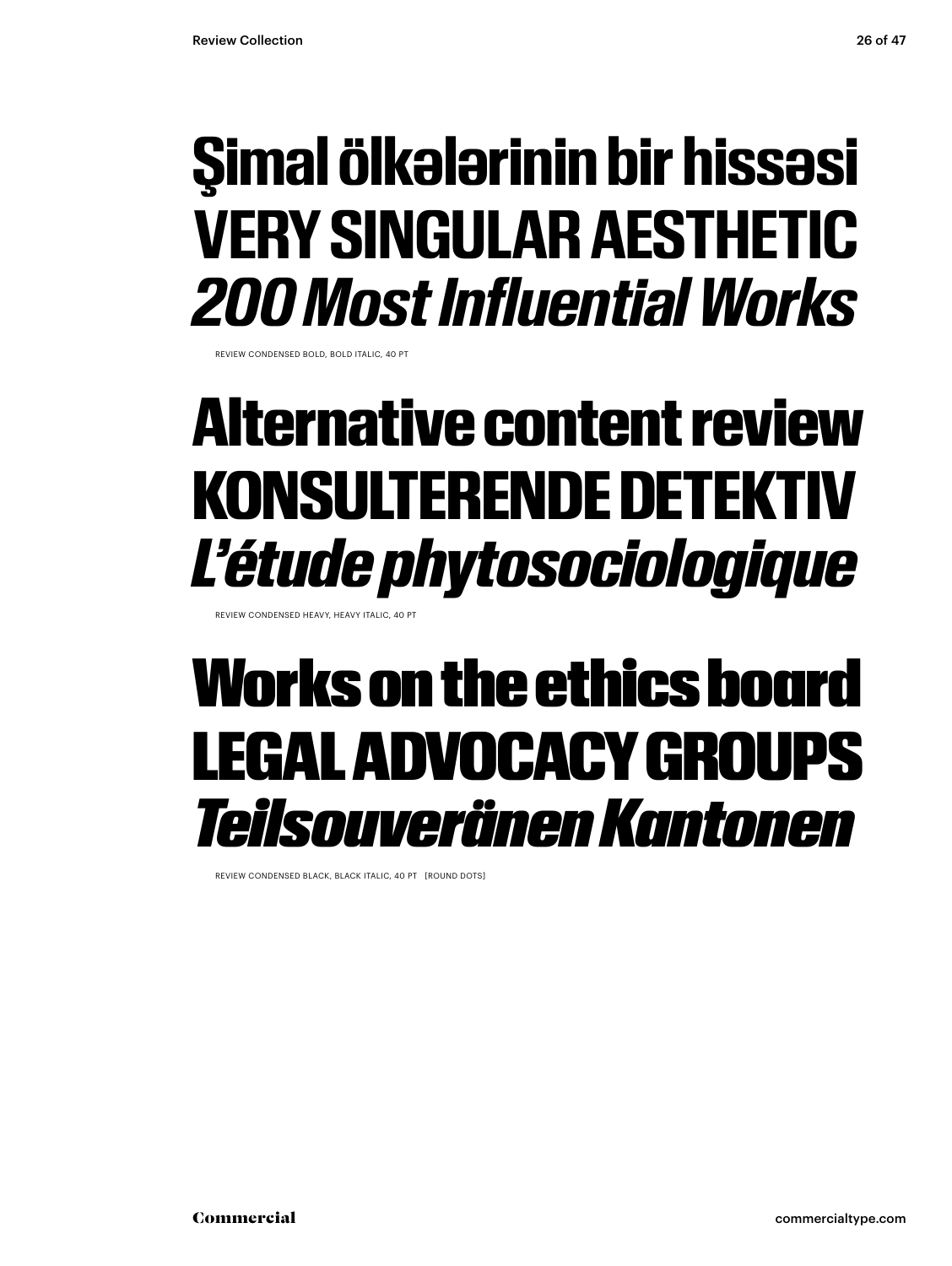La filosofia morale è legata ad altre discipline come la FORMED A COMPLETE IDEA OF THE PHENOMENON *Sampled 85,300 adults across Metropolitan France*

REVIEW CONDENSED THIN, THIN ITALIC, 25 PT

Began her career at the local newspaper in 2004 HUWA PAJJIŻ KOMPLETAMENT MAGĦLUQ BL-ART *Vydavateľstvo jedna z najvýznamnejších českých* REVIEW CONDENSED LIGHT, LIGHT ITALIC, 25 PT

The construction of Japan's National Route 145 NJEMU DNEVNO PROĐE IZMEĐU 2 I 4 BRODOVA *Credited with discovering 7 new native dialects*

REVIEW CONDENSED REGULAR, REGULAR ITALIC, 25 PT

Oevers van het meer zijn in het noorden hoog STUNNING UPSET IN RUN UP TO '20 ELECTION *Nakapalibot sa golpo ay ang Helsinki at Tallin*

REVIEW CONDENSED MEDIUM, MEDIUM ITALIC, 25 PT [ROUND DOTS, ALTERNATE a]

### **Í siðfræði er ekki reynt að lýsa raunverulegri PICKFORD COMPETED AT THE HIGHEST LEVEL** *Discredited by leading scientific authorities*

REVIEW CONDENSED BOLD, BOLD ITALIC, 25 PT [ALTERNATE K g]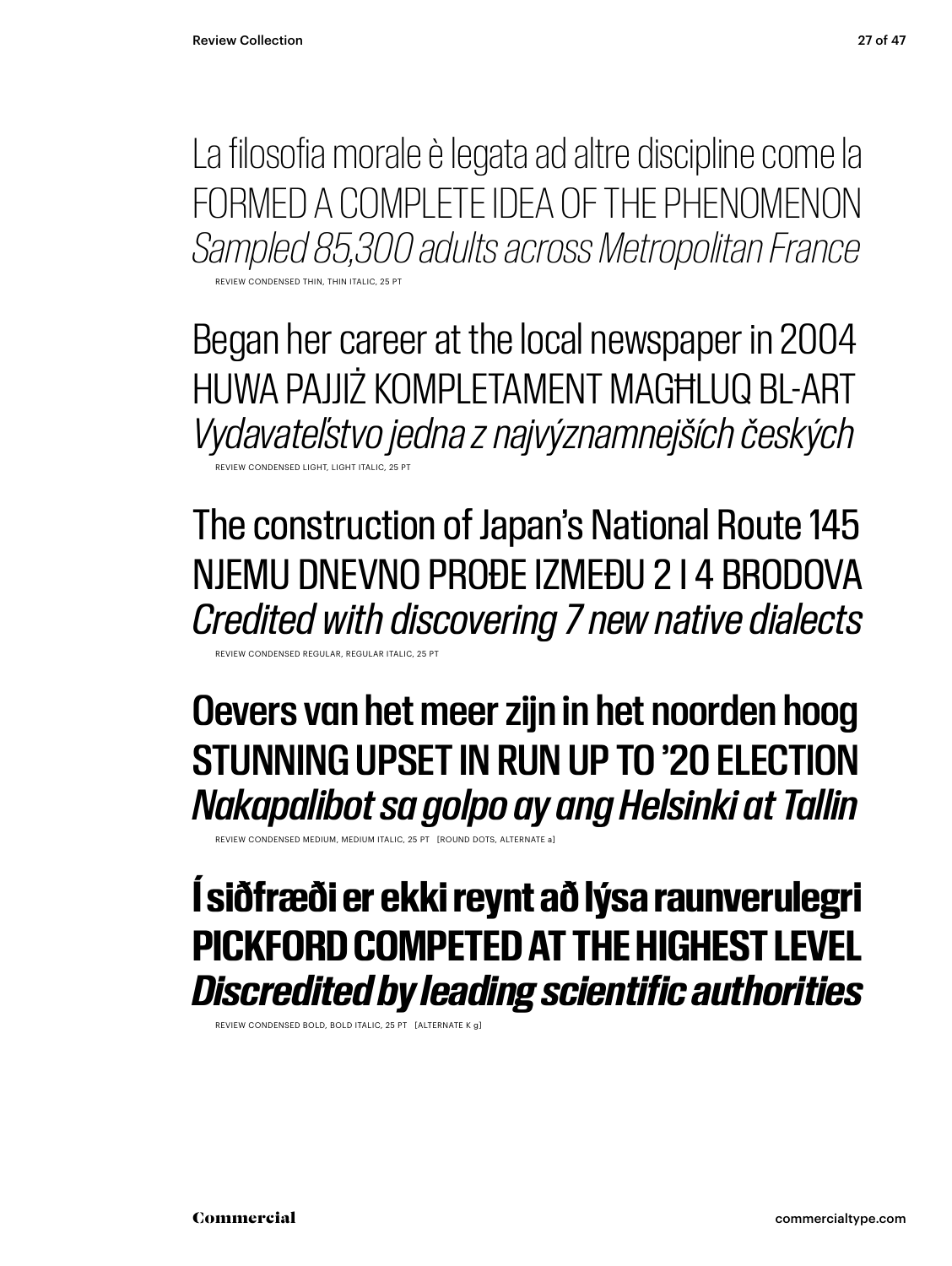### Its largest nationwide audience at the time THE INSIDE STORY OF ONE ADMINISTRATION *Die Stadtbezirke werden ihrerseits zu acht*

REVIEW CONDENSED HEAVY, HEAVY ITALIC, 25 PT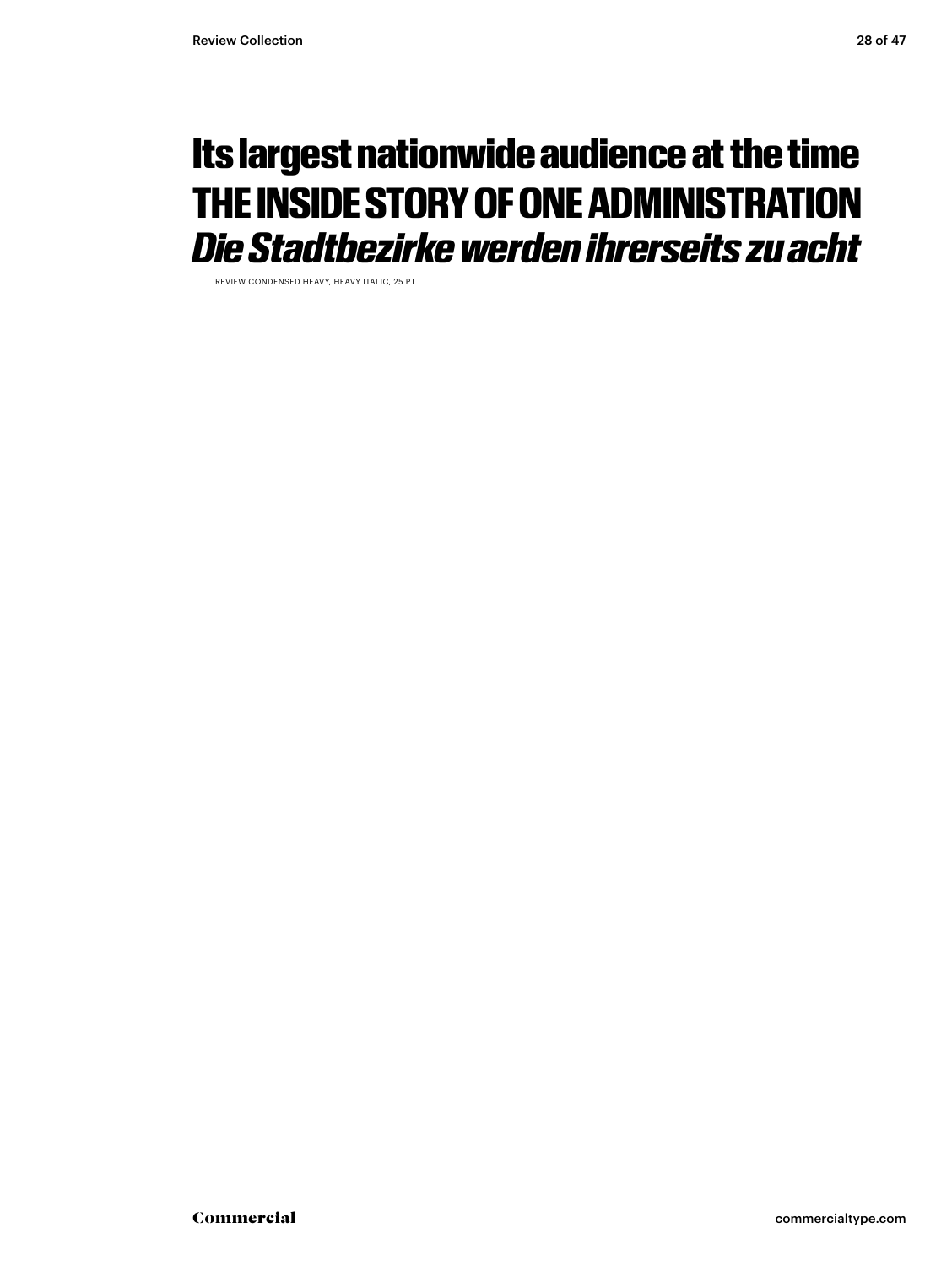ESTA VERSÃO DO CIRCUITO CONSISTIA NUM CIRCUITO MUITO RÁPIDO Krankheitsbedingt unterbrach er die universitäre Lehre in Heidelberg für *THE SECRETARIAT IS TRADITIONALLY LED BY THE DIRECTOR-GENERAL Specifies categories of individuals who are eligible to make nominations*

REVIEW CONDENSED THIN, THIN ITALIC, 18 PT [TRACKING +4]

THE DOMESDAY BOOK HAS ENTRIES FOR MANY COMMOTES IN 1081 Eto ay sina Yoichiro Nambu ng Enrico Fermi Institute ng Pamantasan *LE PRIX NE PEUT PAS ÊTRE REMIS EN PRINCIPE À TITRE POSTHUME Eight of thirty-eight miracles presented to the papal commissioners*

REVIEW CONDENSED LIGHT, LIGHT ITALIC, 18 PT [TRACKING +4]

IN CERTI CASI, LA PARTE INADEMPIENTE POTREBBE SOGGIACERE A notable building in the area is the Complex of Sultan Bayezid II *THE ABENAKI WERE COMPOSED OF NUMEROUS SMALLER BANDS Saveza izmedju Rudolfa i Sigismunda umro je u Carigradu sultan*

REVIEW CONDENSED REGULAR, REGULAR ITALIC, 18 PT [TRACKING +4, ALTERNATE M R a]

NEW MAJOR INITIATIVES SEEMED TO BE GAINING RECOGNITION Myöhemmin liitto Tanskan kanssa päättyi, Norja siirtyi unioniin *YR HWNDRWD SAESNIG I LAWER O GYMYDAU A RHAI CANTREFI The province's economy was dominated by logging and fishing*

REVIEW CONDENSED MEDIUM, MEDIUM ITALIC, 18 PT [TRACKING +4, ROUND DOTS]

**SE CONSFINȚEA SCĂDEREA CONSIDERABILĂ A PUTERII PORȚII By 1620, nearly 300 fishing vessels worked the Grand Banks** *VOTING PREVAILING LAWS IN WALES AT THE TIME STIPULATED Swansea was a key anchor for the copper-smelting industry*

REVIEW CONDENSED BOLD, BOLD ITALIC, 18 PT [TRACKING +4]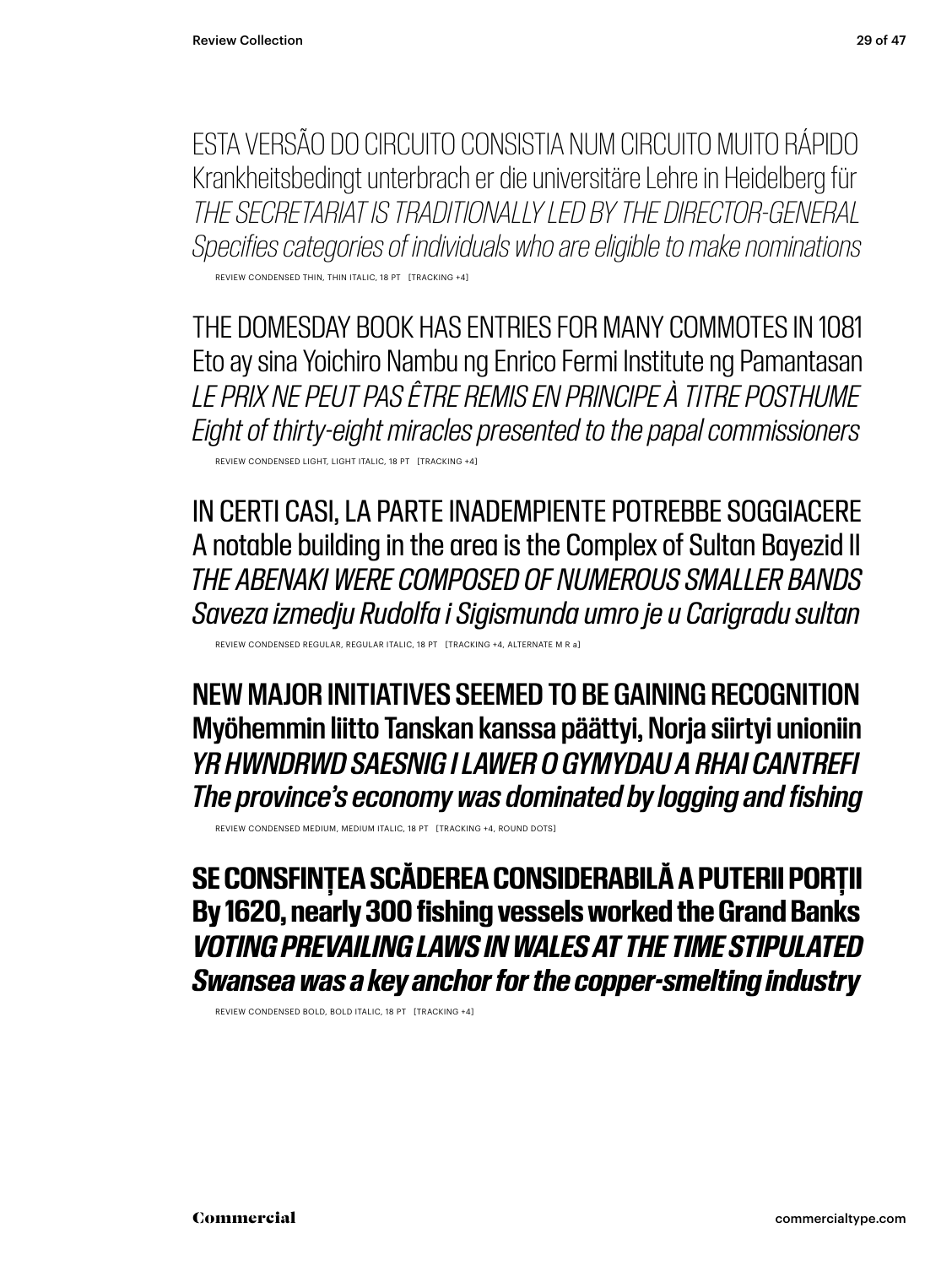### Geologische Bezeichnung **REVIEW CONDENSED THIL** La politique économique Representative Agency O největší počet životů REVIEW CONDENSED LIGHT, 50 PT ONDENSED REGULAR, 50 PT REVIEW CONDENSED MEDIUM, 50 PT **Fleeting ephemerality** REVIEW CONDENSED BOLD, 50 PT The earliest analyses REVIEW CONDENSED HEAVY, 50 PT osságcsökkenés

REVIEW CONDENSED BLACK, 50 PT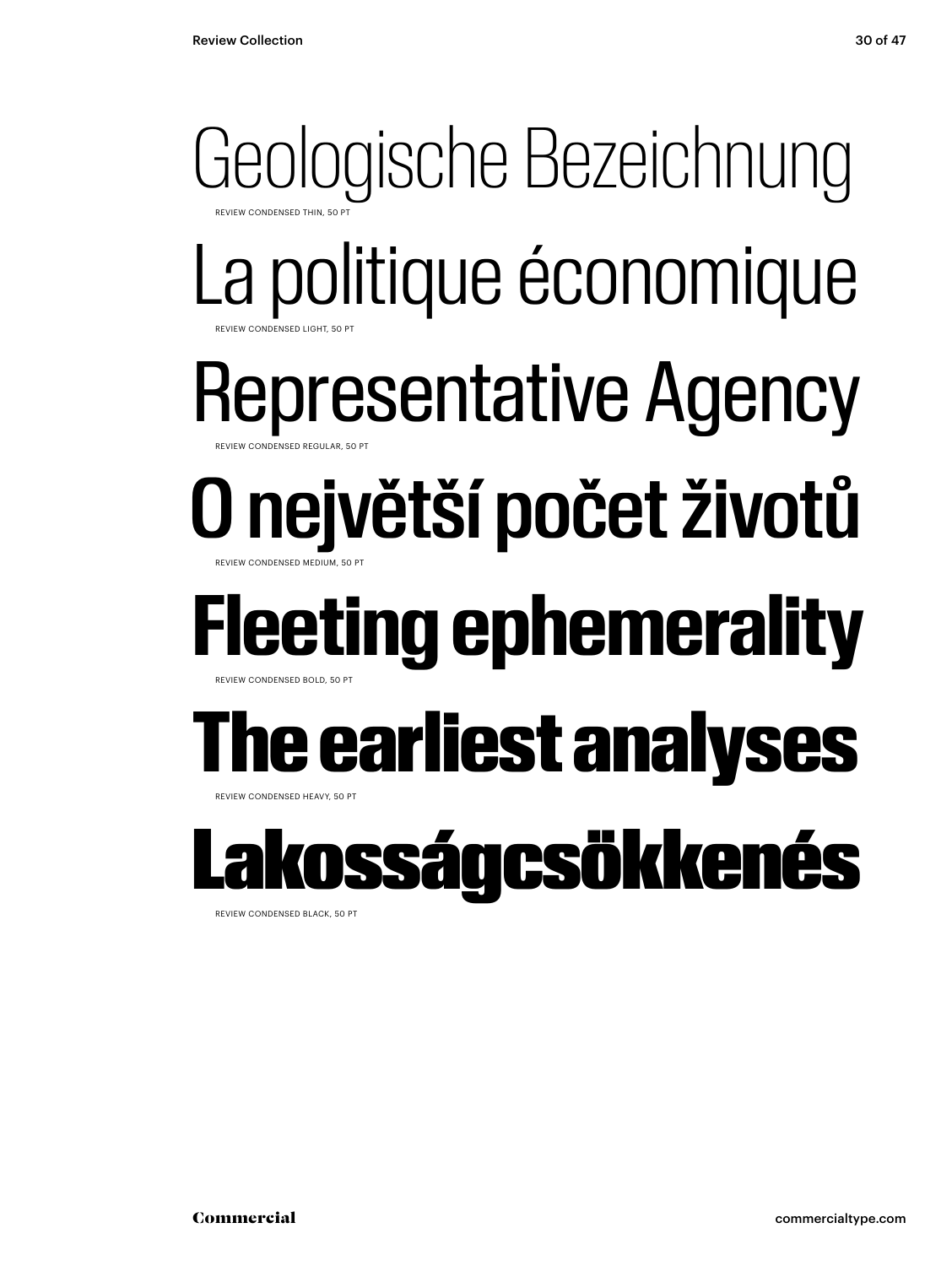

*The 'Decade Volcano' list*

*Konungsverslunarinnar* REVIEW CONDENSED REGULAR ITALIC, 50 PT

### *Symbiotic relationship* REVIEW CONDENSED MEDIUM ITALIC, 50 PT

*Restricted modalities*

REVIEW CONDENSED BOLD ITALIC, 50

**NDENSED LIGHT ITALIC, 50 PT** 



REVIEW CONDENSED HEAVY ITALIC, 50 PT



REVIEW CONDENSED BLACK ITALIC, 50 PT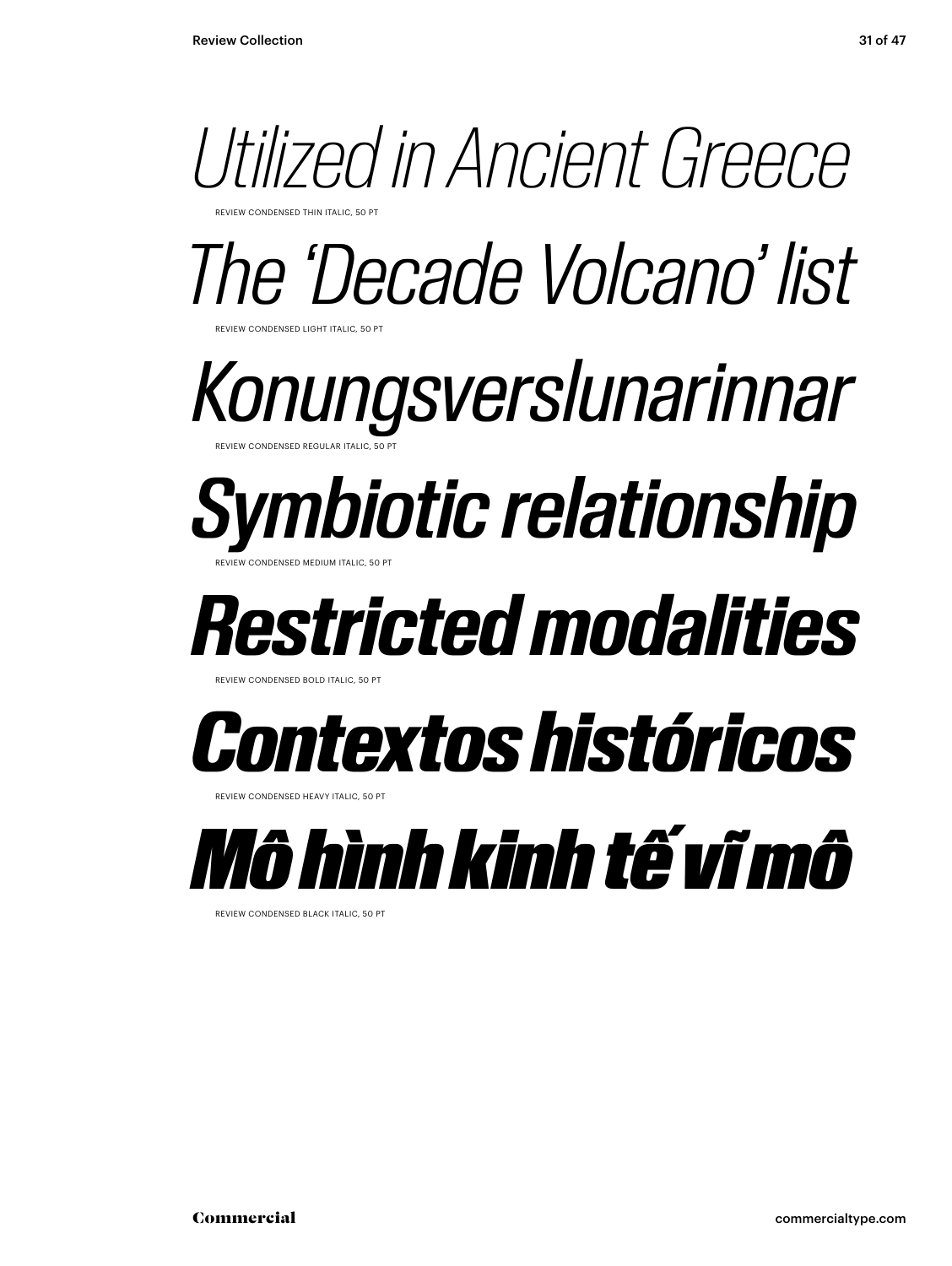REVIEW CONDENSED REGULAR, REGULAR ITALIC, BOLD, 16/20 PT [TRACKING +6]

REGULAR ALL CAPS

REGULAR

BOLD

REGULAR ITALIC

BOLD

PROPORTIONAL LINING FIGURES

REGULAR ITALIC

THE SPANISH WAR, which began in 1739, and the French war which soon followed it occasioned further increase of the debt, which, on the 31st of December 1748, after it had been concluded by the **Treaty of Aix-la-Chapelle,** amounted to £78,293,313. The most profound peace of the seventeen years of continuance had taken no more than £8,328,354 from it. A war of less than nine years' continuance added £31,338,689 to it (Refer to James Postlethwaite's *History of the Public Revenue*). During the administration of Mr. Pelham, the interest of the public debt was reduced from 4% to 3%; or at least measures were taken for reducing it, from four to three per cent; **the sinking fund** was increased, and some part of the public debt was paid off. In 1755, before the breaking out of the late war, the funded debt of Great Britain amounted to £72,289,673. On the 5th of January 1763, at the conclusion of the peace, the funded debt amounted to £122,603,336. The unfunded debt has been stated at £13,927,589. But the expense occasioned by the war did not end with the conclusion of the peace, so that though, on the 5th of January 1764, the funded debt was increased (partly by a new loan, and partly by funding a part of the unfunded debt) to £129,586,782, there still remained (according to the very well informed author of *Considerations on the Trade and Finances of Great Britain*) an unfunded debt which was brought to account in that and the following year of £975,017. In 1764, therefore, the public debt of Great Britain, funded and unfunded together, amounted, according to this author, to £139,516,807. The annuities for lives, too, had been granted as premiums to the subscribers to the new loans in 1757, estimated at fourteen years purchase, were valued at £472,500; and the annuities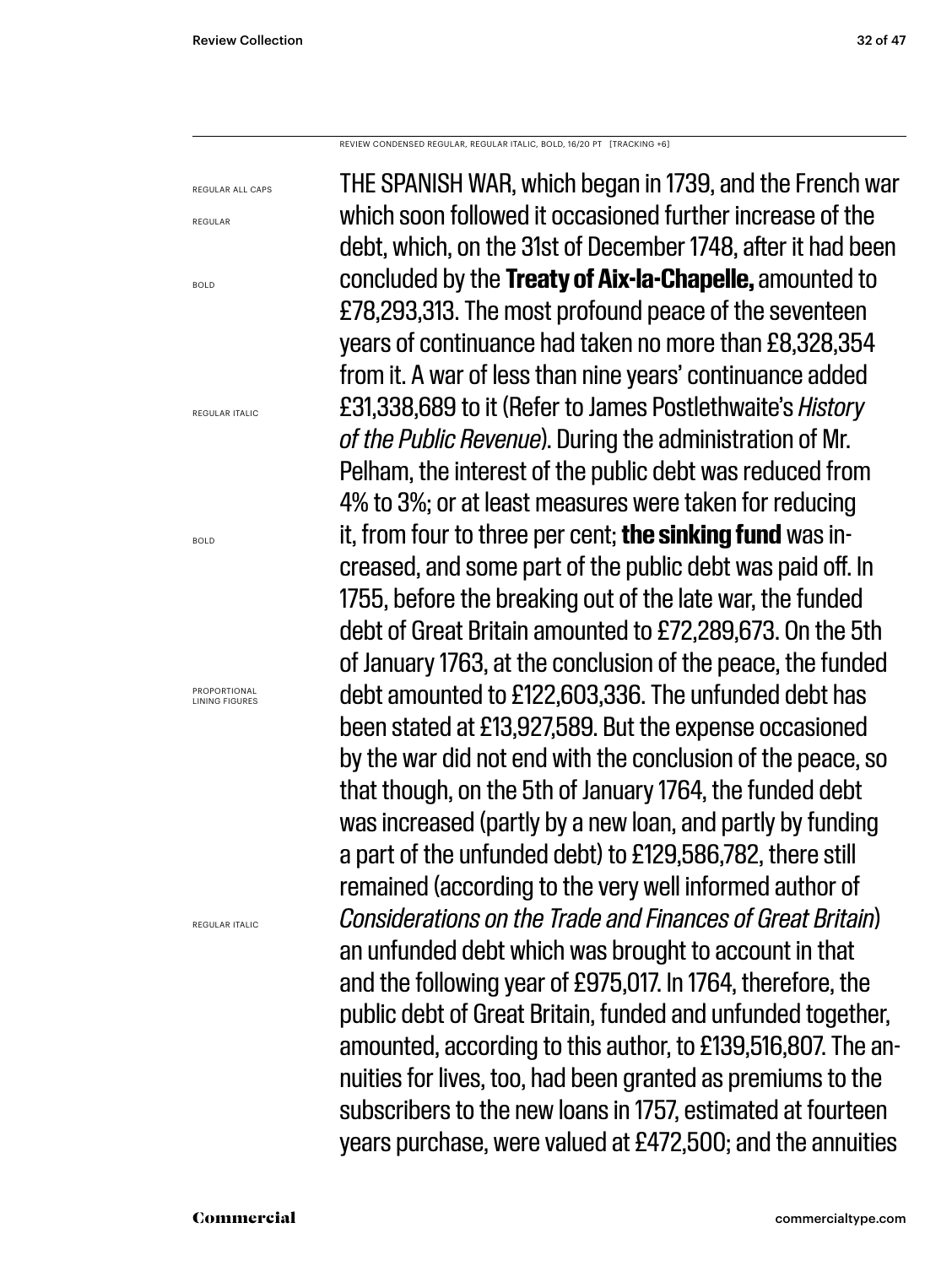Every introduction to the problems of aesthetics begins by acknowledging the existence and claims of two methods of attack—the *general, philosophical, deductive*, which starts from a complete metaphysics and installs beauty in its place among the other great concepts; and the *empirical*, or *inductive*, which seeks to disengage a general principle of beauty from the objects of aesthetic experience and the facts of aesthetic enjoyment: an example of Fechner's "aesthetics from above & from below."

### Methodologies of Aesthetics

The first was the method of aesthetics par excellence. It was indeed only through the desire of an eighteenthcentury philosopher, Baumgarten, to round out his "architectonic" of metaphysics that the science received its name, as designating the theory of knowledge in the form of feeling, parallel to that of "clear," logical thought. Kant, Schelling, and Hegel, again, made use of the concept of *the Beautiful* as a kind of keystone or cornice for their respective philosophical edifices. Aesthetics, then, came into being as the philosophy of the Beautiful, and it may be asked why this philosophical aesthetics does not suffice; why beauty should need for its understanding also an aesthetics "von unten."

### The State of Criticism

The answer is not that no system of philosophy is universally accepted, but that *the general aesthetic theories* have not, as yet at least, succeeded in answering the plain questions of "the plain man" in regard to concrete beauty. Kant, indeed, frankly denied that the explanation of concrete beauty, or "Doctrine of Taste," as he called it, was possible, while the various definers of beauty as "the union of the Real and the Ideal" "the expression of the Ideal to Sense," have done no more than he. No one of *these* aesthetic systems, in spite of volumes of so-called application of their principles to works of art, has been able to furnish a criterion of beauty. The criticism of the generations is summed up in the mild remark of Fechner, in his "Vorschule der Aesthetik," to the effect that the philosophical path leaves one in conceptions that, by reason of their generality, *do not well fit* the particular cases. And so it was that empirical aesthetics arose, which does not seek to answer those plain questions as to the enjoyment of concrete

REVIEW CONDENSED LIGHT, LIGHT ITALIC, MEDIUM, 10/13 PT [TRACKING +10] REVIEW CONDENSED REGULAR, REGULAR ITALIC, BOLD, 10/13 PT [TRACKING +10]

Every introduction to the problems of aesthetics begins by acknowledging the existence and claims of two methods of attack—the *general, philosophical, deductive*, which starts from a complete metaphysics and installs beauty in its place among the other great concepts; and the *empirical*, or *inductive*, which seeks to disengage a general principle of beauty from the objects of aesthetic experience and the facts of aesthetic enjoyment: an example of Fechner's "aesthetics from above & from below."

### **Methodologies of Aesthetics**

The first was the method of aesthetics par excellence. It was indeed only through the desire of an eighteenthcentury philosopher, Baumgarten, to round out his "architectonic" of metaphysics that the science received its name, as designating the theory of knowledge in the form of feeling, parallel to that of "clear," logical thought. Kant, Schelling, and Hegel, again, made use of the concept of *the Beautiful* as a kind of keystone or cornice for their respective philosophical edifices. Aesthetics, then, came into being as the philosophy of the Beautiful, and it may be asked why this philosophical aesthetics does not suffice; why beauty should need for its understanding also an aesthetics "von unten."

### **The State of Criticism**

The answer is not that no system of philosophy is universally accepted, but that *the general aesthetic theories* have not, as yet at least, succeeded in answering the plain questions of "the plain man" in regard to concrete beauty. Kant, indeed, frankly denied that the explanation of concrete beauty, or "Doctrine of Taste," as he called it, was possible, while the various definers of beauty as "the union of the Real and the Ideal" "the expression of the Ideal to Sense," have done no more than he. No one of *these* aesthetic systems, in spite of volumes of so-called application of their principles to works of art, has been able to furnish a criterion of beauty. The criticism of the generations is summed up in the mild remark of Fechner, in his "Vorschule der Aesthetik," to the effect that the philosophical path leaves one in conceptions that, by reason of their generality, *do not well fit* the particular cases. And so it was that empirical aesthetics arose, which does not seek to answer those plain questions as to the enjoyment of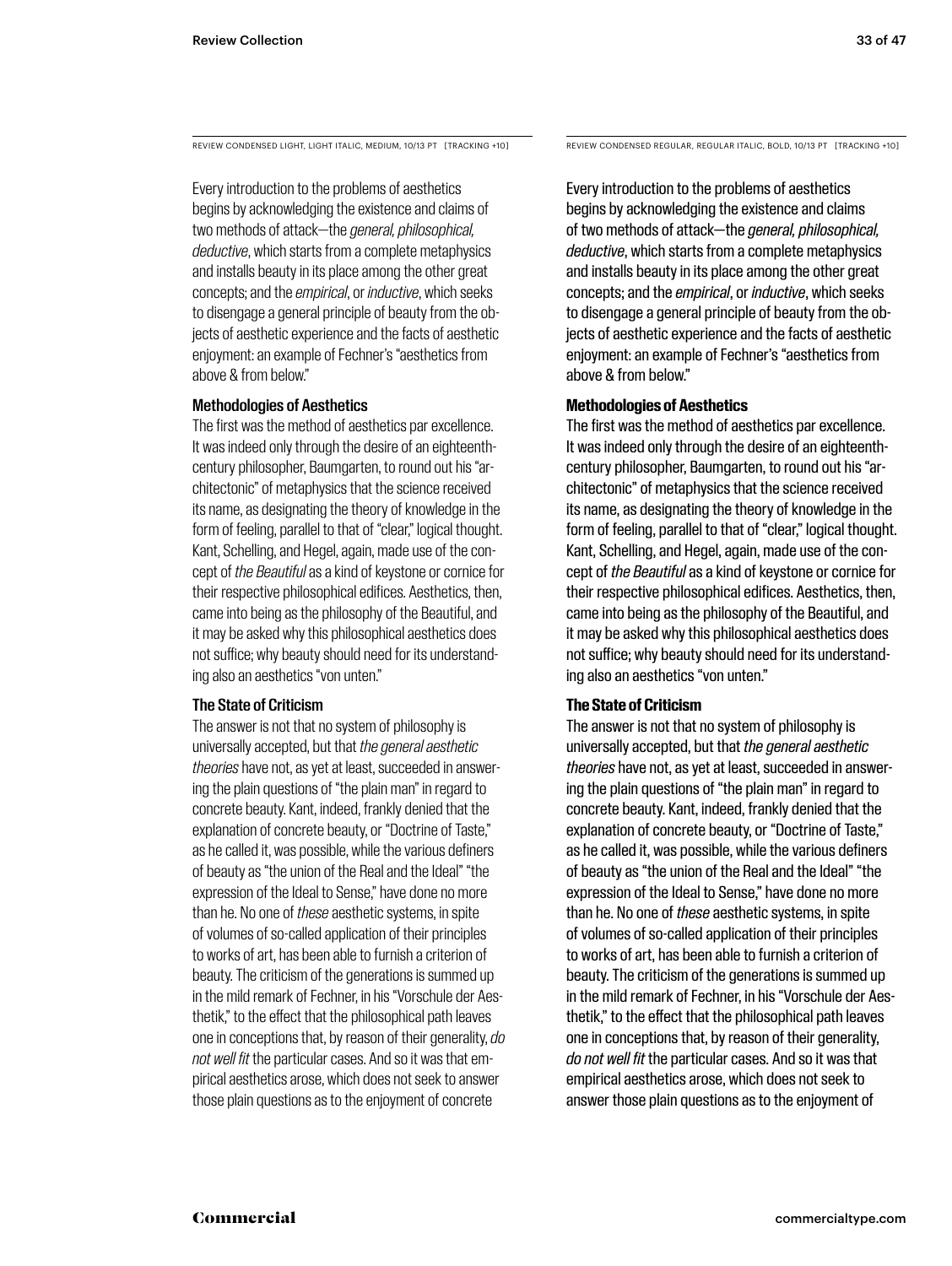#### REVIEW CONDENSED MEDIUM, MEDIUM ITALIC, HEAVY, 10/13 PT [TRACKING +10]

Every introduction to the problems of aesthetics begins by acknowledging the existence and claims of two methods of attack—the *general, philosophical, deductive*, which starts from a complete metaphysics and installs beauty in its place among the other great concepts; and the *empirical*, or *inductive*, which seeks to disengage a general principle of beauty from the objects of aesthetic experience and the facts of aesthetic enjoyment: an example of Fechner's "aesthetics from above & from below."

#### Methodologies of Aesthetics

The first was the method of aesthetics par excellence. It was indeed only through the desire of an eighteenth-century philosopher, Baumgarten, to round out his "architectonic" of metaphysics that the science received its name, as designating the theory of knowledge in the form of feeling, parallel to that of "clear," logical thought. Kant, Schelling, and Hegel, again, made use of the concept of *the Beautiful* as a kind of keystone or cornice for their respective philosophical edifices. Aesthetics, then, came into being as the philosophy of the Beautiful, and it may be asked why this philosophical aesthetics does not suffice; why beauty should need for its understanding also an aesthetics "von unten."

#### The State of Criticism

The answer is not that no system of philosophy is universally accepted, but that *the general aesthetic theories* have not, as yet at least, succeeded in answering the plain questions of "the plain man" in regard to concrete beauty. Kant, indeed, frankly denied that the explanation of concrete beauty, or "Doctrine of Taste," as he called it, was possible, while the various definers of beauty as "the union of the Real and the Ideal" "the expression of the Ideal to Sense," have done no more than he. No one of *these* aesthetic systems, in spite of volumes of socalled application of their principles to works of art, has been able to furnish a criterion of beauty. The criticism of the generations is summed up in the mild remark of Fechner, in his "Vorschule der Aesthetik," to the effect that the philosophical path leaves one in conceptions that, by reason of their generality, *do not well fit* the particular cases. And so it was that

REVIEW CONDENSED BOLD, BOLD ITALIC, 10/13 PT [TRACKING +10]

**Every introduction to the problems of aesthetics begins by acknowledging the existence and claims of two methods of attack—the** *general, philosophical, deductive***, which starts from a complete metaphysics and installs beauty in its place among the other great concepts; and the** *empirical***, or** *inductive***, which seeks to disengage a general principle of beauty from the objects of aesthetic experience and the facts of aesthetic enjoyment: an example of Fechner's "aesthetics from above & from below."** 

#### *Methodologies of Aesthetics*

**The first was the method of aesthetics par excellence. It was indeed only through the desire of an eighteenth-century philosopher, Baumgarten, to round out his "architectonic" of metaphysics that the science received its name, as designating the theory of knowledge in the form of feeling, parallel to that of "clear," logical thought. Kant, Schelling, and Hegel, again, made use of the concept of** *the Beautiful* **as a kind of keystone or cornice for their respective philosophical edifices. Aesthetics, then, came into being as the philosophy of the Beautiful, and it may be asked why this philosophical aesthetics does not suffice; why beauty should need for its understanding also an aesthetics "von unten."** 

#### *The State of Criticism*

**The answer is not that no system of philosophy is universally accepted, but that** *the general aesthetic theories* **have not, as yet at least, succeeded in answering the plain questions of "the plain man" in regard to concrete beauty. Kant, indeed, frankly denied that the explanation of concrete beauty, or "Doctrine of Taste," as he called it, was possible, while the various definers of beauty as "the union of the Real and the Ideal" "the expression of the Ideal to Sense," have done no more than he. No one of**  *these* **aesthetic systems, in spite of volumes of socalled application of their principles to works of art, has been able to furnish a criterion of beauty. The criticism of the generations is summed up in the mild remark of Fechner, in his "Vorschule der Aesthetik," to the effect that the philosophical path leaves one in conceptions that, by reason of their generality,** *do not well fit* **the particular cases. And so it was that**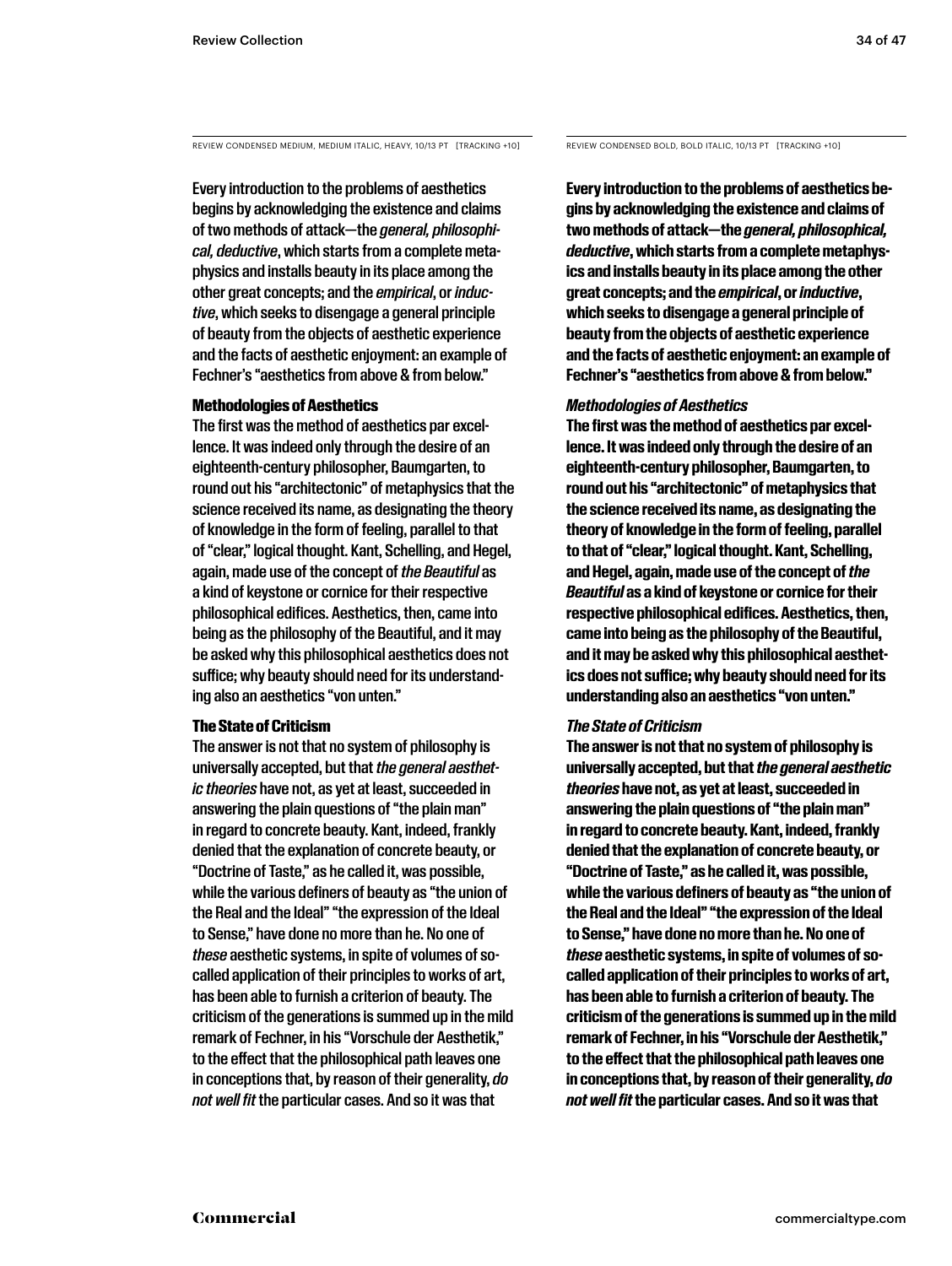REVIEW CONDENSED REGULAR, REGULAR ITALIC, BOLD, 8/11 PT [TRACKING +18] REVIEW CONDENSED MEDIUM, MEDIUM ITALIC, HEAVY, 8/11 PT [TRACKING +18]

Every introduction to the problems of aesthetics begins by acknowledging the existence and claims of two methods of attack—the *general, philosophical, deductive*, which starts from a complete metaphysics and installs beauty in its place among the other great concepts; and the *empirical*, or *inductive*, which seeks to disengage a general principle of beauty from the objects of aesthetic experience and the facts of aesthetic enjoyment: an example of Fechner's "aesthetics from above & from below."

#### **Methodologies of Aesthetics**

The first was the method of aesthetics par excellence. It was indeed only through the desire of an eighteenth-century philosopher, Baumgarten, to round out his "architectonic" of metaphysics that the science received its name, as designating the theory of knowledge in the form of feeling, parallel to that of "clear," logical thought. Kant, Schelling, and Hegel, again, made use of the concept of *the Beautiful* as a kind of keystone or cornice for their respective philosophical edifices. Aesthetics, then, came into being as the philosophy of the Beautiful, and it may be asked why this philosophical aesthetics does not suffice; why beauty should need for its understanding also an aesthetics "von unten."

#### **The State of Criticism**

The answer is not that no system of philosophy is universally accepted, but that *the general aesthetic theories* have not, as yet at least, succeeded in answering the plain questions of "the plain man" in regard to concrete beauty. Kant, indeed, frankly denied that the explanation of concrete beauty, or "Doctrine of Taste," as he called it, was possible, while the various definers of beauty as "the union of the Real and the Ideal" "the expression of the Ideal to Sense," have done no more than he. No one of *these* aesthetic systems, in spite of volumes of so-called application of their principles to works of art, has been able to furnish a criterion of beauty. The criticism of the generations is summed up in the mild remark of Fechner, in his "Vorschule der Aesthetik," to the effect that the philosophical path leaves one in conceptions that, by reason of their generality, *do not well fit* the particular cases. And so it was that empirical aesthetics arose, which does not seek to answer those plain questions as to the enjoyment of concrete beauty down to its simplest forms, to which philosophical aesthetics had been inadequate. But it is clear that neither has empirical aesthetics said the last word concerning beauty. Criticism is still in a chaotic state that would be impossible if aesthetic theory were firmly grounded. This situation appears to me to be due to the inherent inadequacy and inconclusiveness of empirical aesthetics when it stands alone; the grounds of this inadequacy I shall seek to establish in the following. Granting that the aim of every aesthetics is to determine the Nature of Beauty, and to explain our feelings about it, we may say that the empirical treatments propose to do this either by describing the aesthetic object and extracting the essential elements of Beauty, or by

Every introduction to the problems of aesthetics begins by acknowledging the existence and claims of two methods of attack—the *general, philosophical, deductive*, which starts from a complete metaphysics and installs beauty in its place among the other great concepts; and the *empirical*, or *inductive*, which seeks to disengage a general principle of beauty from the objects of aesthetic experience and the facts of aesthetic enjoyment: an example of Fechner's "aesthetics from above & from below."

#### Methodologies of Aesthetics

The first was the method of aesthetics par excellence. It was indeed only through the desire of an eighteenth-century philosopher, Baumgarten, to round out his "architectonic" of metaphysics that the science received its name, as designating the theory of knowledge in the form of feeling, parallel to that of "clear," logical thought. Kant, Schelling, and Hegel, again, made use of the concept of *the Beautiful* as a kind of keystone or cornice for their respective philosophical edifices. Aesthetics, then, came into being as the philosophy of the Beautiful, and it may be asked why this philosophical aesthetics does not suffice; why beauty should need for its understanding also an aesthetics "von unten."

#### The State of Criticism

The answer is not that no system of philosophy is universally accepted, but that *the general aesthetic theories* have not, as yet at least, succeeded in answering the plain questions of "the plain man" in regard to concrete beauty. Kant, indeed, frankly denied that the explanation of concrete beauty, or "Doctrine of Taste," as he called it, was possible, while the various definers of beauty as "the union of the Real and the Ideal" "the expression of the Ideal to Sense," have done no more than he. No one of *these* aesthetic systems, in spite of volumes of so-called application of their principles to works of art, has been able to furnish a criterion of beauty. The criticism of the generations is summed up in the mild remark of Fechner, in his "Vorschule der Aesthetik," to the effect that the philosophical path leaves one in conceptions that, by reason of their generality, *do not well fit* the particular cases. And so it was that empirical aesthetics arose, which does not seek to answer those plain questions as to the enjoyment of concrete beauty down to its simplest forms, to which philosophical aesthetics had been inadequate. But it is clear that neither has empirical aesthetics said the last word concerning beauty. Criticism is still in a chaotic state that would be impossible if aesthetic theory were firmly grounded. This situation appears to me to be due to the inherent inadequacy and inconclusiveness of empirical aesthetics when it stands alone; the grounds of this inadequacy I shall seek to establish in the following. Granting that the aim of every aesthetics is to determine the Nature of Beauty, and to explain our feelings about it, we may say that the empirical treatments propose to do this either by describing the aesthetic object and extracting the essential elements of Beauty, or by describing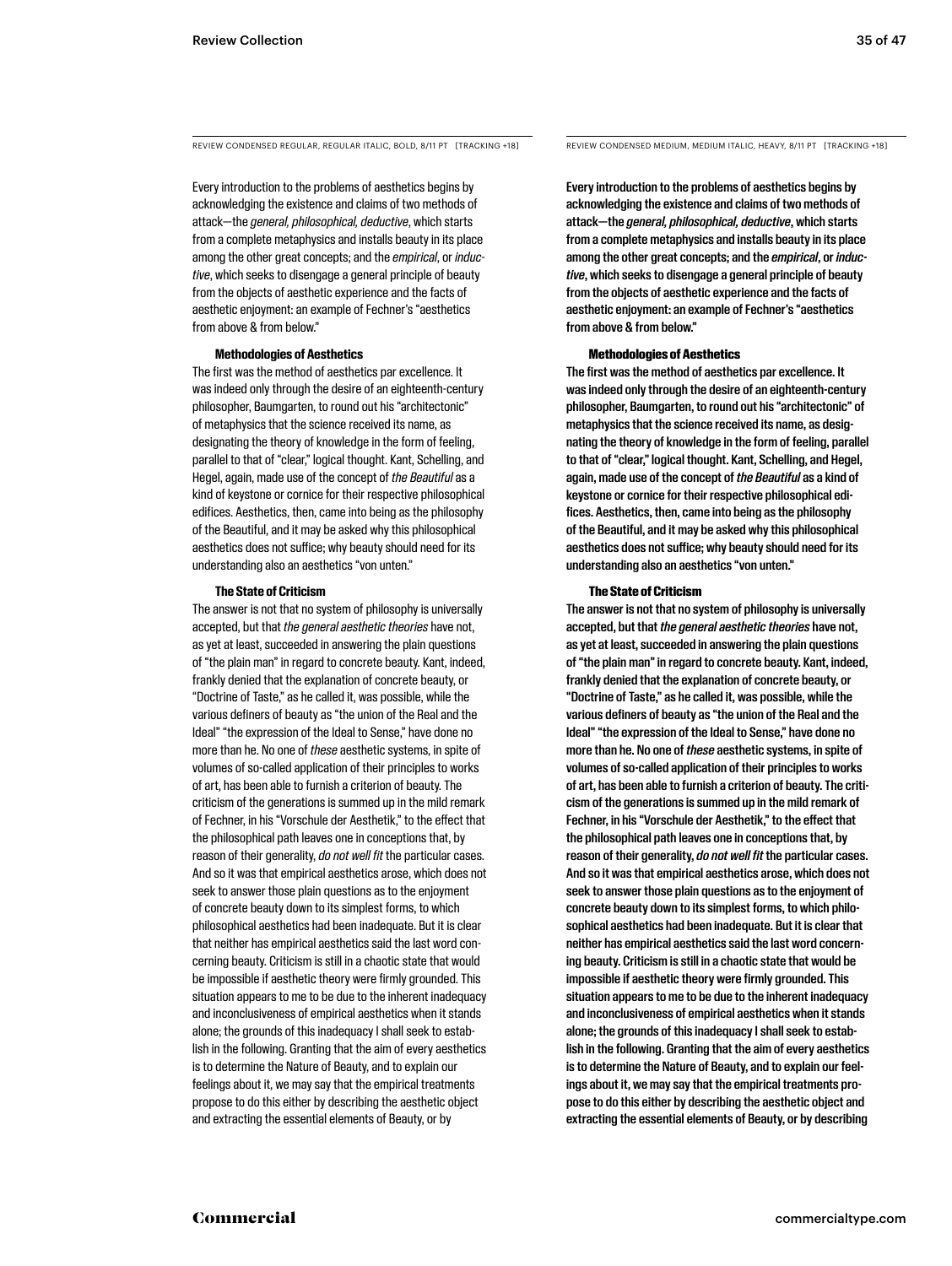REVIEW CONDENSED REGULAR, 7/9 PT **ITRACKING +20]** 

SITUATIONIST INTERNATIONAL (SI) was a group of international revolutionaries founded in 1957. With their ideas rooted in Marxism and the 20th century European artistic avantgarde, they advocated experiences of life being alternative to those admitted by the capitalist order, for the fulfillment of human primitive desires and the pursuing of a superior passional quality. For this purpose they suggested and experimented with the construction of situations; the setting up of environments favorable for the fulfillment of such desires. Using methods drawn from the arts, they developed a series of experimental fields of study for the construction of such, like unitary urbanism.

The sense of constructing situations is to fulfill human primitive desires and pursue a superior passional quality. From *Internationale Situationiste #1*: "This alone can lead to the further clarification of these simple basic desires, and to the confused emergence of new desires whose material roots will be precisely the new reality engendered by situationist constructions. We must thus envisage a sort of situationist-oriented psychoanalysis in which, in contrast to the goals pursued by the various currents stemming from Freudianism, each of the participants in this adventure would

REVIEW CONDENSED REGULAR, 6/8 PT [TRACKING +30]

SITUATIONIST INTERNATIONAL (SI) was a group of international revolutionaries founded in 1957. With their ideas rooted in Marxism and the 20th century European artistic avantgarde, they advocated experiences of life being alternative to those admitted by the capitalist order, for the fulfillment of human primitive desires and the pursuing of a superior passional quality. For this purpose they suggested and experimented with the construction of situations; the setting up of environments favorable for the fulfillment of such desires. Using methods drawn from the arts, they developed a series of experimental fields of study for the construction of such, like unitary urbanism.

The sense of constructing situations is to fulfill human primitive desires and pursue a superior passional quality. From *Internationale Situationiste #1*: "This alone can lead to the further clarification of these simple basic desires, and to the confused emergence of new desires whose material roots will be precisely the new reality engendered by situationist constructions. We must thus envisage a sort of situationist-oriented psychoanalysis in which, in contrast to the goals pursued by the various currents stemming from Freudianism, each of the participants in this adventure would discover desires for specific ambiences in order to fulfill them. Each person must seek what he loves, what attracts him. Through this method one can tabulate elements out of which situations can be constructed, along with projects to dynamize

REVIEW CONDENSED MEDIUM, 7/9 PT **ITRACKING +20]** 

SITUATIONIST INTERNATIONAL (SI) was a group of international revolutionaries founded in 1957. With their ideas rooted in Marxism and the 20th century European artistic avantgarde, they advocated experiences of life being alternative to those admitted by the capitalist order, for the fulfillment of human primitive desires and the pursuing of a superior passional quality. For this purpose they suggested and experimented with the construction of situations; the setting up of environments favorable for the fulfillment of such desires. Using methods drawn from the arts, they developed a series of experimental fields of study for the construction of such, like unitary urbanism.

The sense of constructing situations is to fulfill human primitive desires and pursue a superior passional quality. From *Internationale Situationiste #1*: "This alone can lead to the further clarification of these simple basic desires, and to the confused emergence of new desires whose material roots will be precisely the new reality engendered by situationist constructions. We must thus envisage a sort of situationist-oriented psychoanalysis in which, in contrast to the goals pursued by the various currents stemming from Freudianism,

REVIEW CONDENSED MEDIUM, 6/8 PT [TRACKING +30]

SITUATIONIST INTERNATIONAL (SI) was a group of international revolutionaries founded in 1957. With their ideas rooted in Marxism and the 20th century European artistic avantgarde, they advocated experiences of life being alternative to those admitted by the capitalist order, for the fulfillment of human primitive desires and the pursuing of a superior passional quality. For this purpose they suggested and experimented with the construction of situations; the setting up of environments favorable for the fulfillment of such desires. Using methods drawn from the arts, they developed a series of experimental fields of study for the construction of such, like unitary urbanism.

The sense of constructing situations is to fulfill human primitive desires and pursue a superior passional quality. From *Internationale Situationiste #1*: "This alone can lead to the further clarification of these simple basic desires, and to the confused emergence of new desires whose material roots will be precisely the new reality engendered by situationist constructions. We must thus envisage a sort of situationist-oriented psychoanalysis in which, in contrast to the goals pursued by the various currents stemming from Freudianism, each of the participants in this adventure would discover desires for specific ambiences in order to fulfill them. Each person must seek what he loves, what attracts him. Through this method one can tabulate elements out of which situations can be constructed, along with projects to dynamize

REVIEW CONDENSED BOLD, 7/9 PT [TRACKING +20]

**SITUATIONIST INTERNATIONAL (SI) was a group of international revolutionaries founded in 1957. With their ideas rooted in Marxism and the 20th century European artistic avantgarde, they advocated experiences of life being alternative to those admitted by the capitalist order, for the fulfillment of human primitive desires and the pursuing of a superior passional quality. For this purpose they suggested and experimented with the construction of situations; the setting up of environments favorable for the fulfillment of such desires. Using methods drawn from the arts, they developed a series of experimental fields of study for the construction of such, like unitary urbanism.**

**The sense of constructing situations is to fulfill human primitive desires and pursue a superior passional quality. From**  *Internationale Situationiste #1***: "This alone can lead to the further clarification of these simple basic desires, and to the confused emergence of new desires whose material roots will be precisely the new reality engendered by situationist constructions. We must thus envisage a sort of situationistoriented psychoanalysis in which, in contrast to the goals pursued by the various currents** 

REVIEW CONDENSED BOLD, 6/8 PT [TRACKING +30]

**SITUATIONIST INTERNATIONAL (SI) was a group of international revolutionaries founded in 1957. With their ideas rooted in Marxism and the 20th century European artistic avantgarde, they advocated experiences of life being alternative to those admitted by the capitalist order, for the fulfillment of human primitive desires and the pursuing of a superior passional quality. For this purpose they suggested and experimented with the construction of situations; the setting up of environments favorable for the fulfillment of such desires. Using methods drawn from the arts, they developed a series of experimental fields of study for the construction of such, like unitary urbanism.**

**The sense of constructing situations is to fulfill human primitive desires and pursue a superior passional quality. From** *Internationale Situationiste #1***: "This alone can lead to the further clarification of these simple basic desires, and to the confused emergence of new desires whose material roots will be precisely the new reality engendered by situationist constructions. We must thus envisage a sort of situationist-oriented psychoanalysis in which, in contrast to the goals pursued by the various currents stemming from Freudianism, each of the participants in this adventure would discover desires for specific ambiences in order to fulfill them. Each person must seek what he loves, what attracts him. Through this method one can tabulate elements out of which situations can be constructed, along with projects to dynamize**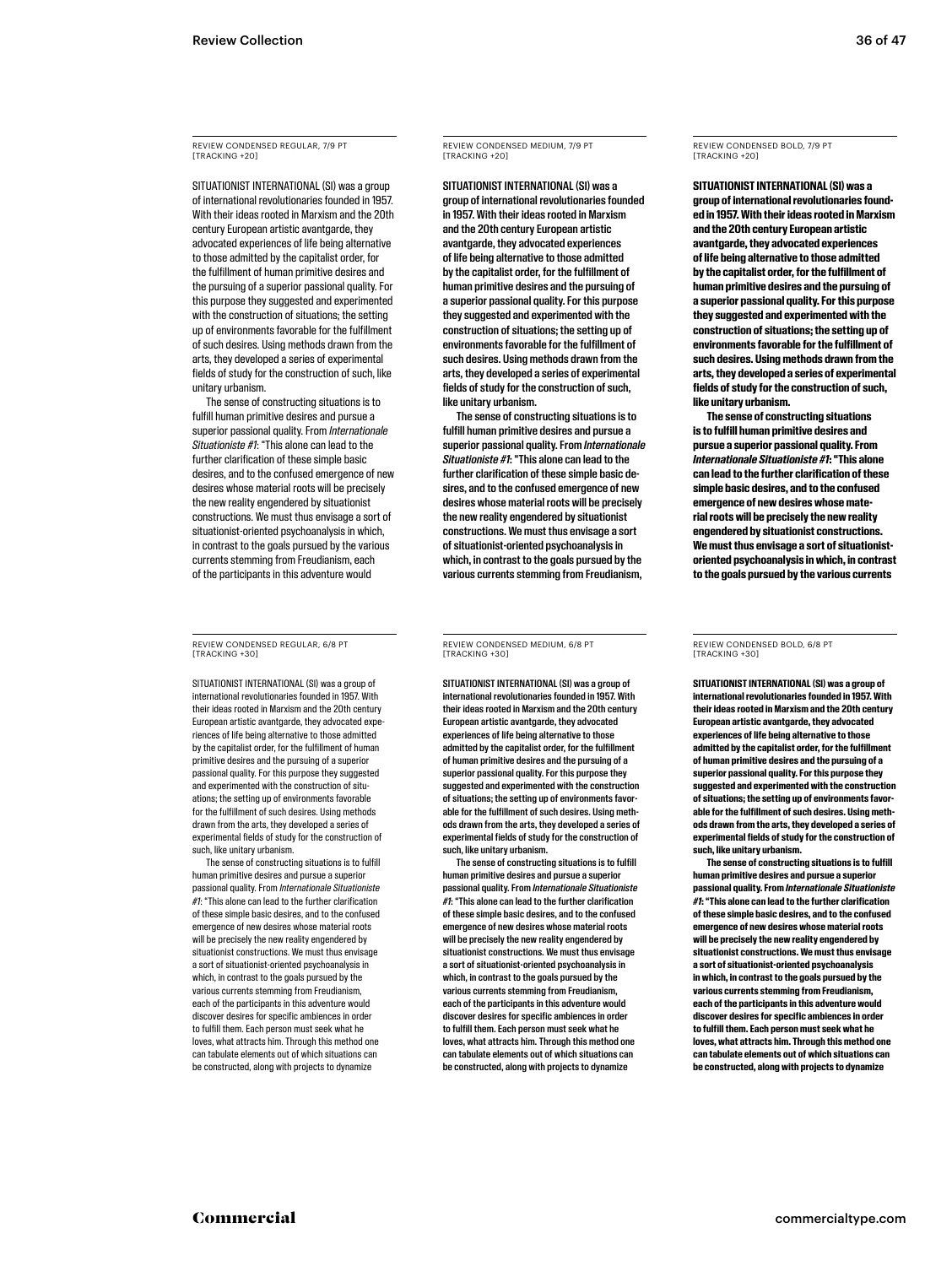# **Review Poster**

Designed by Berton Hasebe in 2018 for *T: the New York Times Style Magazine*, where it shines in powerful cover lines, Review Poster's strong suit is big, bold, brash headlines and feature openers, as well as other gargantuan uses in the real world: architectural lettering, signage, and wayfinding. Think big.

#### **PUBLISHED** 2020

**DESIGNED BY** BERTON HASEBE

**PRODUCTION ASSISTANCE** TIM RIPPER

**14 STYLES** 7 WEIGHTS W/ ITALICS

#### **FEATURES**

PROPORTIONAL/TABULAR LINING FIGURES FRACTIONS (PREBUILT AND ARBITRARY) SUPERSCRIPT/SUBSCRIPT

The more versatile Review and Review Condensed are meant to be used both small and large, while Review Poster is exclusively meant for large sizes. Set tight, these walls of letters form a dramatic text image while remaining pleasantly legible and readable.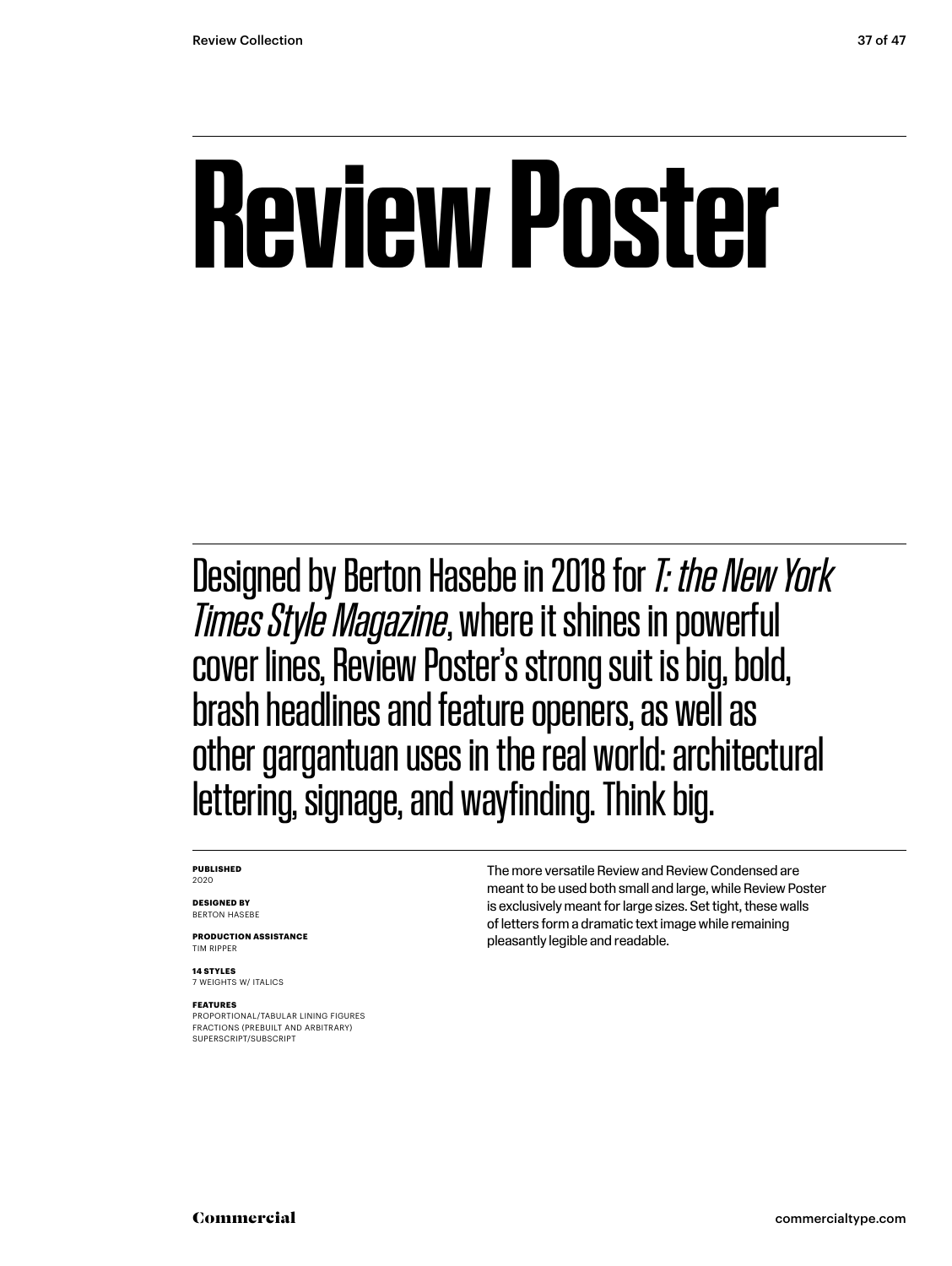# PROVISIONAL DECLARATIONS 24 ancient Egyptian temples

REVIEW POSTER THIN, 70 P

*SIERRA NEVADA MOUNTAINS Naninirahan na dito ang iba't*

REVIEW POSTER THIN ITALIC, 70 PT [ALTERNATE R g]

# GENERICIZED TRADEMARK Jelentő 274 győzelemmel

REVIEW POSTER LIGHT, 70 PT [ALTERNATE K M]

# *SUURIN ASIARYHMÄ OVAT Quaternary volcanic field*

REVIEW POSTER LIGHT ITALIC, 70 PT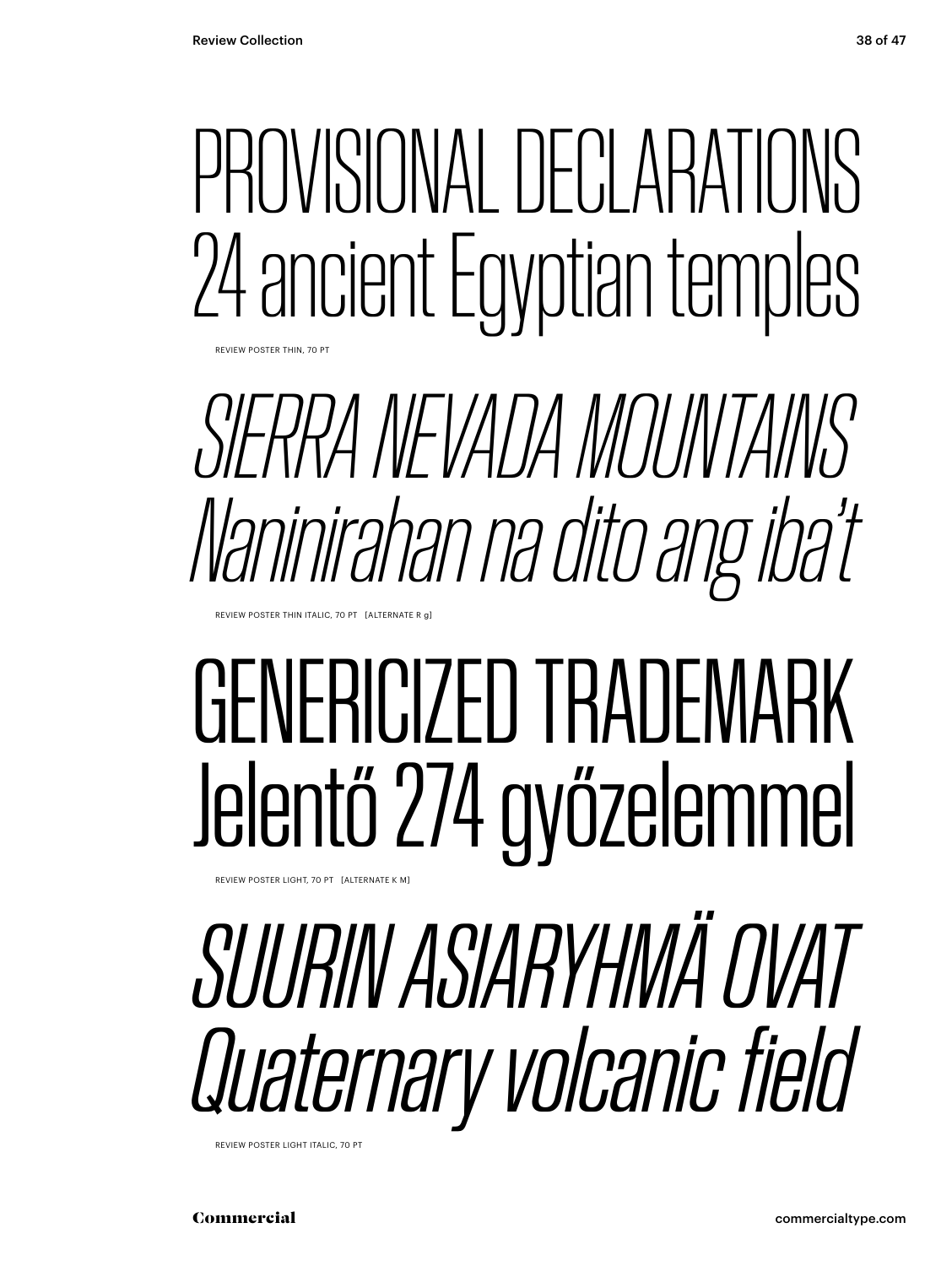## 1996 OLYMPIC STADIUM Post-subduction rifting

REVIEW POSTER REGULAR, 70 PT [ALTERNATE g]

## *LES LIMITES DE LA VILLE The Lighthouse Keeper* REVIEW POSTER REGULAR ITALIC, 70 PT

# STÆRSTA STÖÐUVATNIÐ Marine sediment field

REVIEW POSTER MEDIUM, 70 PT [ROUND DOTS]

# *SYNTHETIC AROMATICS Funkcinių molekulinių*

REVIEW POSTER MEDIUM ITALIC, 70 PT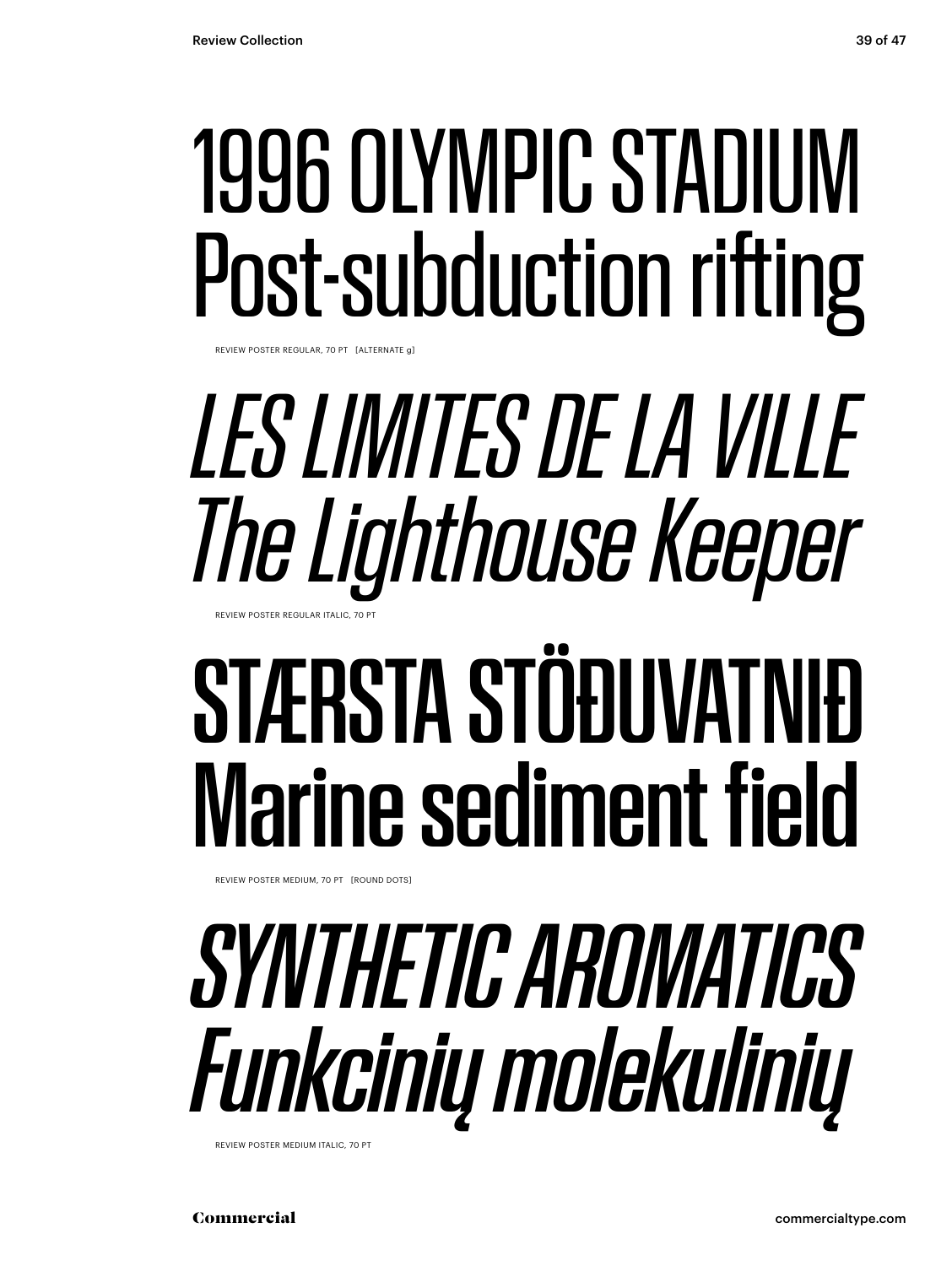## **THE WORK OF PROTEST Surplus of £31 million**

REVIEW POSTER BOLD, 70 PT [ALTERNATE K R]

# *SOVEREIGN ASSEMBLY Ia zoologi dan botani*

REVIEW POSTER BOLD ITALIC, 70 PT

# LAND RIJNLAND-PALTS Black oystercatcher

REVIEW POSTER HEAVY, 70 PT [ALTERNATE a]



REVIEW POSTER HEAVY ITALIC, 70 PT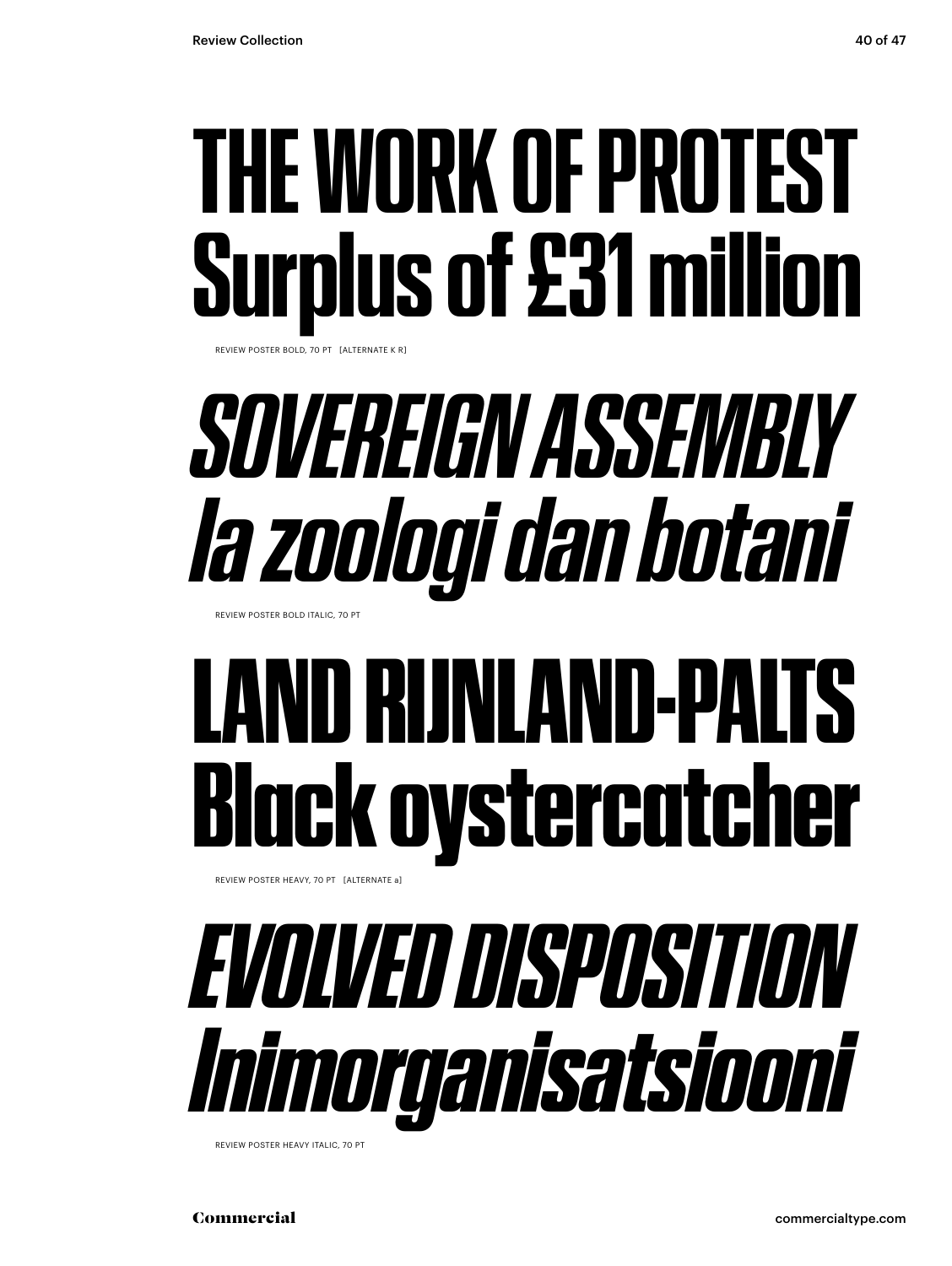



REVIEW POSTER BLACK ITALIC, 70 PT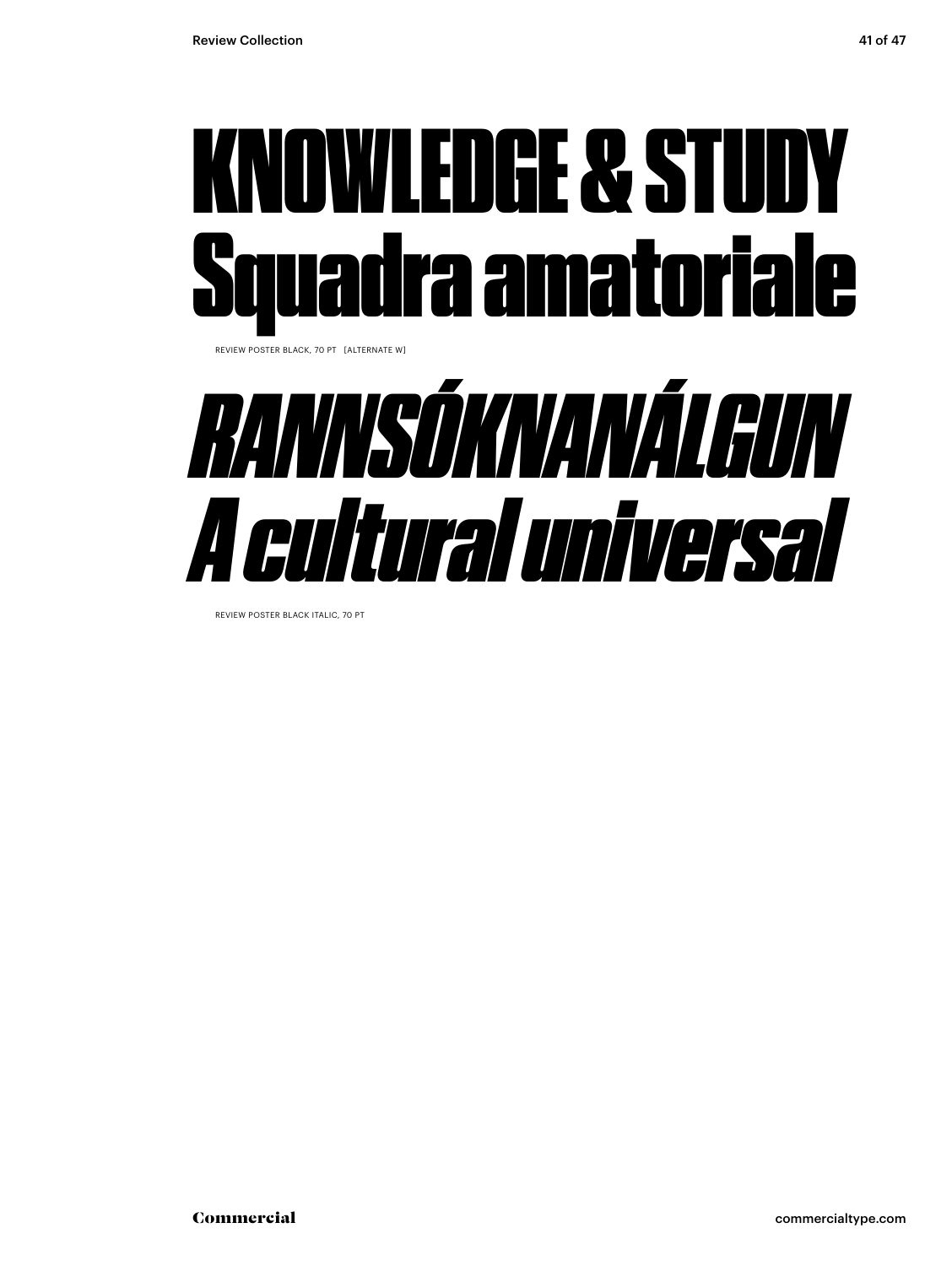La région de Memphis a longtemps été un centre THE FOURTH LARGEST CITY OF THE ROMAN EMPIRE *Chicago's firefighters continued to beat the blaze*

**POSTER THIN, THIN ITALIC** 

The foundation of the original Merritt estate DET OMKRING 75,1% AF MIDDELHAVSLANDENE *Making landfall in Nicaragua as a Category 1*

EVIEW POSTER LIGHT, LIGHT ITALIC, 40 PT [ALTERNATE K M

### Fiercely lauded by their contemporaries THE COUNTRY'S FIFTH OLDEST STATE PARK *Đầu tiên lần đầu đến bán đảo Iberia vào*

REVIEW POSTER REGULAR, REGULAR ITALIC, 40 PT [ALTERNATE a ẩ å à]

### Zulke systemen worden geconjugeerd INFLUENCING LANDSCAPE ARCHITECTURE *Two clusters of bare precipitous islets*

REVIEW POSTER MEDIUM, MEDIUM ITALIC, 40 PT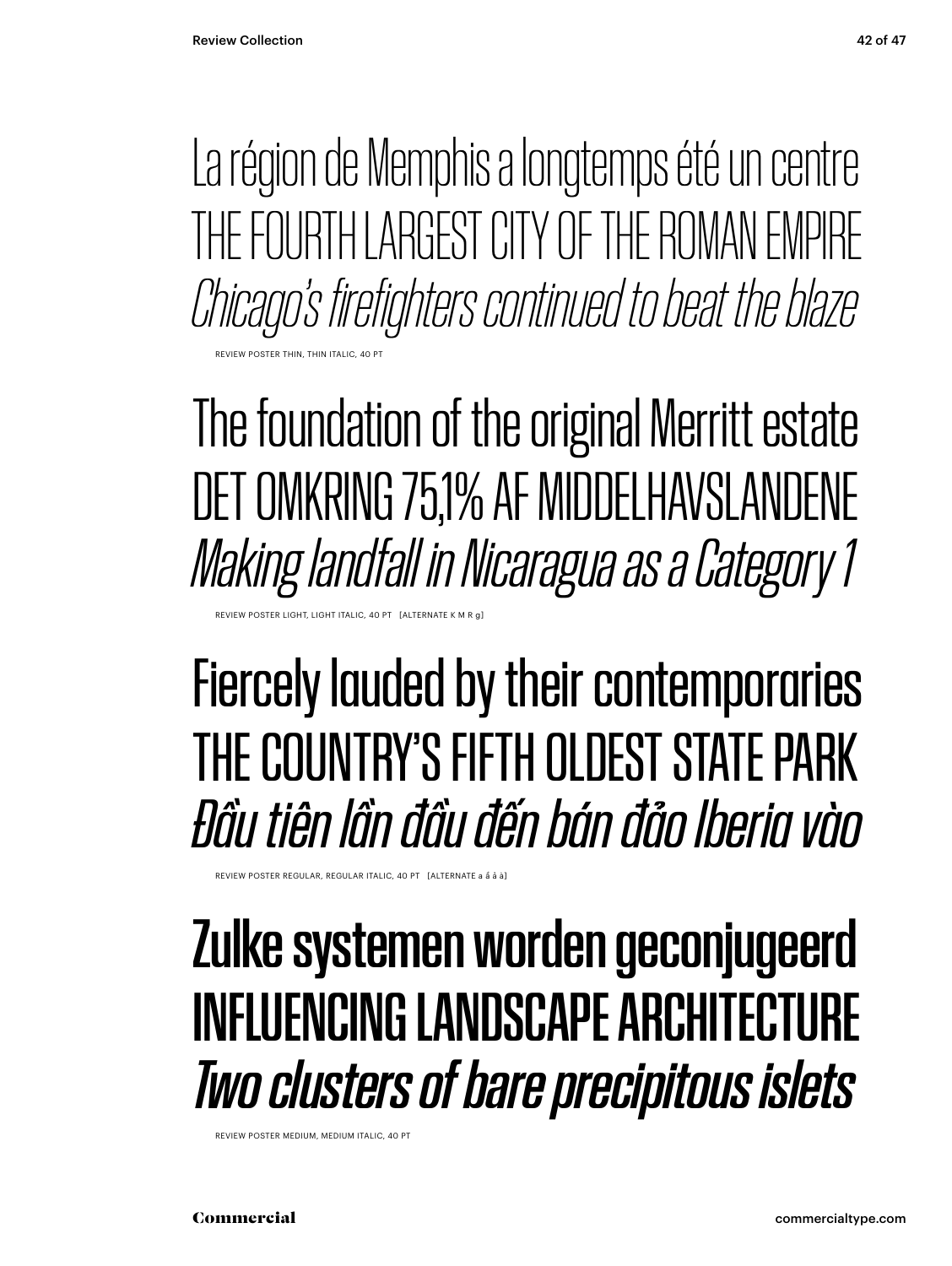### **A rejection of Bern's monetary policy THE BASE OF MASSANUTTEN MOUNTAIN** *Eine nicht abschließende Aufzählung*

REVIEW POSTER BOLD, BOLD ITALIC, 40 PT

### Responsible for executive oversight APPROXIMATELY 4.7 MILLION HECTARES *Designated under the Heritage's Act*

REVIEW POSTER HEAVY, HEAVY ITALIC, 40 PT [ROUND DOTS, ALTERNATE R]

### Em 1811 fez sua primeira publicação JAK RÓWNIEŻ JEDNOSTEK SAMORZĄDU *Pan-American Exposition Company*

REVIEW POSTER BLACK, BLACK ITALIC, 40 PT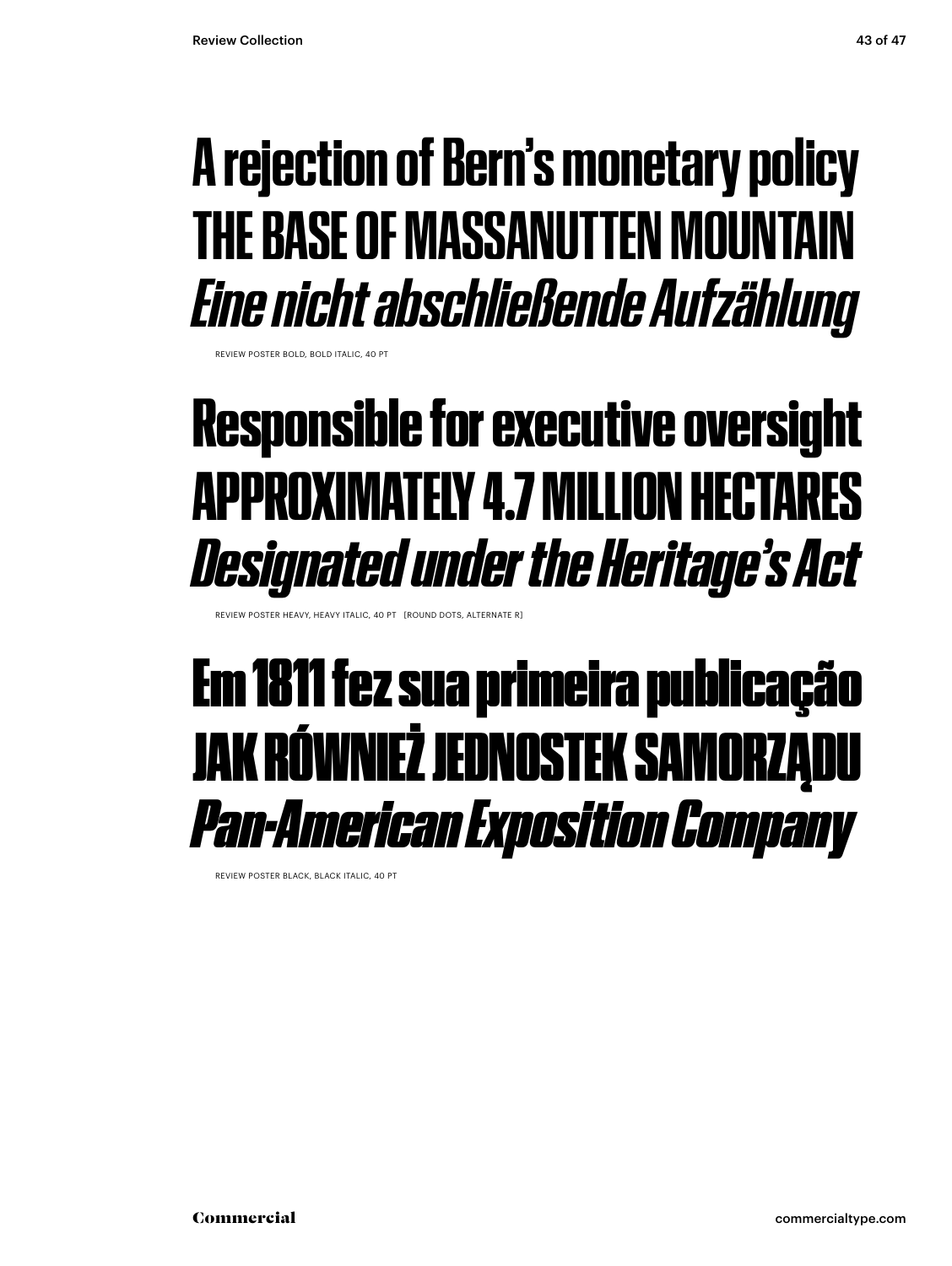The Grágás are a compilation of laws from the Icelandic Commonwealth era GOVORILI ISTOČNIM DIJALEKTOM ŽIVJELI SU NA PROSTORU DANAŠNJE DANSKE I *Legnagyobb része elsősorban a nyílt tengeren vagy óceánon helyezkedik e* REVIEW POSTER THIN, THIN ITALIC, 25 PT

Und mit ihnen eine Gefolgschaft aller freien und volljährigen Männer THE TOTAL AREA IS 1,467 KM<sup>2</sup>, AND THE POPULATION TOTALED 1,325,980 *Mest fullständiga och brukas som huvudkodexar för lagbokens text* REVIEW POSTER LIGHT, LIGHT ITALIC, 25 PT [TRACKING +8]

Stalwart refusal to acknowledge the loss of the 2020 election DOW JONES UP 500 POINTS FOLLOWING PHARMACEUTICAL NEWS *Epidemiology professors at the School of Global Public Health*

**REGULAR REGULAR ITA** 

The constitution of provides for six electoral constituencies AF ÖÐRUM ÁSTÆÐUM, SVO SEM VEGNA ROFS OG SETMYNDUNAR *Reflecteix una falta bàsica de consens sobre les regles que*

REVIEW POSTER MEDIUM, MEDIUM ITALIC, 25 PT [TRACKING +8, ROUND DOTS]

### **Em 1901 foi para Paris, onde trabalhou como secretário do HOTSPOT WIDELY SEPARATED FROM ANY ADJACENT CONT** *A conservation area for migratory birds and other wildlife*

REVIEW POSTER BOLD, BOLD ITALIC, 25 PT [TRACKING +8]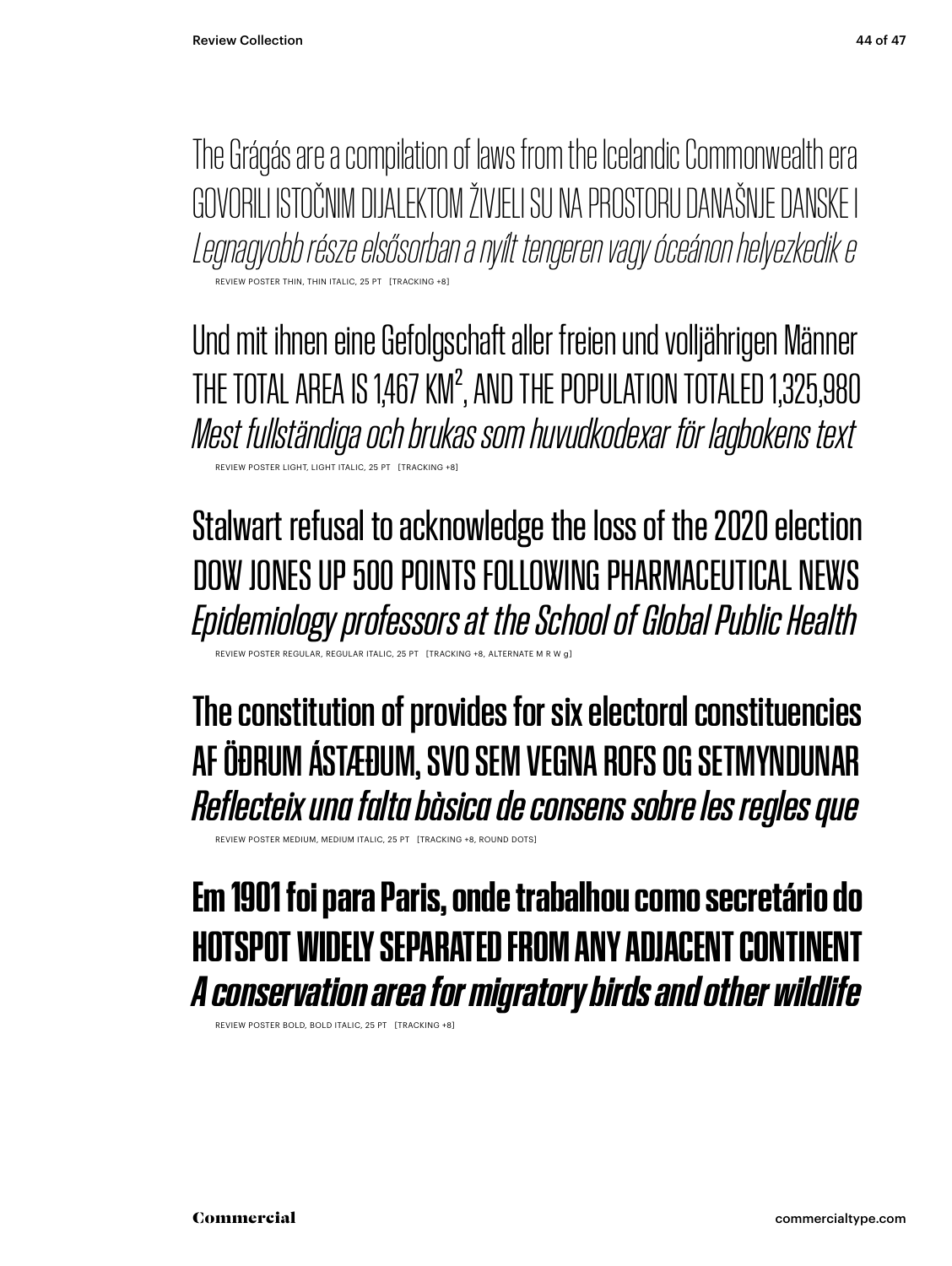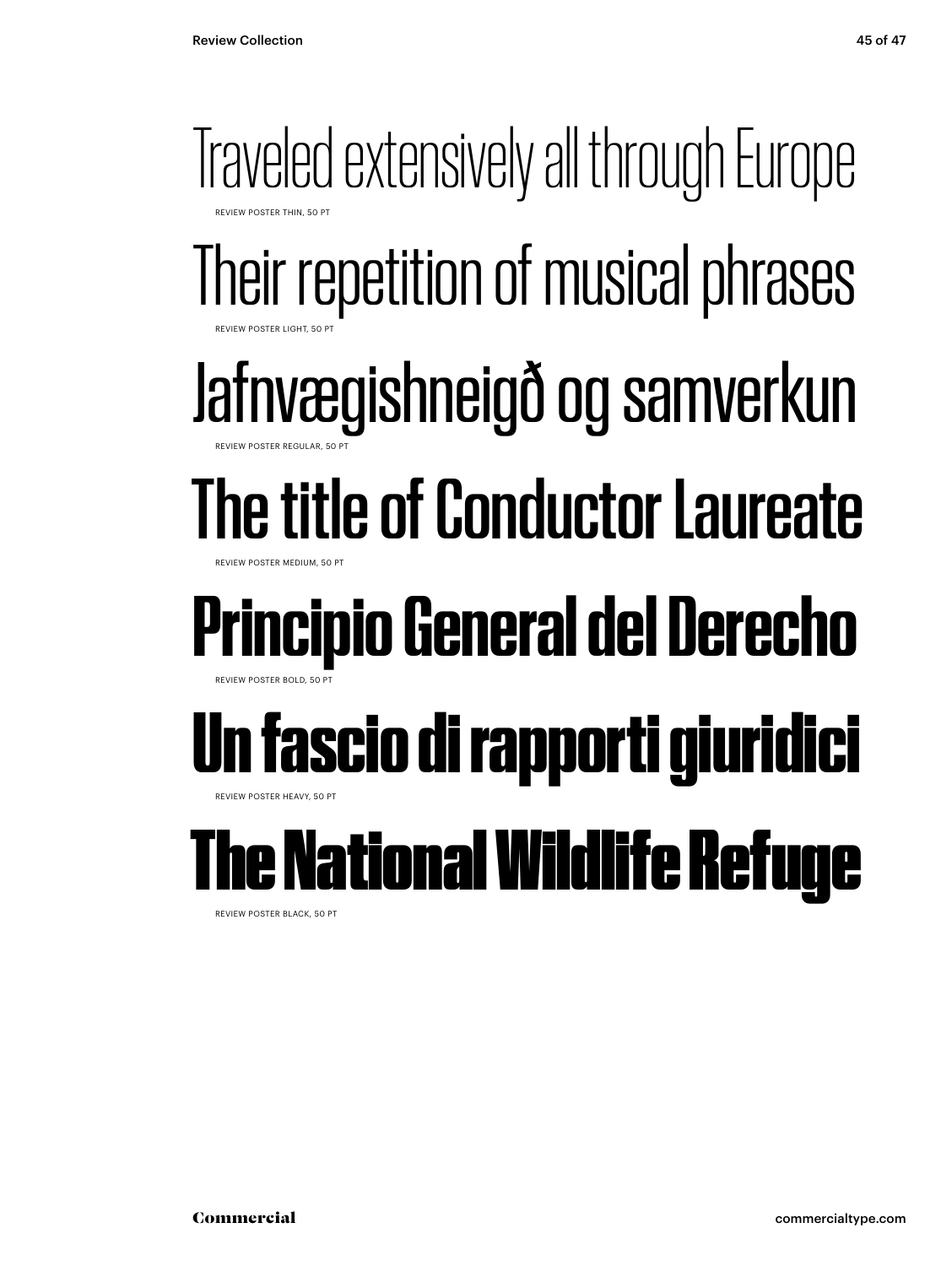

*Excursions in experimental theatre*

*Der unbestimmte Rechtsbegriff* REVIEW POSTER REGULAR ITALIC, 50 PT

*Amplifying new fashion voices* REVIEW POSTER MEDIUM ITALIC, 50 PT

## *Change the balance of power*

REVIEW POSTER BOLD ITALIC, 50 PT

REVIEW POSTER LIGHT ITALIC, 50 PT



**REVIEW POSTER HEAVY ITALIC, 50 PT** 



REVIEW POSTER BLACK ITALIC, 50 PT